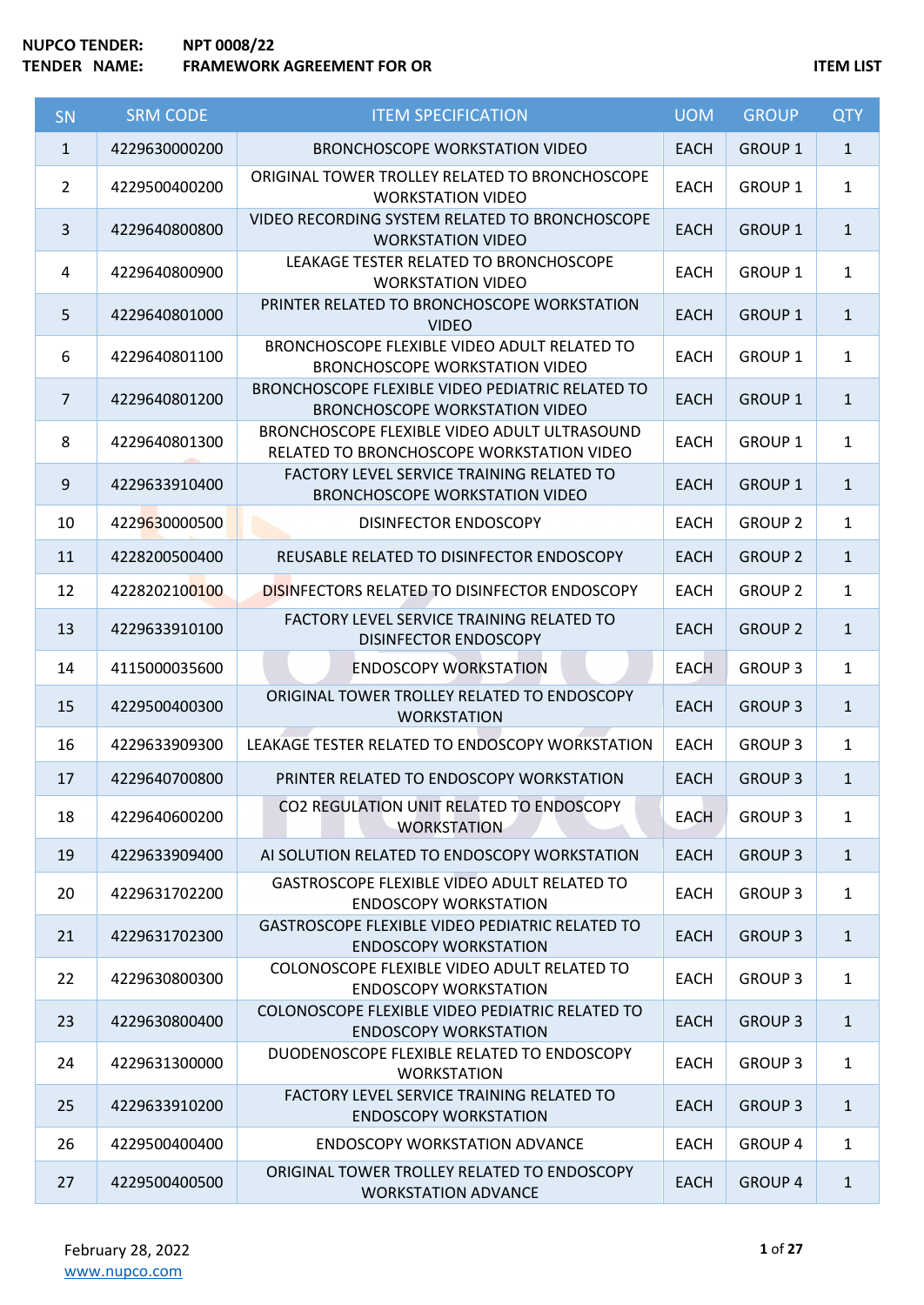| <b>SN</b> | <b>SRM CODE</b> | <b>ITEM SPECIFICATION</b>                                                                                 | <b>UOM</b>  | <b>GROUP</b>   | <b>QTY</b>   |
|-----------|-----------------|-----------------------------------------------------------------------------------------------------------|-------------|----------------|--------------|
| 28        | 4229640801400   | VIDEO RECORDING SYSTEM RELATED TO ENDOSCOPY<br><b>WORKSTATION ADVANCE</b>                                 | <b>EACH</b> | <b>GROUP 4</b> | $\mathbf{1}$ |
| 29        | 4229633909500   | LEAKAGE TESTER RELATED TO ENDOSCOPY WORKSTATION<br><b>ADVANCE</b>                                         | <b>EACH</b> | <b>GROUP 4</b> | $\mathbf{1}$ |
| 30        | 4229640600300   | CO2 REGULATION UNIT RELATED TO ENDOSCOPY<br><b>WORKSTATION ADVANCE</b>                                    | <b>EACH</b> | <b>GROUP 4</b> | $\mathbf{1}$ |
| 31        | 4229640700900   | PRINTER RELATED TO ENDOSCOPY WORKSTATION<br><b>ADVANCE</b>                                                | <b>EACH</b> | <b>GROUP 4</b> | $\mathbf{1}$ |
| 32        | 4229633909600   | AI SOLUTION RELATED TO ENDOSCOPY WORKSTATION<br><b>ADVANCE</b>                                            | <b>EACH</b> | <b>GROUP 4</b> | $\mathbf{1}$ |
| 33        | 4229633909700   | NAVIGATION SYSTEM RELATED TO ENDOSCOPY<br><b>WORKSTATION ADVANCE</b>                                      | <b>EACH</b> | <b>GROUP 4</b> | $\mathbf{1}$ |
| 34        | 4229631702400   | GASTROSCOPE FLEXIBLE VIDEO ADULT RELATED TO<br><b>ENDOSCOPY WORKSTATION ADVANCE</b>                       | <b>EACH</b> | <b>GROUP 4</b> | $\mathbf{1}$ |
| 35        | 4229631702500   | GASTROSCOPE FLEXIBLE VIDEO PEDIATRIC RELATED TO<br><b>ENDOSCOPY WORKSTATION ADVANCE</b>                   | <b>EACH</b> | <b>GROUP 4</b> | $\mathbf{1}$ |
| 36        | 4229630800500   | COLONOSCOPE FLEXIBLE VIDEO ADULT RELATED TO<br><b>ENDOSCOPY WORKSTATION ADVANCE</b>                       | <b>EACH</b> | <b>GROUP 4</b> | $\mathbf{1}$ |
| 37        | 4229630800600   | COLONOSCOPE FLEXIBLE VIDEO PEDIATRIC RELATED TO<br><b>ENDOSCOPY WORKSTATION ADVANCE</b>                   | <b>EACH</b> | <b>GROUP 4</b> | $\mathbf{1}$ |
| 38        | 4229631300100   | DUODENOSCOPE FLEXIBLE RELATED TO ENDOSCOPY<br><b>WORKSTATION ADVANCE</b>                                  | <b>EACH</b> | <b>GROUP 4</b> | $\mathbf{1}$ |
| 39        | 4229631702600   | THERAPEUTIC GASTROSCOPE FLEXIBLE VIDEO ADULT<br>RELATED TO ENDOSCOPY WORKSTATION ADVANCE                  | <b>EACH</b> | <b>GROUP 4</b> | $\mathbf{1}$ |
| 40        | 4229630800700   | THERAPEUTIC COLONOSCOPE FLEXIBLE VIDEO ADULT<br>RELATED TO ENDOSCOPY WORKSTATION ADVANCE                  | <b>EACH</b> | <b>GROUP 4</b> | $\mathbf{1}$ |
| 41        | 4229631702700   | THERAPEUTIC GASTROSCOPE FLEXIBLE VIDEO PEDIATRIC<br>RELATED TO ENDOSCOPY WORKSTATION ADVANCE              | <b>EACH</b> | <b>GROUP 4</b> | $\mathbf{1}$ |
| 42        | 4229630800800   | THERAPEUTIC COLONOSCOPE FLEXIBLE VIDEO PEDIATRIC<br>RELATED TO ENDOSCOPY WORKSTATION ADVANCE              | <b>EACH</b> | <b>GROUP 4</b> | $\mathbf{1}$ |
| 43        | 4229631702800   | THERAPEUTIC GASTROSCOPE FLEXIBLE VIDEO DUAL<br>CHANNEL RELATED TO ENDOSCOPY WORKSTATION<br><b>ADVANCE</b> | EACH        | GROUP 4        | 1            |
| 44        | 4229630800900   | THERAPEUTIC COLONOSCOPE FLEXIBLE VIDEO DUAL<br>CHANNEL RELATED TO ENDOSCOPY WORKSTATION<br><b>ADVANCE</b> | <b>EACH</b> | <b>GROUP 4</b> | $\mathbf{1}$ |
| 45        | 4229630700100   | CHOLANGIOSCOPE FLEXIBLE VIDEO RELATED TO<br><b>ENDOSCOPY WORKSTATION ADVANCE</b>                          | <b>EACH</b> | <b>GROUP 4</b> | $\mathbf{1}$ |
| 46        | 4229632700000   | TRANS NASAL UPPER ENDOSCOPY RELATED TO<br><b>ENDOSCOPY WORKSTATION ADVANCE</b>                            | <b>EACH</b> | <b>GROUP 4</b> | $\mathbf{1}$ |
| 47        | 4229631500500   | ENTEROSCOPE FLEXIBLE VIDEO RELATED TO ENDOSCOPY<br><b>WORKSTATION ADVANCE</b>                             | <b>EACH</b> | <b>GROUP 4</b> | $\mathbf{1}$ |
| 48        | 4229631500600   | ENTEROSCOPE CONTROLLER RELATED TO ENDOSCOPY<br><b>WORKSTATION ADVANCE</b>                                 | <b>EACH</b> | <b>GROUP 4</b> | $\mathbf{1}$ |
| 49        | 4229630801000   | NAVIGATION COLONOSCOPE FLEXIBLE VIDEO ADULT<br>RELATED TO ENDOSCOPY WORKSTATION ADVANCE                   | <b>EACH</b> | <b>GROUP 4</b> | $\mathbf{1}$ |
| 50        | 4229630801100   | NAVIGATION COLONOSCOPE FLEXIBLE VIDEO PEDIATRIC<br>RELATED TO ENDOSCOPY WORKSTATION ADVANCE               | <b>EACH</b> | <b>GROUP 4</b> | $\mathbf{1}$ |
| 51        | 4229631702900   | ZOOM GASTROSCOPE X125 - 137 RELATED TO ENDOSCOPY<br><b>WORKSTATION ADVANCE</b>                            | <b>EACH</b> | <b>GROUP 4</b> | $\mathbf{1}$ |
| 52        | 4111173700000   | PLEURA VIDEOSCOPE RELATED TO ENDOSCOPY<br><b>WORKSTATION ADVANCE</b>                                      | <b>EACH</b> | <b>GROUP 4</b> | $\mathbf{1}$ |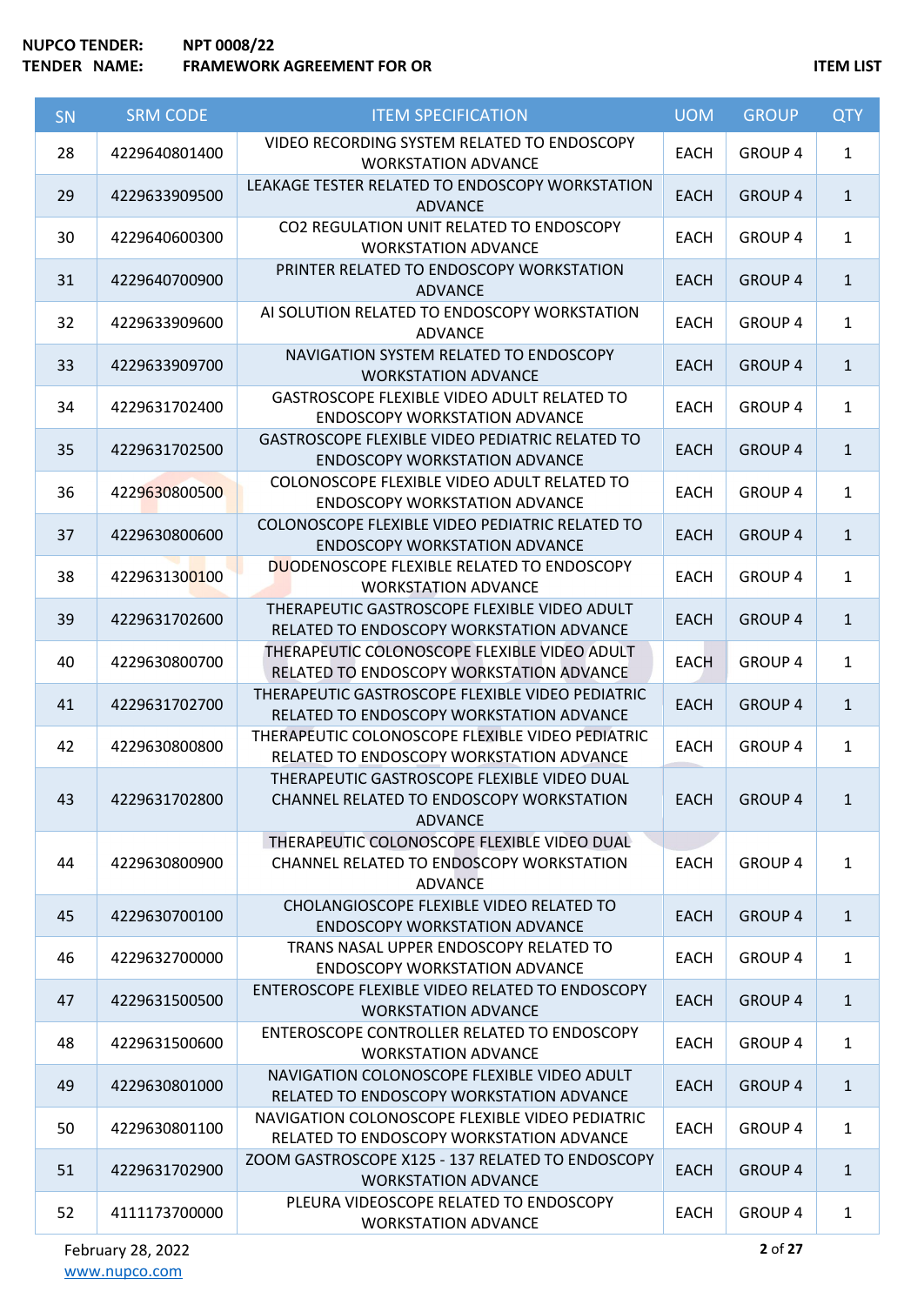| SN | <b>SRM CODE</b> | <b>ITEM SPECIFICATION</b>                                                         | <b>UOM</b>  | <b>GROUP</b>   | <b>QTY</b>   |
|----|-----------------|-----------------------------------------------------------------------------------|-------------|----------------|--------------|
| 53 | 4229633910300   | FACTORY LEVEL SERVICE TRAINING RELATED TO<br><b>ENDOSCOPY WORKSTATION ADVANCE</b> | <b>EACH</b> | <b>GROUP 4</b> | $\mathbf{1}$ |
| 54 | 4229496900000   | ELECTROSURGICAL UNIT ENDOSCOPY                                                    | <b>EACH</b> | <b>GROUP 5</b> | $\mathbf{1}$ |
| 55 | 4229498900400   | APPLICATOR STRAIGHT WITH MONOPOLAR RELATED TO<br>ELECTROSURGICAL UNIT ENDOSCOPY   | <b>EACH</b> | <b>GROUP 5</b> | $\mathbf{1}$ |
| 56 | 4229498900500   | CYLINDER RELATED TO ELECTROSURGICAL UNIT<br><b>ENDOSCOPY</b>                      | <b>EACH</b> | <b>GROUP 5</b> | $\mathbf{1}$ |
| 57 | 4229498900600   | ENDOSCOPIC BIPOLAR INSTRUMENT RELATED TO<br>ELECTROSURGICAL UNIT ENDOSCOPY        | <b>EACH</b> | <b>GROUP 5</b> | $\mathbf{1}$ |
| 58 | 4229498900700   | ENDOSCOPIC MONOPOLAR INSTRUMENT RELATED TO<br>ELECTROSURGICAL UNIT ENDOSCOPY      | <b>EACH</b> | <b>GROUP 5</b> | $\mathbf{1}$ |
| 59 | 4229516200500   | <b>ENDOSCOPY IRRIGATION PUMP RELATED TO</b><br>ELECTROSURGICAL UNIT ENDOSCOPY     | <b>EACH</b> | <b>GROUP 5</b> | $\mathbf{1}$ |
| 60 | 4229498900800   | HYDROJET PUMP RELATED TO ELECTROSURGICAL UNIT<br><b>ENDOSCOPY</b>                 | <b>EACH</b> | <b>GROUP 5</b> | $\mathbf{1}$ |
| 61 | 4229498900900   | <b>IRRIGATION TUBING SET RELATED TO ELECTROSURGICAL</b><br><b>UNIT ENDOSCOPY</b>  | <b>EACH</b> | <b>GROUP 5</b> | $\mathbf{1}$ |
| 62 | 4229498901000   | MONOPOLAR ELECTRODE PENCIL RELATED TO<br>ELECTROSURGICAL UNIT ENDOSCOPY           | <b>EACH</b> | <b>GROUP 5</b> | $\mathbf{1}$ |
| 63 | 4229498901100   | PROBE ARGON PLASMA COAGULATION RELATED TO<br>ELECTROSURGICAL UNIT ENDOSCOPY       | <b>EACH</b> | <b>GROUP 5</b> | $\mathbf{1}$ |
| 64 | 4229498901200   | RETURN ELECTRODE - DUAL RELATED TO<br>ELECTROSURGICAL UNIT ENDOSCOPY              | <b>EACH</b> | <b>GROUP 5</b> | $\mathbf{1}$ |
| 65 | 4229498901300   | TROLLEY RELATED TO ELECTROSURGICAL UNIT<br><b>ENDOSCOPY</b>                       | <b>EACH</b> | <b>GROUP 5</b> | $\mathbf{1}$ |
| 66 | 4229633910500   | FACTORY LEVEL SERVICE TRAINING RELATED TO<br>ELECTROSURGICAL UNIT ENDOSCOPY       | <b>EACH</b> | <b>GROUP 5</b> | $\mathbf{1}$ |
| 67 | 4214000004100   | LIGHT EXAM CEILING MOUNTED                                                        | <b>EACH</b> | <b>GROUP 6</b> | $\mathbf{1}$ |
| 68 | 4218260200000   | STERILIZABLE HANDLE RELATED TO LIGHT EXAM CEILING<br><b>MOUNTED</b>               | <b>EACH</b> | <b>GROUP 6</b> | $\mathbf{1}$ |
| 69 | 4218260603700   | FACTORY LEVEL SERVICE TRAINING RELATED TO LIGHT<br><b>EXAM CEILING MOUNTED</b>    | <b>EACH</b> | <b>GROUP 6</b> | $\mathbf{1}$ |
| 70 | 4214000004200   | LIGHT EXAM MOBILE                                                                 | <b>EACH</b> | <b>GROUP 7</b> | $\mathbf{1}$ |
| 71 | 4218260200100   | STERILIZABLE HANDLE RELATED TO LIGHT EXAM MOBILE                                  | <b>EACH</b> | <b>GROUP 7</b> | $\mathbf{1}$ |
| 72 | 4218260603500   | FACTORY LEVEL SERVICE TRAINING RELATED TO LIGHT<br><b>EXAM MOBILE</b>             | <b>EACH</b> | <b>GROUP 7</b> | $\mathbf{1}$ |
| 73 | 4214000004300   | LIGHT EXAM WALL MOUNTED                                                           | <b>EACH</b> | <b>GROUP 8</b> | $\mathbf{1}$ |
| 74 | 4218260200200   | STERILIZABLE HANDLE RELATED TO LIGHT EXAM WALL<br><b>MOUNTED</b>                  | <b>EACH</b> | <b>GROUP 8</b> | $\mathbf{1}$ |
| 75 | 4218260603600   | FACTORY LEVEL SERVICE TRAINING RELATED TO LIGHT<br><b>EXAM WALL MOUNTED</b>       | <b>EACH</b> | <b>GROUP 8</b> | $\mathbf{1}$ |
| 76 | 4219160607300   | PENDANT HORIZONTAL                                                                | <b>EACH</b> | <b>GROUP 9</b> | $\mathbf{1}$ |
| 77 | 4219160600000   | DATA OUTLET RELATED TO PENDANT HORIZONTAL                                         | <b>EACH</b> | <b>GROUP 9</b> | $\mathbf{1}$ |
| 78 | 4219160600100   | NURSE CALL SYSTEM RELATED TO PENDANT HORIZONTAL                                   | <b>EACH</b> | <b>GROUP 9</b> | $\mathbf{1}$ |
| 79 | 4219160600200   | ELECTRICAL POWER OUTLET 220V 60HZ RELATED TO<br>PENDANT HORIZONTAL                | <b>EACH</b> | <b>GROUP 9</b> | $\mathbf{1}$ |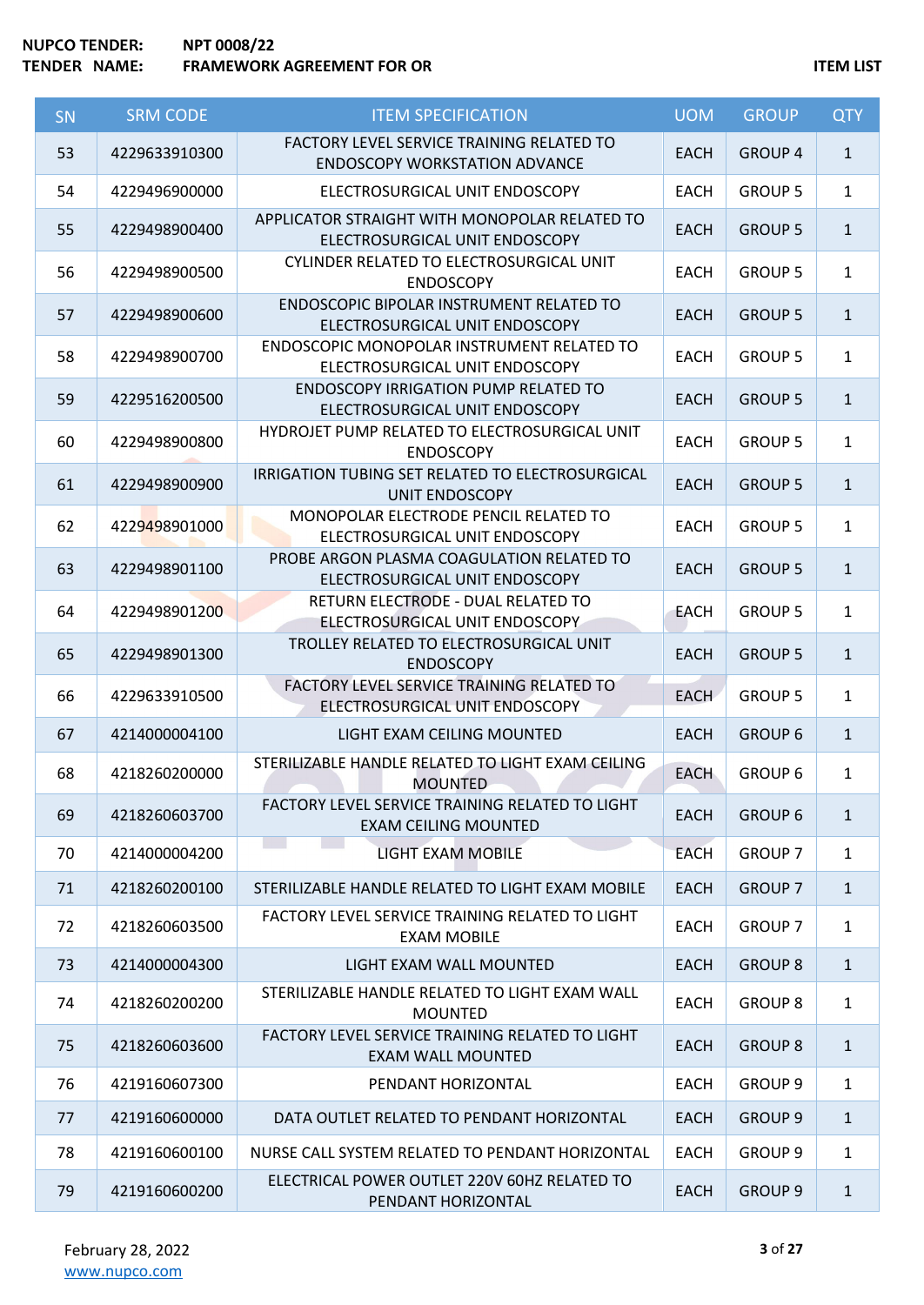| SN  | <b>SRM CODE</b> | <b>ITEM SPECIFICATION</b>                                                     | <b>UOM</b>  | <b>GROUP</b>       | <b>QTY</b>   |
|-----|-----------------|-------------------------------------------------------------------------------|-------------|--------------------|--------------|
| 80  | 4219160600300   | ELECTRICAL POWER OUTLET 220V 60HZ / UPS RELATED TO<br>PENDANT HORIZONTAL      | <b>EACH</b> | <b>GROUP 9</b>     | $\mathbf{1}$ |
| 81  | 4219160600400   | OUTLET MEDICAL AIR RELATED TO PENDANT HORIZONTAL                              | <b>EACH</b> | <b>GROUP 9</b>     | $\mathbf{1}$ |
| 82  | 4219160600500   | OUTLET MEDICAL OXYGEN RELATED TO PENDANT<br><b>HORIZONTAL</b>                 | <b>EACH</b> | GROUP <sub>9</sub> | $\mathbf{1}$ |
| 83  | 4219160600600   | OUTLET VACUUM MEDICAL RELATED TO PENDANT<br><b>HORIZONTAL</b>                 | <b>EACH</b> | <b>GROUP 9</b>     | $\mathbf{1}$ |
| 84  | 4218190006000   | PENDANT ICU DOUBLE                                                            | <b>EACH</b> | GROUP 10           | $\mathbf{1}$ |
| 85  | 4219160600700   | DATA OUTLET RELATED TO PENDANT ICU DOUBLE                                     | <b>EACH</b> | GROUP 10           | $\mathbf{1}$ |
| 86  | 4219160600800   | NURSE CALL SYSTEM RELATED TO PENDANT ICU DOUBLE                               | <b>EACH</b> | GROUP 10           | $\mathbf{1}$ |
| 87  | 4219160600900   | ELECTRICAL POWER OUTLET 220V 60HZ RELATED TO<br>PENDANT ICU DOUBLE            | <b>EACH</b> | GROUP 10           | $\mathbf{1}$ |
| 88  | 4219160601000   | ELECTRICAL POWER OUTLET 220V 60HZ / UPS RELATED TO<br>PENDANT ICU DOUBLE      | <b>EACH</b> | GROUP 10           | $\mathbf{1}$ |
| 89  | 4219160601100   | MEDICAL AIR OUTLET RELATED TO PENDANT ICU DOUBLE                              | <b>EACH</b> | GROUP 10           | $\mathbf{1}$ |
| 90  | 4219160601200   | <b>MEDICAL OXYGEN OUTLET RELATED TO PENDANT ICU</b><br><b>DOUBLE</b>          | <b>EACH</b> | GROUP 10           | $\mathbf{1}$ |
| 91  | 4219160601300   | VACUUM MEDICAL OUTLET RELATED TO PENDANT ICU<br><b>DOUBLE</b>                 | <b>EACH</b> | GROUP 10           | $\mathbf{1}$ |
| 92  | 4219160606700   | <b>FACTORY LEVEL SERVICE TRAINING RELATED TO PENDANT</b><br><b>ICU DOUBLE</b> | <b>EACH</b> | GROUP 10           | $\mathbf{1}$ |
| 93  | 4218190006100   | PENDANT VERTICAL SINGLE                                                       | <b>EACH</b> | GROUP 11           | $\mathbf{1}$ |
| 94  | 4219160601400   | DATA OUTLET RELATED TO PENDANT VERTICAL SINGLE                                | <b>EACH</b> | GROUP 11           | $\mathbf{1}$ |
| 95  | 4219160601500   | NURSE CALL SYSTEM RELATED TO PENDANT VERTICAL<br><b>SINGLE</b>                | <b>EACH</b> | GROUP 11           | $\mathbf{1}$ |
| 96  | 4219160601600   | ELECTRICAL POWER OUTLET 220V 60HZ RELATED TO<br>PENDANT VERTICAL SINGLE       | <b>EACH</b> | GROUP 11           | $\mathbf{1}$ |
| 97  | 4219160601700   | ELECTRICAL POWER OUTLET 220V 60HZ / UPS RELATED TO<br>PENDANT VERTICAL SINGLE | <b>EACH</b> | GROUP 11           | $\mathbf{1}$ |
| 98  | 4219160601800   | MEDICAL AIR OUTLET RELATED TO PENDANT VERTICAL<br><b>SINGLE</b>               | <b>EACH</b> | GROUP 11           | $\mathbf{1}$ |
| 99  | 4219160601900   | MEDICAL OXYGEN OUTLET RELATED TO PENDANT<br><b>VERTICAL SINGLE</b>            | <b>EACH</b> | GROUP 11           | $\mathbf{1}$ |
| 100 | 4219160602000   | VACUUM MEDICAL OUTLET RELATED TO PENDANT<br><b>VERTICAL SINGLE</b>            | <b>EACH</b> | GROUP 11           | $\mathbf{1}$ |
| 101 | 4219160602100   | PENDANT VERTICAL RIGID                                                        | <b>EACH</b> | <b>GROUP 12</b>    | $\mathbf{1}$ |
| 102 | 4219160602200   | DATA OUTLET RELATED TO PENDANT VERTICAL RIGID                                 | <b>EACH</b> | GROUP 12           | $\mathbf{1}$ |
| 103 | 4219160602300   | NURSE CALL SYSTEM RELATED TO PENDANT VERTICAL<br><b>RIGID</b>                 | <b>EACH</b> | <b>GROUP 12</b>    | $\mathbf{1}$ |
| 104 | 4219160602400   | ELECTRICAL POWER OUTLET 220V 60HZ RELATED TO<br>PENDANT VERTICAL RIGID        | <b>EACH</b> | GROUP 12           | $\mathbf{1}$ |
| 105 | 4219160602500   | ELECTRICAL POWER OUTLET 220V 60HZ / UPS RELATED TO<br>PENDANT VERTICAL RIGID  | <b>EACH</b> | <b>GROUP 12</b>    | $\mathbf{1}$ |
| 106 | 4219160602600   | MEDICAL AIR OUTLET RELATED TO PENDANT VERTICAL<br><b>RIGID</b>                | <b>EACH</b> | GROUP 12           | $\mathbf{1}$ |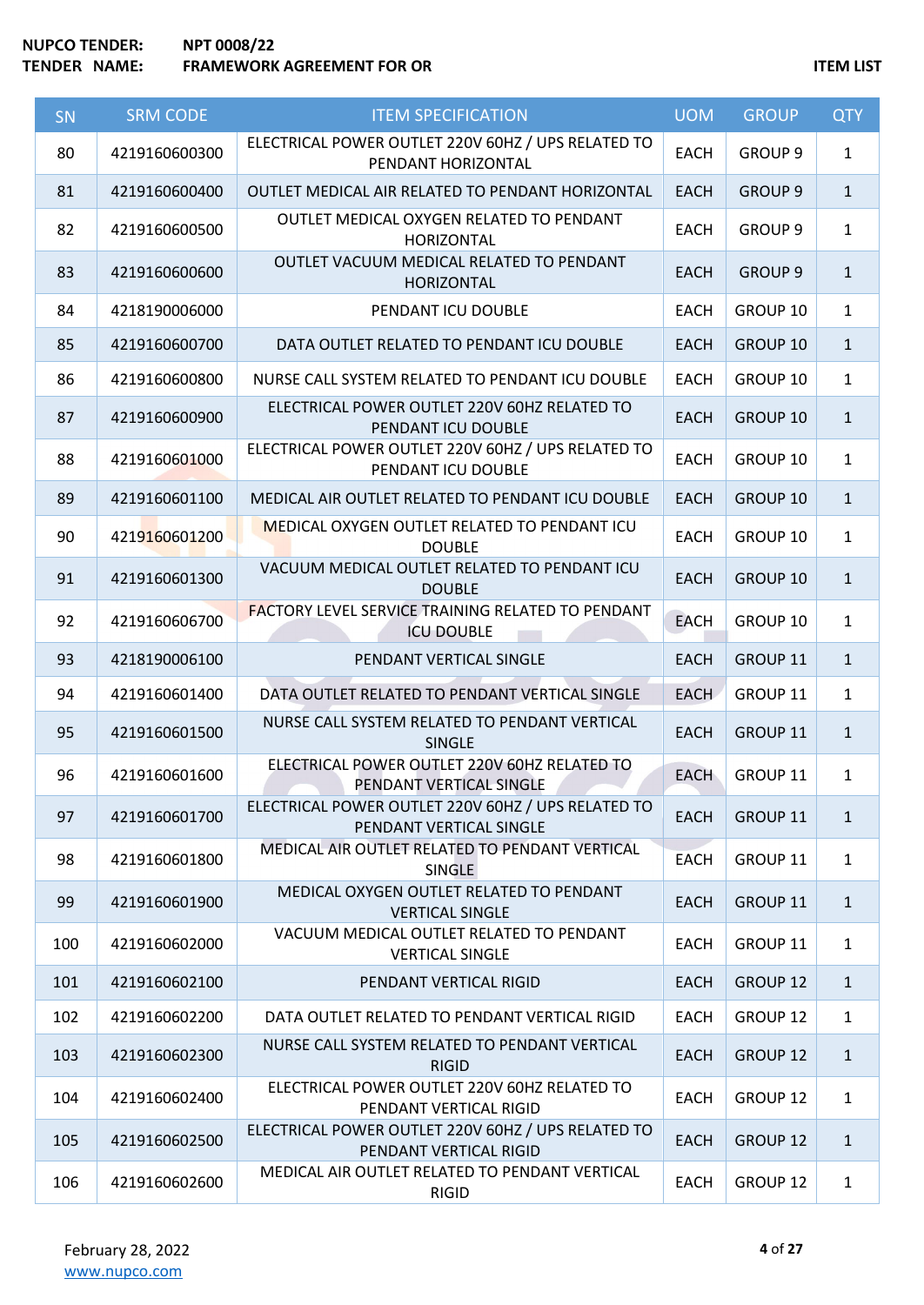| <b>SN</b> | <b>SRM CODE</b> | <b>ITEM SPECIFICATION</b>                                                                       | <b>UOM</b>  | <b>GROUP</b>        | <b>QTY</b>   |
|-----------|-----------------|-------------------------------------------------------------------------------------------------|-------------|---------------------|--------------|
| 107       | 4219160602700   | MEDICAL OXYGEN OUTLET RELATED TO PENDANT<br><b>VERTICAL RIGID</b>                               | <b>EACH</b> | GROUP 12            | $\mathbf{1}$ |
| 108       | 4219160602800   | VACUUM MEDICAL OUTLET RELATED TO PENDANT<br><b>VERTICAL RIGID</b>                               | <b>EACH</b> | GROUP <sub>12</sub> | $\mathbf{1}$ |
| 109       | 4219160606800   | FACTORY LEVEL SERVICE TRAINING RELATED TO PENDANT<br><b>VERTICAL RIGID</b>                      | <b>EACH</b> | <b>GROUP 12</b>     | $\mathbf{1}$ |
| 110       | 4229510401900   | ELECTROSURGICAL UNIT BIPOLAR MONOPOLAR CLINIC                                                   | <b>EACH</b> | GROUP 13            | $\mathbf{1}$ |
| 111       | 4229514324600   | ORIGINAL CART RELATED TO ELECTROSURGICAL UNIT<br><b>BIPOLAR MONOPOLAR CLINIC</b>                | <b>EACH</b> | <b>GROUP 13</b>     | $\mathbf{1}$ |
| 112       | 4229514324700   | MONOPOLAR ELECTRODE PENCIL RELATED TO<br>ELECTROSURGICAL UNIT BIPOLAR MONOPOLAR CLINIC          | <b>EACH</b> | GROUP 13            | $\mathbf{1}$ |
| 113       | 4229514324800   | BIPOLAR FORCEPS RELATED TO ELECTROSURGICAL UNIT<br><b>BIPOLAR MONOPOLAR CLINIC</b>              | <b>EACH</b> | <b>GROUP 13</b>     | $\mathbf{1}$ |
| 114       | 4229514324900   | RETURN ELECTRODE - DUAL RELATED TO<br>ELECTROSURGICAL UNIT BIPOLAR MONOPOLAR CLINIC             | <b>EACH</b> | GROUP 13            | $\mathbf{1}$ |
| 115       | 4229510048700   | MICROSCOPE ENT BASIC                                                                            | <b>EACH</b> | <b>GROUP 14</b>     | $\mathbf{1}$ |
| 116       | 4229516500100   | 27 INCH 2D HD MONITOR AND CAMERA HAS RECORDING<br>VIA USB RELATED TO MICROSCOPE ENT BASIC       | EACH        | GROUP 14            | $\mathbf{1}$ |
| 117       | 4229516500200   | 2D HD ADDITIONAL RECORDING CAPABILITIES WITH<br>INTERNAL MEMORY RELATED TO MICROSCOPE ENT BASIC | <b>EACH</b> | <b>GROUP 14</b>     | $\mathbf{1}$ |
| 118       | 4229516500300   | <b>FACTORY LEVEL SERVICE TRAINING RELATED TO</b><br>MICROSCOPE ENT BASIC                        | <b>EACH</b> | GROUP 14            | $\mathbf{1}$ |
| 119       | 4111173600400   | STERILE DRAPE RELATED TO MICROSCOPE ENT BASIC                                                   | <b>EACH</b> | GROUP 14            | $\mathbf{1}$ |
| 120       | 4229512101300   | MICROSCOPE SURGICAL ENT CLINIC                                                                  | <b>EACH</b> | GROUP 15            | $\mathbf{1}$ |
| 121       | 4111173600500   | STERILE DRAPE RELATED TO MICROSCOPE SURGICAL ENT<br><b>CLINIC</b>                               | <b>EACH</b> | GROUP 15            | $\mathbf{1}$ |
| 122       | 4229516500400   | 2D HD MONITOR RELATED TO MICROSCOPE SURGICAL<br><b>ENT CLINIC</b>                               | <b>EACH</b> | GROUP 15            | $\mathbf{1}$ |
| 123       | 4229516500500   | HD CAMERA RELATED TO MICROSCOPE SURGICAL ENT<br><b>CLINIC</b>                                   | EACH        | <b>GROUP 15</b>     | 1            |
| 124       | 4229516500600   | 2D HD RECORDING CAPABILITIES ON USB RELATED TO<br>MICROSCOPE SURGICAL ENT CLINIC                | <b>EACH</b> | GROUP 15            | $\mathbf{1}$ |
| 125       | 4229516506800   | FACTORY LEVEL SERVICE TRAINING RELATED TO<br>MICROSCOPE SURGICAL ENT CLINIC                     | <b>EACH</b> | <b>GROUP 15</b>     | $\mathbf{1}$ |
| 126       | 4229510002500   | ELECTROSURGICAL UNIT VESSEL SEALING                                                             | <b>EACH</b> | GROUP 16            | $\mathbf{1}$ |
| 127       | 4229514325000   | ANTI STATIC TROLLEY RELATED TO ELECTROSURGICAL<br>UNIT VESSEL SEALING                           | <b>EACH</b> | GROUP 16            | $\mathbf{1}$ |
| 128       | 4229514325100   | FOOTSWITCH RELATED TO ELECTROSURGICAL UNIT<br><b>VESSEL SEALING</b>                             | <b>EACH</b> | GROUP 16            | $\mathbf{1}$ |
| 129       | 4229514325200   | VESSEL SEALER AND DISSECTOR INSTRUMENTS RELATED<br>TO ELECTROSURGICAL UNIT VESSEL SEALING       | <b>EACH</b> | GROUP 16            | $\mathbf{1}$ |
| 130       | 4229514328400   | FACTORY LEVEL SERVICE TRAINING RELATED TO<br>ELECTROSURGICAL UNIT VESSEL SEALING                | EACH        | GROUP 16            | $\mathbf{1}$ |
| 131       | 4229511401900   | <b>LIGHT SURGICAL MOBILE</b>                                                                    | <b>EACH</b> | GROUP 17            | $\mathbf{1}$ |
| 132       | 4229541700400   | DISPOSABLE HANDLE RELATED TO LIGHT SURGICAL<br><b>MOBILE</b>                                    | <b>EACH</b> | GROUP 17            | $\mathbf{1}$ |
| 133       | 4218260600100   | STERILIZABLE HANDLE RELATED TO LIGHT SURGICAL<br><b>MOBILE</b>                                  | <b>EACH</b> | <b>GROUP 17</b>     | $\mathbf{1}$ |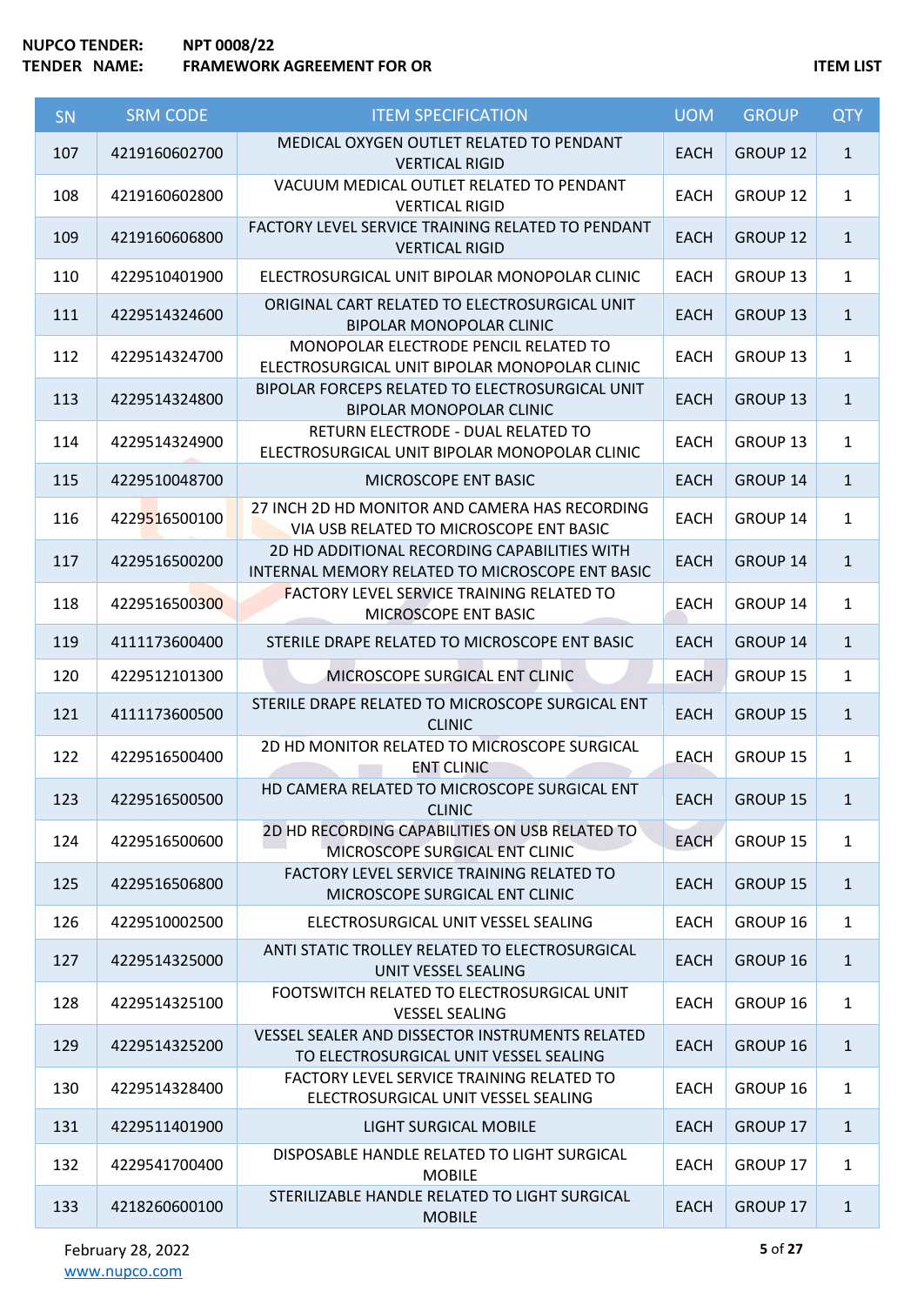| <b>SN</b> | <b>SRM CODE</b> | <b>ITEM SPECIFICATION</b>                                                              | <b>UOM</b>  | <b>GROUP</b>    | <b>QTY</b>   |
|-----------|-----------------|----------------------------------------------------------------------------------------|-------------|-----------------|--------------|
| 134       | 4219161700000   | FACTORY LEVEL SERVICE TRAINING RELATED TO LIGHT<br><b>SURGICAL MOBILE</b>              | <b>EACH</b> | GROUP 17        | $\mathbf{1}$ |
| 135       | 4229510004000   | <b>LIGHT SURGICAL SINGLE</b>                                                           | <b>EACH</b> | GROUP 18        | $\mathbf{1}$ |
| 136       | 4229541700500   | DISPOSABLE HANDLE RELATED TO LIGHT SURGICAL SINGLE                                     | <b>EACH</b> | GROUP 18        | $\mathbf{1}$ |
| 137       | 4218260600200   | STERILIZABLE HANDLE RELATED TO LIGHT SURGICAL<br><b>SINGLE</b>                         | <b>EACH</b> | <b>GROUP 18</b> | $\mathbf{1}$ |
| 138       | 4219161700100   | FACTORY LEVEL SERVICE TRAINING RELATED TO LIGHT<br><b>SURGICAL SINGLE</b>              | <b>EACH</b> | GROUP 18        | $\mathbf{1}$ |
| 139       | 4229510004100   | <b>LIGHT SURGICAL TRIPLE</b>                                                           | <b>EACH</b> | GROUP 19        | $\mathbf{1}$ |
| 140       | 4218260600300   | CAMERA COVER DISPOSABLE RELATED TO LIGHT SURGICAL<br><b>TRIPLE</b>                     | <b>EACH</b> | GROUP 19        | $\mathbf{1}$ |
| 141       | 4218260600400   | CAMERA COVER REUSABLE RELATED TO LIGHT SURGICAL<br><b>TRIPLE</b>                       | <b>EACH</b> | <b>GROUP 19</b> | $\mathbf{1}$ |
| 142       | 4229541700600   | DISPOSABLE HANDLE RELATED TO LIGHT SURGICAL TRIPLE                                     | <b>EACH</b> | GROUP 19        | $\mathbf{1}$ |
| 143       | 4218260600500   | FULL HD CAMERA WIRED RELATED TO LIGHT SURGICAL<br><b>TRIPLE</b>                        | <b>EACH</b> | <b>GROUP 19</b> | $\mathbf{1}$ |
| 144       | 4218260600600   | FULL HD CAMERA WIRELESS RELATED TO LIGHT SURGICAL<br><b>TRIPLE</b>                     | <b>EACH</b> | GROUP 19        | $\mathbf{1}$ |
| 145       | 4218260600700   | <b>MONITOR 26 INCH RELATED TO LIGHT SURGICAL TRIPLE</b>                                | <b>EACH</b> | <b>GROUP 19</b> | $\mathbf{1}$ |
| 146       | 4218260600800   | MONITOR ARM RELATED TO LIGHT SURGICAL TRIPLE                                           | <b>EACH</b> | GROUP 19        | $\mathbf{1}$ |
| 147       | 4218260600900   | STERILIZABLE HANDLE RELATED TO LIGHT SURGICAL<br><b>TRIPLE</b>                         | <b>EACH</b> | GROUP 19        | $\mathbf{1}$ |
| 148       | 4218260601000   | X-RAY SHIELD RELATED TO LIGHT SURGICAL TRIPLE                                          | <b>EACH</b> | GROUP 19        | $\mathbf{1}$ |
| 149       | 4219161700200   | FACTORY LEVEL SERVICE TRAINING RELATED TO LIGHT<br><b>SURGICAL TRIPLE</b>              | <b>EACH</b> | GROUP 19        | $\mathbf{1}$ |
| 150       | 4229510004700   | MICROSCOPE SURGICAL PLASTIC                                                            | <b>EACH</b> | GROUP 20        | $\mathbf{1}$ |
| 151       | 4229516500700   | EYEPIECE POWER 10X RELATED TO MICROSCOPE<br><b>SURGICAL PLASTIC</b>                    | <b>EACH</b> | GROUP 20        | $\mathbf{1}$ |
| 152       | 4111173600600   | STERILE DRAPE RELATED TO MICROSCOPE SURGICAL<br><b>PLASTIC</b>                         | <b>EACH</b> | GROUP 20        | $\mathbf{1}$ |
| 153       | 4229516500800   | AUTO BALANCE FEATURE RELATED TO MICROSCOPE<br>SURGICAL PLASTIC                         | <b>EACH</b> | <b>GROUP 20</b> | $\mathbf{1}$ |
| 154       | 4229516500900   | DICOM IMAGE AND VIDEO DATA TRANSFER TO PACS<br>RELATED TO MICROSCOPE SURGICAL PLASTIC  | <b>EACH</b> | GROUP 20        | $\mathbf{1}$ |
| 155       | 4229516501000   | FACTORY LEVEL SERVICE TRAINING RELATED TO<br>MICROSCOPE SURGICAL PLASTIC               | EACH        | <b>GROUP 20</b> | $\mathbf{1}$ |
| 156       | 4229510005300   | PENDANT ARTICULATING SURGICAL                                                          | EACH        | GROUP 21        | $\mathbf{1}$ |
| 157       | 4219160602900   | CEILING ARM RELATED TO PENDANT ARTICULATING<br><b>SURGICAL</b>                         | <b>EACH</b> | GROUP 21        | $\mathbf{1}$ |
| 158       | 4219160603000   | CO2 OUTLET RELATED TO PENDANT ARTICULATING<br>SURGICAL                                 | <b>EACH</b> | GROUP 21        | $\mathbf{1}$ |
| 159       | 4219160603100   | DATA OUTLET RELATED TO PENDANT ARTICULATING<br><b>SURGICAL</b>                         | <b>EACH</b> | <b>GROUP 21</b> | $\mathbf{1}$ |
| 160       | 4219160603200   | ELECTRICAL POWER OUTLET 220V 60HZ - NORMAL<br>RELATED TO PENDANT ARTICULATING SURGICAL | <b>EACH</b> | GROUP 21        | $\mathbf{1}$ |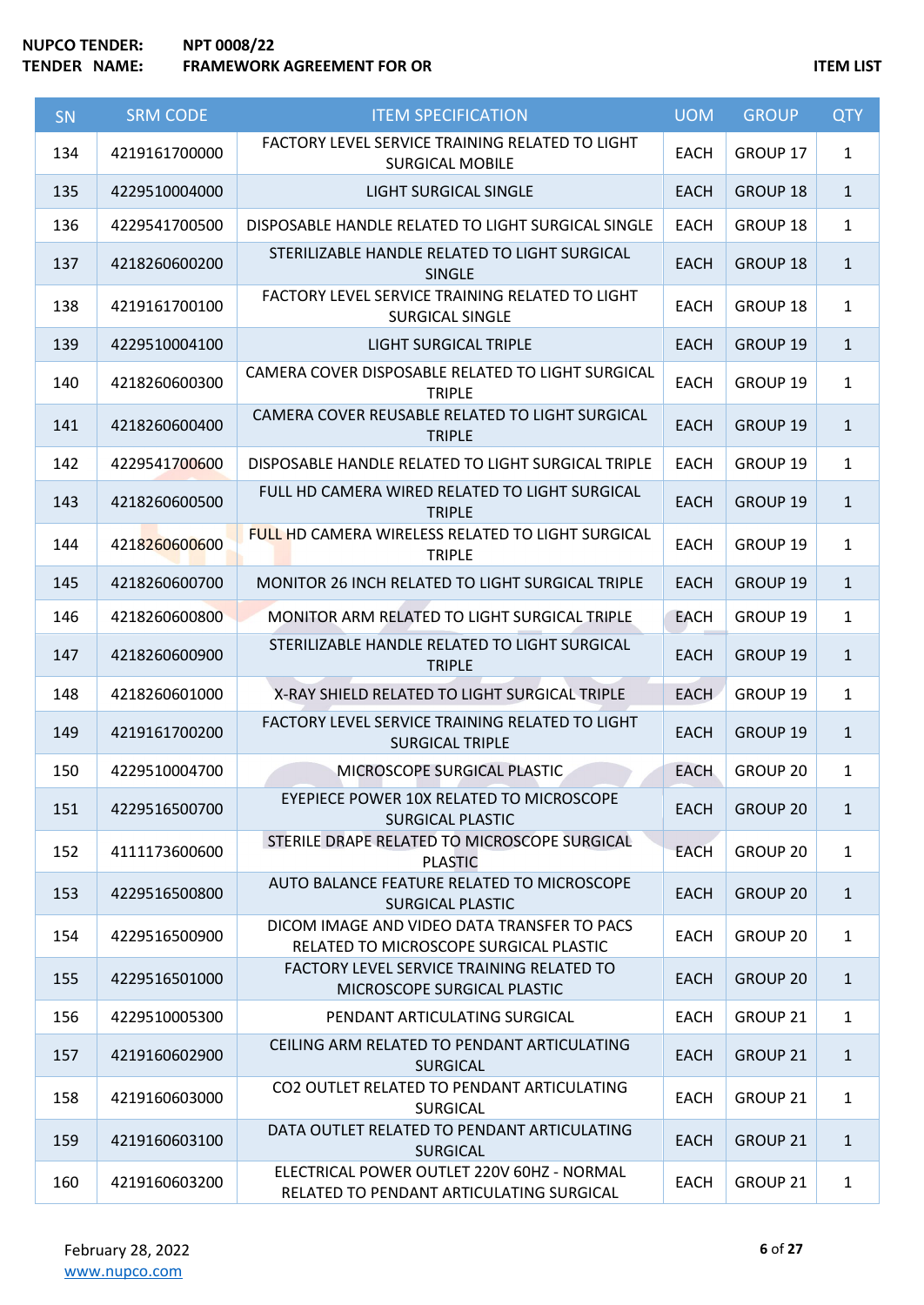| SN  | <b>SRM CODE</b> | <b>ITEM SPECIFICATION</b>                                                                                                            | <b>UOM</b>  | <b>GROUP</b>    | <b>QTY</b>   |
|-----|-----------------|--------------------------------------------------------------------------------------------------------------------------------------|-------------|-----------------|--------------|
| 161 | 4219160603300   | ELECTRICAL POWER OUTLET 220V 60HZ - EMERGENCY<br>RELATED TO PENDANT ARTICULATING SURGICAL                                            | <b>EACH</b> | <b>GROUP 21</b> | $\mathbf{1}$ |
| 162 | 4219160603400   | MEDICAL AIR 4 BAR OUTLET RELATED TO PENDANT<br>ARTICULATING SURGICAL                                                                 | <b>EACH</b> | <b>GROUP 21</b> | $\mathbf{1}$ |
| 163 | 4219160603500   | MEDICAL AIR 7 BAR OUTLET RELATED TO PENDANT<br>ARTICULATING SURGICAL                                                                 | <b>EACH</b> | GROUP 21        | $\mathbf{1}$ |
| 164 | 4219160603600   | OXYGEN OUTLET RELATED TO PENDANT ARTICULATING<br><b>SURGICAL</b>                                                                     | <b>EACH</b> | <b>GROUP 21</b> | $\mathbf{1}$ |
| 165 | 4219160603700   | VACUUM OUTLET RELATED TO PENDANT ARTICULATING<br><b>SURGICAL</b>                                                                     | <b>EACH</b> | GROUP 21        | $\mathbf{1}$ |
| 166 | 4219160607000   | FACTORY LEVEL SERVICE TRAINING RELATED TO PENDANT<br>ARTICULATING SURGICAL                                                           | <b>EACH</b> | <b>GROUP 21</b> | $\mathbf{1}$ |
| 167 | 4229511200300   | TABLE OPERATING SPINAL                                                                                                               | <b>EACH</b> | <b>GROUP 22</b> | $\mathbf{1}$ |
| 168 | 4229515901500   | ACP PADS SET RELATED TO TABLE OPERATING SPINAL                                                                                       | <b>EACH</b> | <b>GROUP 22</b> | $\mathbf{1}$ |
| 169 | 4229515901600   | ARTICULATING ARM BOARD WITH BRACKETS - PAIR<br>RELATED TO TABLE OPERATING SPINAL                                                     | <b>EACH</b> | <b>GROUP 22</b> | $\mathbf{1}$ |
| 170 | 4229515901700   | CERVICAL TRACTION VECTOR RELATED TO TABLE<br><b>OPERATING SPINAL</b>                                                                 | <b>EACH</b> | <b>GROUP 22</b> | $\mathbf{1}$ |
| 171 | 4229515901800   | CLARK SOCKETS RELATED TO TABLE OPERATING SPINAL                                                                                      | <b>EACH</b> | <b>GROUP 22</b> | $\mathbf{1}$ |
| 172 | 4229515901900   | DORO SKULL CLAMP - ALUMINUM RELATED TO TABLE<br><b>OPERATING SPINAL</b>                                                              | <b>EACH</b> | <b>GROUP 22</b> | $\mathbf{1}$ |
| 173 | 4229515902000   | DORO SKULL CLAMP - RADIOLUCENT RELATED TO TABLE<br><b>OPERATING SPINAL</b>                                                           | <b>EACH</b> | <b>GROUP 22</b> | $\mathbf{1}$ |
| 174 | 4229515902100   | FULL SPINE TRACTION SYSTEM UNIT ASSEMBLY WITH<br>POSITIONING PADS - ACCESSORIES AND CART RELATED TO<br><b>TABLE OPERATING SPINAL</b> | <b>EACH</b> | <b>GROUP 22</b> | $\mathbf{1}$ |
| 175 | 4229515902200   | H-FRAME RELATED TO TABLE OPERATING SPINAL                                                                                            | <b>EACH</b> | <b>GROUP 22</b> | $\mathbf{1}$ |
| 176 | 4229515902300   | LATERAL POSITIONER RELATED TO TABLE OPERATING<br>SPINAL                                                                              | <b>EACH</b> | <b>GROUP 22</b> | $\mathbf{1}$ |
| 177 | 4229515902400   | LEG BOARD WITH PAD RELATED TO TABLE OPERATING<br>SPINAL                                                                              | <b>EACH</b> | <b>GROUP 22</b> | $\mathbf{1}$ |
| 178 | 4229515902500   | <b>Contractor</b><br>LEG SLING RELATED TO TABLE OPERATING SPINAL                                                                     | <b>EACH</b> | <b>GROUP 22</b> | $\mathbf{1}$ |
| 179 | 4229515902600   | MOBILE HEAVY-DUTY TROLLEY FOR ACCESSORIES WITH 2<br>WIRE MESH BASKETS RELATED TO TABLE OPERATING<br><b>SPINAL</b>                    | <b>EACH</b> | <b>GROUP 22</b> | $\mathbf{1}$ |
| 180 | 4229515902700   | PATIENT CHEST PAD RELATED TO TABLE OPERATING<br>SPINAL                                                                               | <b>EACH</b> | <b>GROUP 22</b> | $\mathbf{1}$ |
| 181 | 4229515902800   | PATIENT HEAD SUPPORT PLATE - FACE PLATE RELATED TO<br><b>TABLE OPERATING SPINAL</b>                                                  | <b>EACH</b> | <b>GROUP 22</b> | $\mathbf{1}$ |
| 182 | 4229515902900   | PATIENT SAFETY STRAPS RELATED TO TABLE OPERATING<br>SPINAL                                                                           | <b>EACH</b> | GROUP 22        | $\mathbf{1}$ |
| 183 | 4229515903000   | PROTECTIVE SYSTEM FOR PRONE POSITIONS RELATED TO<br>TABLE OPERATING SPINAL                                                           | <b>EACH</b> | <b>GROUP 22</b> | $\mathbf{1}$ |
| 184 | 4229515903100   | <b>QUICK CONNECT TUBING - CASE RELATED TO TABLE</b><br><b>OPERATING SPINAL</b>                                                       | <b>EACH</b> | GROUP 22        | $\mathbf{1}$ |
| 185 | 4229515903200   | RADIOLUCENT DORO ADAPTOR FOR THE CERVICAL<br>MANAGEMENT BASE UNIT RELATED TO TABLE OPERATING<br>SPINAL                               | <b>EACH</b> | <b>GROUP 22</b> | $\mathbf{1}$ |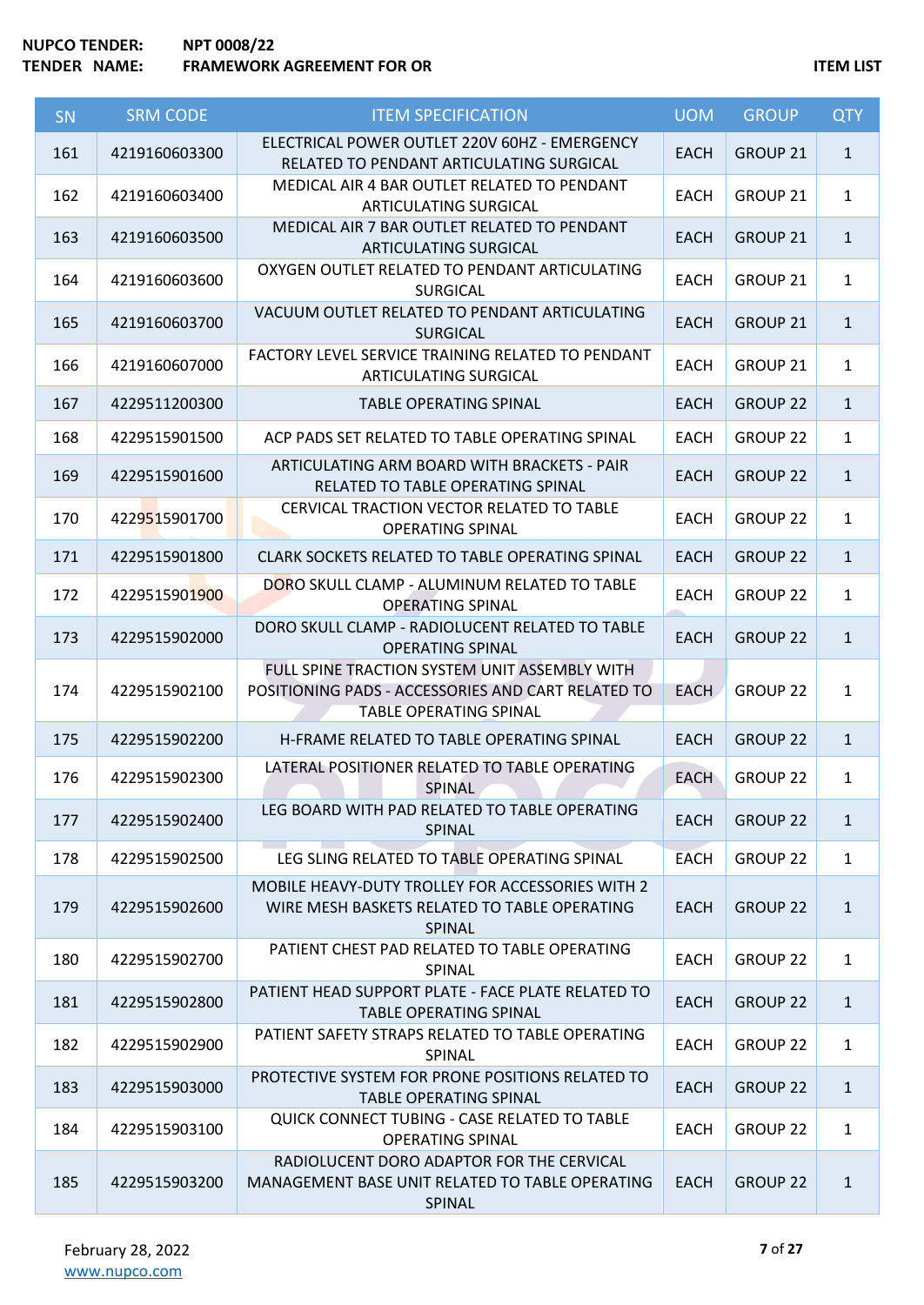| <b>SN</b> | <b>SRM CODE</b> | <b>ITEM SPECIFICATION</b>                                                                                                     | <b>UOM</b>  | <b>GROUP</b>        | <b>QTY</b>   |
|-----------|-----------------|-------------------------------------------------------------------------------------------------------------------------------|-------------|---------------------|--------------|
| 186       | 4229515903300   | RADIOLUCENT MAYFIELD ADAPTOR FOR THE CERVICAL<br>MANAGEMENT BASE UNIT RELATED TO TABLE OPERATING<br>SPINAL                    | <b>EACH</b> | GROUP 22            | $\mathbf{1}$ |
| 187       | 4229515903400   | RETRACTOR ADAPTOR RELATED TO TABLE OPERATING<br>SPINAL                                                                        | <b>EACH</b> | <b>GROUP 22</b>     | $\mathbf{1}$ |
| 188       | 4229515903500   | SET OF GEL PAD POSITIONERS RELATED TO TABLE<br><b>OPERATING SPINAL</b>                                                        | <b>EACH</b> | <b>GROUP 22</b>     | $\mathbf{1}$ |
| 189       | 4229515903600   | THIGH PADS - HIP PADS RELATED TO TABLE OPERATING<br>SPINAL                                                                    | <b>EACH</b> | <b>GROUP 22</b>     | $\mathbf{1}$ |
| 190       | 4229515903700   | T-PINS RELATED TO TABLE OPERATING SPINAL                                                                                      | <b>EACH</b> | <b>GROUP 22</b>     | $\mathbf{1}$ |
| 191       | 4229515903800   | WILSON PLUS RADIOLUCENT SPINAL FRAME - COMPLETE<br>WITH ACCESSORIES AND CART RELATED TO TABLE<br><b>OPERATING SPINAL</b>      | <b>EACH</b> | <b>GROUP 22</b>     | $\mathbf{1}$ |
| 192       | 4229515908100   | FACTORY LEVEL SERVICE TRAINING RELATED TO TABLE<br><b>OPERATING SPINAL</b>                                                    | <b>EACH</b> | <b>GROUP 22</b>     | $\mathbf{1}$ |
| 193       | 4229510009700   | <b>TOWER ARTHROSCOPE</b>                                                                                                      | <b>EACH</b> | <b>GROUP 23</b>     | $\mathbf{1}$ |
| 194       | 4229516200600   | ARTHROSCOPY IRRIGATION PUMP RELATED TO TOWER<br>ARTHROSCOPE                                                                   | <b>EACH</b> | <b>GROUP 23</b>     | $\mathbf{1}$ |
| 195       | 4229633909800   | ARTHROSCOPY RF ABLATION SYSTEM RELATED TO TOWER<br>ARTHROSCOPE                                                                | <b>EACH</b> | <b>GROUP 23</b>     | $\mathbf{1}$ |
| 196       | 4229633909900   | <b>ARTHROSCOPY SHAVER CONTROL UNIT RELATED TO</b><br><b>TOWER ARTHROSCOPE</b>                                                 | <b>EACH</b> | GROUP <sub>23</sub> | $\mathbf{1}$ |
| 197       | 4229633910000   | ARTHROSCOPY SHAVER HANDPIECE RELATED TO TOWER<br>ARTHROSCOPE                                                                  | <b>EACH</b> | <b>GROUP 23</b>     | $\mathbf{1}$ |
| 198       | 4229500400600   | ORIGINAL TOWER TROLLEY RELATED TO TOWER<br>ARTHROSCOPE                                                                        | <b>EACH</b> | GROUP <sub>23</sub> | $\mathbf{1}$ |
| 199       | 4229632303000   | TELESCOPE 0° 4MM RELATED TO TOWER ARTHROSCOPE                                                                                 | <b>EACH</b> | <b>GROUP 23</b>     | $\mathbf{1}$ |
| 200       | 4229632303100   | TELESCOPE 30° 2.7MM RELATED TO TOWER<br><b>ARTHROSCOPE</b>                                                                    | <b>EACH</b> | GROUP <sub>23</sub> | $\mathbf{1}$ |
| 201       | 4229632303200   | TELESCOPE 30° 4MM RELATED TO TOWER ARTHROSCOPE                                                                                | <b>EACH</b> | <b>GROUP 23</b>     | $\mathbf{1}$ |
| 202       | 4229500401200   | <b>FACTORY LEVEL SERVICE TRAINING RELATED TO TOWER</b><br>ARTHROSCOPE                                                         | <b>EACH</b> | <b>GROUP 23</b>     | $\mathbf{1}$ |
| 203       | 4220170002800   | <b>IMAGING SYSTEM FLUORESCENCE ICG</b>                                                                                        | <b>EACH</b> | GROUP 24            | $\mathbf{1}$ |
| 204       | 4229640400200   | ORIGINAL TOWER TROLLEY RELATED TO IMAGING SYSTEM<br><b>FLUORESCENCE ICG</b>                                                   | <b>EACH</b> | GROUP 24            | $\mathbf{1}$ |
| 205       | 4229640400300   | TELESCOPE 10MM 0° WITH SPECIAL FLUORESCENCE<br><b>IMAGING DETECTION FILTERS RELATED TO IMAGING</b><br>SYSTEM FLUORESCENCE ICG | <b>EACH</b> | <b>GROUP 24</b>     | $\mathbf{1}$ |
| 206       | 4229640400400   | TELESCOPE 10MM 30° WITH SPECIAL FLUORESCENCE<br>IMAGING DETECTION FILTERS RELATED TO IMAGING<br>SYSTEM FLUORESCENCE ICG       | EACH        | GROUP 24            | $\mathbf{1}$ |
| 207       | 4229640400500   | TELESCOPE 5.0MM 0° WITH SPECIAL FLUORESCENCE<br>IMAGING DETECTION FILTERS RELATED TO IMAGING<br>SYSTEM FLUORESCENCE ICG       | <b>EACH</b> | <b>GROUP 24</b>     | $\mathbf{1}$ |
| 208       | 4229640400600   | TELESCOPE 5.0MM 30° WITH SPECIAL FLUORESCENCE<br>IMAGING DETECTION FILTERS RELATED TO IMAGING<br>SYSTEM FLUORESCENCE ICG      | <b>EACH</b> | GROUP 24            | $\mathbf{1}$ |
| 209       | 4219161500000   | FACTORY LEVEL SERVICE TRAINING RELATED TO IMAGING<br>SYSTEM FLUORESCENCE ICG                                                  | <b>EACH</b> | GROUP 24            | $\mathbf{1}$ |

February 28, 2022 [www.nupco.com](http://www.nupco.com/)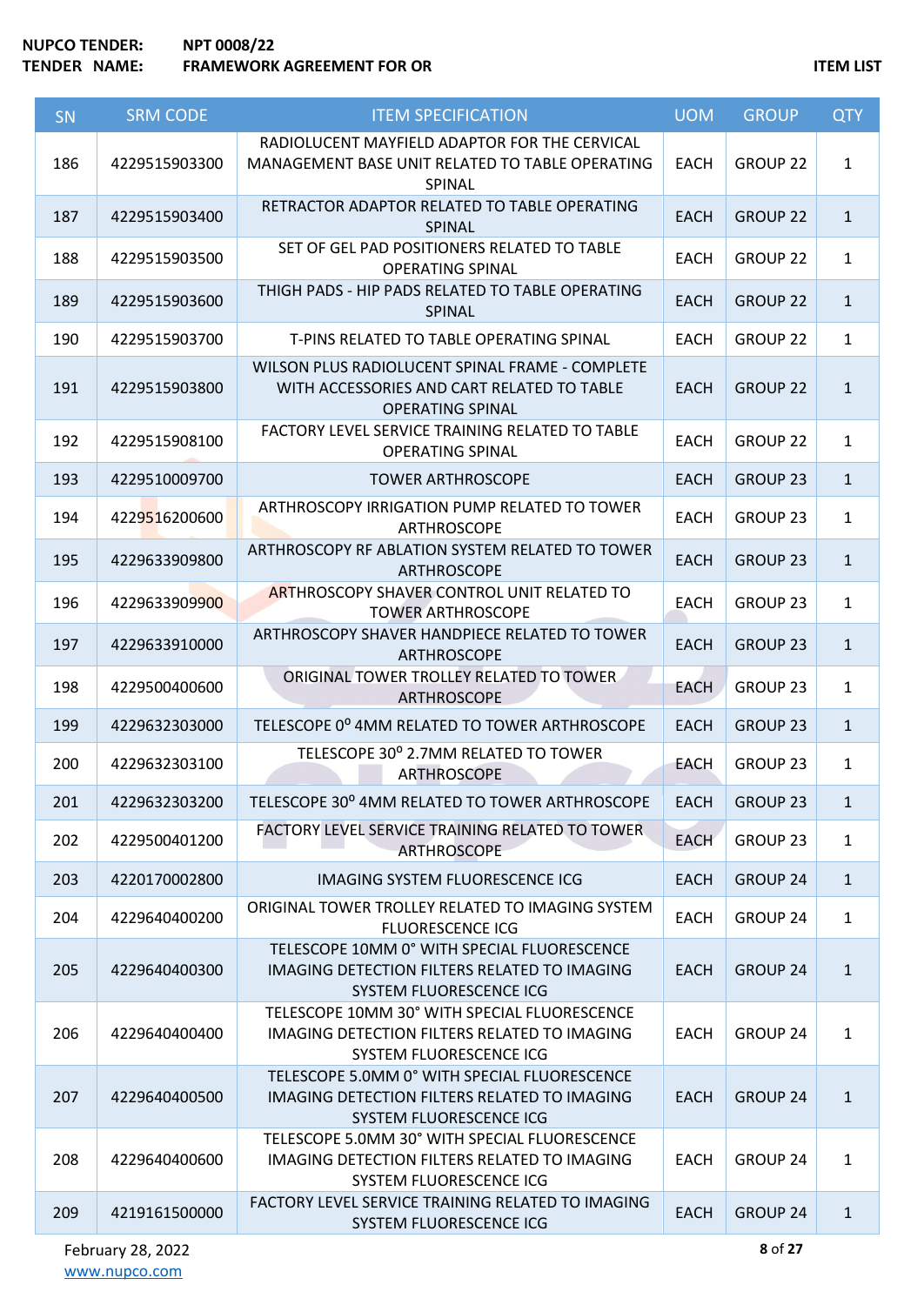| SN  | <b>SRM CODE</b> | <b>ITEM SPECIFICATION</b>                                                                                                                                          | <b>UOM</b>  | <b>GROUP</b>        | <b>QTY</b>   |
|-----|-----------------|--------------------------------------------------------------------------------------------------------------------------------------------------------------------|-------------|---------------------|--------------|
| 210 | 4220170002900   | IMAGING SYSTEM FLUORESCENCE ICG OPEN SURGERY                                                                                                                       | <b>EACH</b> | GROUP <sub>25</sub> | $\mathbf{1}$ |
| 211 | 4229640400700   | ICG TELESCOPE 0° INTEGRATED ILLUMINATOR AND<br>OBSERVATION FILTER FOR FLUORESCENCE RELATED TO<br>IMAGING SYSTEM FLUORESCENCE ICG OPEN SURGERY                      | <b>EACH</b> | <b>GROUP 25</b>     | $\mathbf{1}$ |
| 212 | 4229640400800   | ORIGINAL TOWER TROLLEY RELATED TO IMAGING SYSTEM<br>FLUORESCENCE ICG OPEN SURGERY                                                                                  | <b>EACH</b> | GROUP <sub>25</sub> | $\mathbf{1}$ |
| 213 | 4229640400900   | TELESCOPE 0° STRAIGHT-FORWARD TELESCOPE 0°<br>ENLARGED VIEW DIAMETER 10MM LENGTH ~31CM<br>RELATED TO IMAGING SYSTEM FLUORESCENCE ICG OPEN<br><b>SURGERY</b>        | <b>EACH</b> | <b>GROUP 25</b>     | $\mathbf{1}$ |
| 214 | 4229640401000   | TELESCOPE 0°STRAIGHT-FORWARD TELESCOPE 0°<br>ENLARGED VIEW DIAMETER 5MM LENGTH ~31CM<br>RELATED TO IMAGING SYSTEM FLUORESCENCE ICG OPEN<br><b>SURGERY</b>          | <b>EACH</b> | <b>GROUP 25</b>     | $\mathbf{1}$ |
| 215 | 4229640401100   | TELESCOPE 30° FORWARD-OBLIQUE TELESCOPE 30°<br>ENLARGED VIEW DIAMETER 10MM LENGTH ~31CM<br>RELATED TO IMAGING SYSTEM FLUORESCENCE ICG OPEN<br><b>SURGERY</b>       | <b>EACH</b> | <b>GROUP 25</b>     | $\mathbf{1}$ |
| 216 | 4229640401200   | TELESCOPE 30° FORWARD-OBLIQUE TELESCOPE 30°<br><b>ENLARGED VIEW DIAMETER 5MM LENGTH ~31CM</b><br>RELATED TO IMAGING SYSTEM FLUORESCENCE ICG OPEN<br><b>SURGERY</b> | <b>EACH</b> | <b>GROUP 25</b>     | $\mathbf{1}$ |
| 217 | 4229510400000   | ELECTROSURGICAL UNIT BIPOLAR                                                                                                                                       | <b>EACH</b> | <b>GROUP 26</b>     | $\mathbf{1}$ |
| 218 | 4229514325300   | BIPOLAR INSTRUMENTS RELATED TO ELECTROSURGICAL<br><b>UNIT BIPOLAR</b>                                                                                              | <b>EACH</b> | GROUP <sub>26</sub> | $\mathbf{1}$ |
| 219 | 4229516200700   | IRRIGATION PUMP WITH LINK CABLE RELATED TO<br>ELECTROSURGICAL UNIT BIPOLAR                                                                                         | <b>EACH</b> | <b>GROUP 26</b>     | $\mathbf{1}$ |
| 220 | 4229514325400   | ORIGINAL CART RELATED TO ELECTROSURGICAL UNIT<br><b>BIPOLAR</b>                                                                                                    | <b>EACH</b> | GROUP <sub>26</sub> | $\mathbf{1}$ |
| 221 | 4229514325500   | SMOKE EVACUATOR RELATED TO ELECTROSURGICAL UNIT<br><b>BIPOLAR</b>                                                                                                  | <b>EACH</b> | GROUP 26            | 1            |
| 222 | 4229514328300   | FACTORY LEVEL SERVICE TRAINING RELATED TO<br>ELECTROSURGICAL UNIT BIPOLAR                                                                                          | <b>EACH</b> | GROUP 26            | $\mathbf{1}$ |
| 223 | 4229512100600   | MICROSCOPE SURGICAL NEURO MID RANGE                                                                                                                                | <b>EACH</b> | <b>GROUP 27</b>     | $\mathbf{1}$ |
| 224 | 4111173600700   | STERILE DRAPE RELATED TO MICROSCOPE SURGICAL<br><b>NEURO MID RANGE</b>                                                                                             | <b>EACH</b> | GROUP 27            | $\mathbf{1}$ |
| 225 | 4229516506900   | FACTORY LEVEL SERVICE TRAINING RELATED TO<br>MICROSCOPE SURGICAL NEURO MID RANGE                                                                                   | <b>EACH</b> | <b>GROUP 27</b>     | $\mathbf{1}$ |
| 226 | 4229512100700   | MICROSCOPE SURGICAL ENT ADVANCE                                                                                                                                    | <b>EACH</b> | GROUP 28            | $\mathbf{1}$ |
| 227 | 4229516501100   | EYEPIECE POWER 10X RELATED TO MICROSCOPE<br>SURGICAL ENT ADVANCE                                                                                                   | <b>EACH</b> | <b>GROUP 28</b>     | $\mathbf{1}$ |
| 228 | 4111173600800   | STERILE DRAPE RELATED TO MICROSCOPE SURGICAL ENT<br><b>ADVANCE</b>                                                                                                 | EACH        | GROUP <sub>28</sub> | $\mathbf{1}$ |
| 229 | 4229516501200   | <b>WIRELESS FOOT CONTROL PANEL - 12 FUNCTIONS OR</b><br>ABOVE RELATED TO MICROSCOPE SURGICAL ENT<br><b>ADVANCE</b>                                                 | <b>EACH</b> | <b>GROUP 28</b>     | $\mathbf{1}$ |
| 230 | 4111173600900   | AUTO DRAPING RELATED TO MICROSCOPE SURGICAL ENT<br><b>ADVANCE</b>                                                                                                  | <b>EACH</b> | <b>GROUP 28</b>     | $\mathbf{1}$ |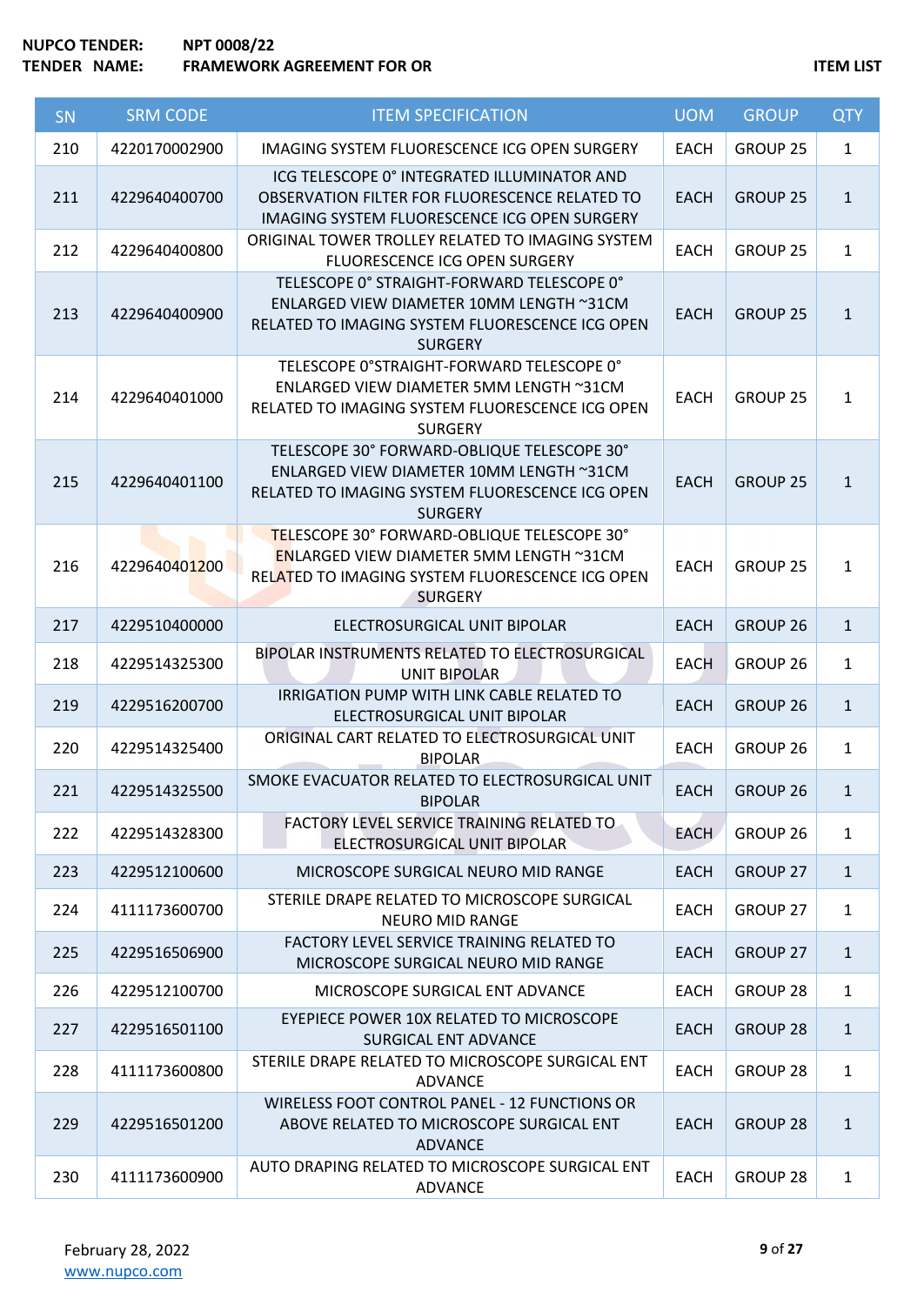| SN  | <b>SRM CODE</b> | <b>ITEM SPECIFICATION</b>                                                                                                                                 | <b>UOM</b>  | <b>GROUP</b>        | <b>QTY</b>   |
|-----|-----------------|-----------------------------------------------------------------------------------------------------------------------------------------------------------|-------------|---------------------|--------------|
| 231 | 4229516501300   | FACTORY LEVEL SERVICE TRAINING RELATED TO<br>MICROSCOPE SURGICAL ENT ADVANCE                                                                              | <b>EACH</b> | <b>GROUP 28</b>     | $\mathbf{1}$ |
| 232 | 4229512100800   | MICROSCOPE SURGICAL NEURO ADVANCE                                                                                                                         | <b>EACH</b> | GROUP 29            | $\mathbf{1}$ |
| 233 | 4111173601000   | AUTO DRAPING RELATED TO MICROSCOPE SURGICAL<br><b>NEURO ADVANCE</b>                                                                                       | <b>EACH</b> | <b>GROUP 29</b>     | $\mathbf{1}$ |
| 234 | 4229621801400   | CONTROLLED ROBOTIC RELATED TO MICROSCOPE<br>SURGICAL NEURO ADVANCE                                                                                        | <b>EACH</b> | <b>GROUP 29</b>     | $\mathbf{1}$ |
| 235 | 4229516501400   | FACTORY LEVEL SERVICE TRAINING RELATED TO<br>MICROSCOPE SURGICAL NEURO ADVANCE                                                                            | <b>EACH</b> | GROUP 29            | $\mathbf{1}$ |
| 236 | 4229516501500   | IMAGE GUIDED SURGERY SYSTEM COMPATIBLE RELATED<br>TO MICROSCOPE SURGICAL NEURO ADVANCE                                                                    | EACH        | GROUP <sub>29</sub> | $\mathbf{1}$ |
| 237 | 4229516501600   | IMAGE INJECTION MODULE RELATED TO MICROSCOPE<br>SURGICAL NEURO ADVANCE                                                                                    | <b>EACH</b> | <b>GROUP 29</b>     | $\mathbf{1}$ |
| 238 | 4229516501700   | INTEGRATED MICRO INSPECTION TOOL - AUTOCLAVABLE<br>WITH TRAY RELATED TO MICROSCOPE SURGICAL NEURO<br><b>ADVANCE</b>                                       | <b>EACH</b> | GROUP 29            | $\mathbf{1}$ |
| 239 | 4229514328100   | NAVIGATION INTERFACE KIT RELATED TO MICROSCOPE<br>SURGICAL NEURO ADVANCE                                                                                  | <b>EACH</b> | <b>GROUP 29</b>     | $\mathbf{1}$ |
| 240 | 4229514801500   | NAVIGATION INTERFACE MODULE ACTIVATES<br>NAVIGATION RELATED TO MICROSCOPE SURGICAL NEURO<br>ADVANCE                                                       | <b>EACH</b> | GROUP 29            | $\mathbf{1}$ |
| 241 | 4229516501800   | POSITION MEMORY HANDS FREE CONTROL RELATED TO<br>MICROSCOPE SURGICAL NEURO ADVANCE                                                                        | <b>EACH</b> | <b>GROUP 29</b>     | $\mathbf{1}$ |
| 242 | 4111173601100   | STERILE DRAPE RELATED TO MICROSCOPE SURGICAL<br><b>NEURO ADVANCE</b>                                                                                      | <b>EACH</b> | GROUP 29            | $\mathbf{1}$ |
| 243 | 4229621801500   | SURGEON CONTROLLED ROBOTIC RELATED TO<br>MICROSCOPE SURGICAL NEURO ADVANCE                                                                                | <b>EACH</b> | GROUP 29            | $\mathbf{1}$ |
| 244 | 4229640401300   | SURGICAL FLUORESCENCE MODULES RELATED TO<br>MICROSCOPE SURGICAL NEURO ADVANCE                                                                             | <b>EACH</b> | GROUP 29            | $\mathbf{1}$ |
| 245 | 4229516501900   | <b>WIRELESS FOOT CONTROL PANEL - 12 FUNCTIONS OR</b><br>ABOVE RELATED TO MICROSCOPE SURGICAL NEURO<br><b>ADVANCE</b>                                      | <b>EACH</b> | <b>GROUP 29</b>     | $\mathbf{1}$ |
| 246 | 4229512100900   | MICROSCOPE SURGICAL OPHTHALMIC ADVANCE                                                                                                                    | <b>EACH</b> | GROUP 30            | $\mathbf{1}$ |
| 247 | 4229516502000   | OBJECTIVE LENS 200MM RELATED TO MICROSCOPE<br>SURGICAL OPHTHALMIC ADVANCE                                                                                 | <b>EACH</b> | <b>GROUP 30</b>     | $\mathbf{1}$ |
| 248 | 4229516502100   | EYEPIECE POWER 12.5X RELATED TO MICROSCOPE<br>SURGICAL OPHTHALMIC ADVANCE                                                                                 | <b>EACH</b> | GROUP 30            | $\mathbf{1}$ |
| 249 | 4229516502200   | DICOM IMAGE AND VIDEO DATA TRANSFER TO PACS<br>RELATED TO MICROSCOPE SURGICAL OPHTHALMIC<br><b>ADVANCE</b>                                                | <b>EACH</b> | <b>GROUP 30</b>     | $\mathbf{1}$ |
| 250 | 4229516502300   | DIGITAL MARKING SYSTEM RELATED TO MICROSCOPE<br>SURGICAL OPHTHALMIC ADVANCE                                                                               | <b>EACH</b> | GROUP 30            | $\mathbf{1}$ |
| 251 | 4229516502400   | 3D CAMERA VISUALIZATION AND CART 3D IMAGING<br>SYSTEM EXTERNAL 55 INCH 4K 3D VIDEO MONITOR<br>RELATED TO MICROSCOPE SURGICAL OPHTHALMIC<br><b>ADVANCE</b> | <b>EACH</b> | <b>GROUP 30</b>     | $\mathbf{1}$ |
| 252 | 4229516502500   | FACTORY LEVEL SERVICE TRAINING RELATED TO<br>MICROSCOPE SURGICAL OPHTHALMIC ADVANCE                                                                       | <b>EACH</b> | GROUP 30            | $\mathbf{1}$ |
| 253 | 4229512101000   | MICROSCOPE SURGICAL ENT MID RANGE                                                                                                                         | <b>EACH</b> | <b>GROUP 31</b>     | $\mathbf{1}$ |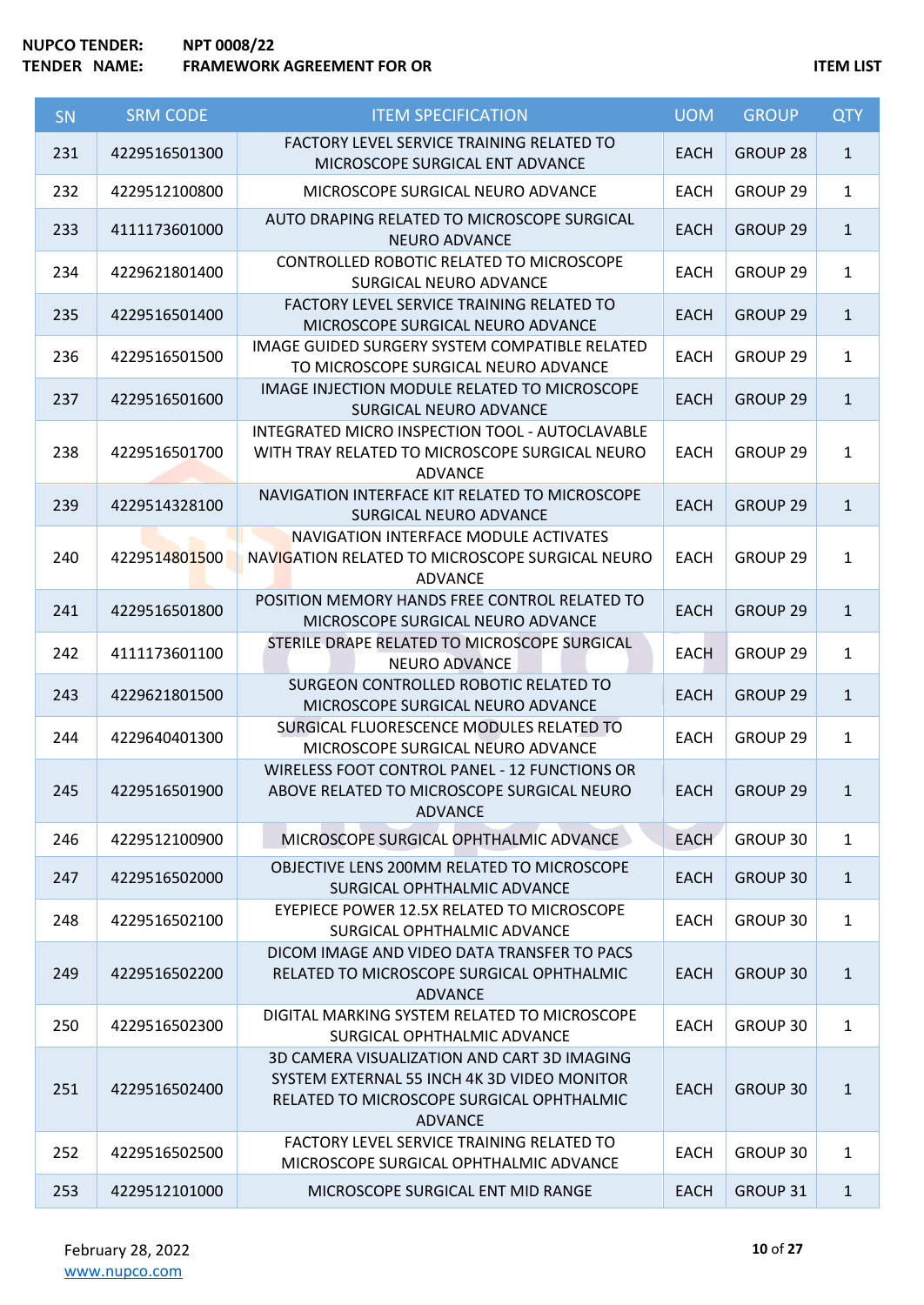| SN  | <b>SRM CODE</b> | <b>ITEM SPECIFICATION</b>                                                                                           | <b>UOM</b>  | <b>GROUP</b>    | <b>QTY</b>   |
|-----|-----------------|---------------------------------------------------------------------------------------------------------------------|-------------|-----------------|--------------|
| 254 | 4229516502600   | FACTORY LEVEL SERVICE TRAINING RELATED TO<br>MICROSCOPE SURGICAL ENT MID RANGE                                      | <b>EACH</b> | GROUP 31        | $\mathbf{1}$ |
| 255 | 4111173601200   | STERILE DRAPE RELATED TO MICROSCOPE SURGICAL ENT<br><b>MID RANGE</b>                                                | <b>EACH</b> | <b>GROUP 31</b> | $\mathbf{1}$ |
| 256 | 4218307900000   | MICROSCOPE OPHTHALMOLOGY MID RANGE                                                                                  | <b>EACH</b> | <b>GROUP 32</b> | $\mathbf{1}$ |
| 257 | 4229516502700   | OBJECTIVE LENS 175MM RELATED TO MICROSCOPE<br>OPHTHALMOLOGY MID RANGE                                               | <b>EACH</b> | <b>GROUP 32</b> | $\mathbf{1}$ |
| 258 | 4229516502800   | EYEPIECE POWER 12.5X RELATED TO MICROSCOPE<br>OPHTHALMOLOGY MID RANGE                                               | <b>EACH</b> | <b>GROUP 32</b> | $\mathbf{1}$ |
| 259 | 4229516502900   | FACTORY LEVEL SERVICE TRAINING RELATED TO<br>MICROSCOPE OPHTHALMOLOGY MID RANGE                                     | <b>EACH</b> | <b>GROUP 32</b> | $\mathbf{1}$ |
| 260 | 4229512101400   | MICROSCOPE SURGICAL NEURO PREMIUM                                                                                   | <b>EACH</b> | <b>GROUP 33</b> | $\mathbf{1}$ |
| 261 | 4111173601300   | AUTO DRAPING RELATED TO MICROSCOPE SURGICAL<br><b>NEURO PREMIUM</b>                                                 | <b>EACH</b> | <b>GROUP 33</b> | $\mathbf{1}$ |
| 262 | 4229516503000   | BLUE WAVELENGTH RELATED TO MICROSCOPE SURGICAL<br>NEURO PREMIUM                                                     | <b>EACH</b> | <b>GROUP 33</b> | $\mathbf{1}$ |
| 263 | 4229621801600   | CONTROLLED ROBOTIC RELATED TO MICROSCOPE<br>SURGICAL NEURO PREMIUM                                                  | <b>EACH</b> | <b>GROUP 33</b> | $\mathbf{1}$ |
| 264 | 4229516503100   | <b>FACTORY LEVEL SERVICE TRAINING RELATED TO</b><br>MICROSCOPE SURGICAL NEURO PREMIUM                               | <b>EACH</b> | <b>GROUP 33</b> | $\mathbf{1}$ |
| 265 | 4229516503200   | IMAGE GUIDED SURGERY SYSTEM COMPATIBLE RELATED<br>TO MICROSCOPE SURGICAL NEURO PREMIUM                              | <b>EACH</b> | <b>GROUP 33</b> | $\mathbf{1}$ |
| 266 | 4229516503300   | IMAGE INJECTION MODULE RELATED TO MICROSCOPE<br>SURGICAL NEURO PREMIUM                                              | <b>EACH</b> | GROUP 33        | $\mathbf{1}$ |
| 267 | 4229516503400   | INTEGRATED MICRO INSPECTION TOOL - AUTOCLAVABLE<br>WITH TRAY RELATED TO MICROSCOPE SURGICAL NEURO<br><b>PREMIUM</b> | <b>EACH</b> | <b>GROUP 33</b> | $\mathbf{1}$ |
| 268 | 4229514801600   | NAVIGATION INTERFACE KIT RELATED TO MICROSCOPE<br>SURGICAL NEURO PREMIUM                                            | <b>EACH</b> | GROUP 33        | $\mathbf{1}$ |
| 269 | 4229514801700   | NAVIGATION INTERFACE MODULE ACTIVATES<br>NAVIGATION RELATED TO MICROSCOPE SURGICAL NEURO<br><b>PREMIUM</b>          | <b>EACH</b> | <b>GROUP 33</b> | $\mathbf{1}$ |
| 270 | 4229516503500   | POSITION MEMORY HANDS FREE CONTROL RELATED TO<br>MICROSCOPE SURGICAL NEURO PREMIUM                                  | <b>EACH</b> | GROUP 33        | $\mathbf{1}$ |
| 271 | 4111173601400   | STERILE DRAPE RELATED TO MICROSCOPE SURGICAL<br><b>NEURO PREMIUM</b>                                                | <b>EACH</b> | <b>GROUP 33</b> | $\mathbf{1}$ |
| 272 | 4229621801700   | SURGEON CONTROLLED ROBOTIC RELATED TO<br>MICROSCOPE SURGICAL NEURO PREMIUM                                          | <b>EACH</b> | <b>GROUP 33</b> | $\mathbf{1}$ |
| 273 | 4229516503600   | <b>WIRELESS FOOT CONTROL PANEL - 12 FUNCTIONS OR</b><br>ABOVE RELATED TO MICROSCOPE SURGICAL NEURO<br>PREMIUM       | <b>EACH</b> | <b>GROUP 33</b> | $\mathbf{1}$ |
| 274 | 4229516503700   | YELLOW WAVELENGTH RELATED TO MICROSCOPE<br>SURGICAL NEURO PREMIUM                                                   | <b>EACH</b> | GROUP 33        | $\mathbf{1}$ |
| 275 | 4229512101200   | MICROSCOPE SURGICAL ENT BASIC                                                                                       | <b>EACH</b> | <b>GROUP 34</b> | $\mathbf{1}$ |
| 276 | 4229516503800   | 27 INCH 2D HD MONITOR AND CAMERA HAS RECORDING<br>VIA USB RELATED TO MICROSCOPE SURGICAL ENT BASIC                  | EACH        | <b>GROUP 34</b> | $\mathbf{1}$ |
| 277 | 4229516503900   | 2D HD ADDITIONAL RECORDING CAPABILITIES WITH<br>INTERNAL MEMORY RELATED TO MICROSCOPE SURGICAL<br><b>ENT BASIC</b>  | <b>EACH</b> | <b>GROUP 34</b> | $\mathbf{1}$ |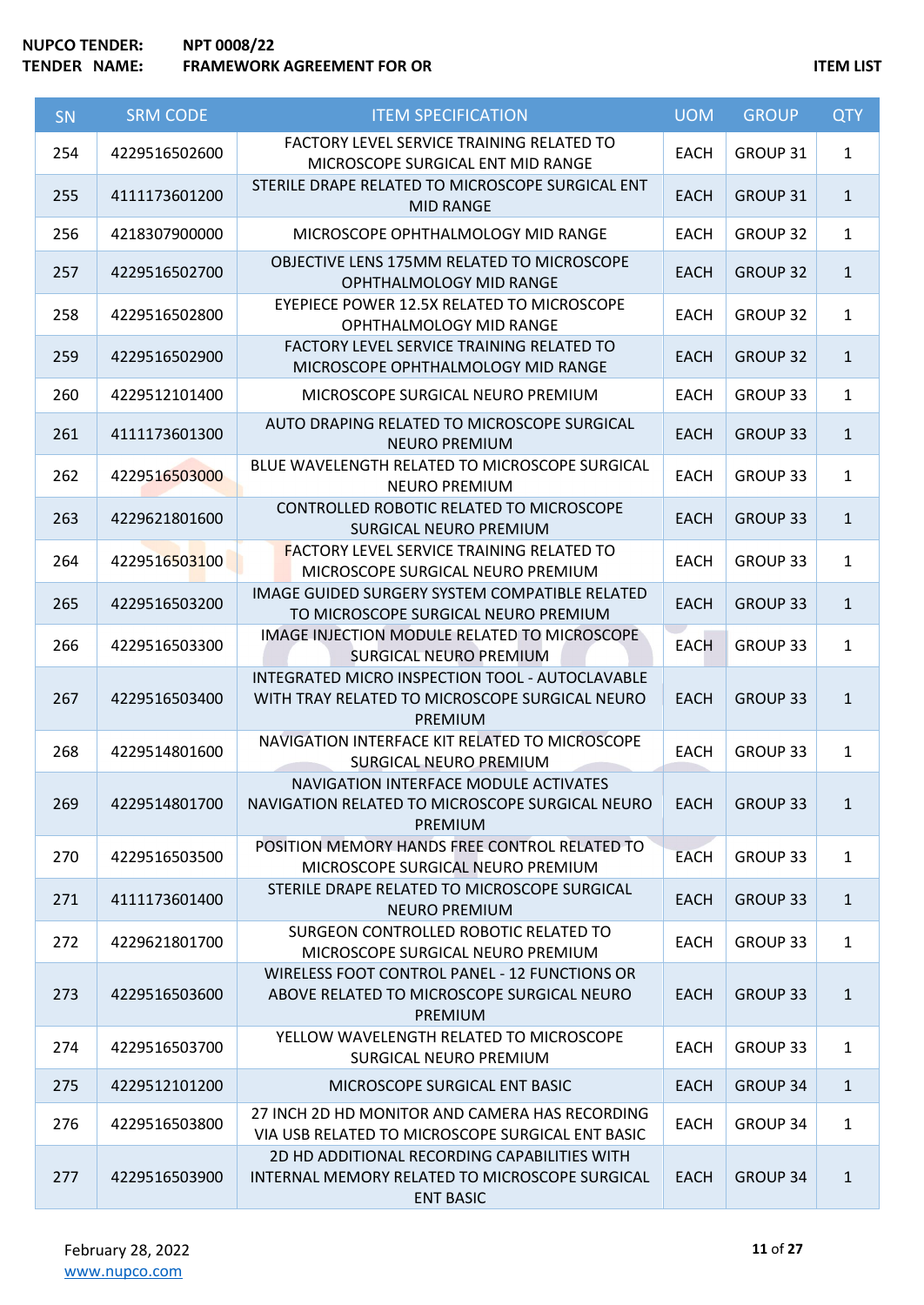| SN  | <b>SRM CODE</b> | <b>ITEM SPECIFICATION</b>                                                                                                                                             | <b>UOM</b>  | <b>GROUP</b>    | <b>QTY</b>   |
|-----|-----------------|-----------------------------------------------------------------------------------------------------------------------------------------------------------------------|-------------|-----------------|--------------|
| 278 | 4229516504000   | FACTORY LEVEL SERVICE TRAINING RELATED TO<br>MICROSCOPE SURGICAL ENT BASIC                                                                                            | <b>EACH</b> | GROUP 34        | $\mathbf{1}$ |
| 279 | 4111173601500   | STERILE DRAPE RELATED TO MICROSCOPE SURGICAL ENT<br><b>BASIC</b>                                                                                                      | <b>EACH</b> | <b>GROUP 34</b> | $\mathbf{1}$ |
| 280 | 4229512101500   | MICROSCOPE SURGICAL PLASTIC ADVANCE                                                                                                                                   | <b>EACH</b> | <b>GROUP 35</b> | $\mathbf{1}$ |
| 281 | 4229516504100   | EYEPIECE POWER 10X RELATED TO MICROSCOPE<br>SURGICAL PLASTIC ADVANCE                                                                                                  | <b>EACH</b> | <b>GROUP 35</b> | $\mathbf{1}$ |
| 282 | 4111173601600   | STERILE DRAPE RELATED TO MICROSCOPE SURGICAL<br>PLASTIC ADVANCE                                                                                                       | <b>EACH</b> | <b>GROUP 35</b> | $\mathbf{1}$ |
| 283 | 4229640401400   | VASCULAR FLUORESCENCE RELATED TO MICROSCOPE<br>SURGICAL PLASTIC ADVANCE                                                                                               | <b>EACH</b> | <b>GROUP 35</b> | $\mathbf{1}$ |
| 284 | 4229516507000   | FACTORY LEVEL SERVICE TRAINING RELATED TO<br>MICROSCOPE SURGICAL PLASTIC ADVANCE                                                                                      | <b>EACH</b> | <b>GROUP 35</b> | $\mathbf{1}$ |
| 285 | 4229512101600   | MICROSCOPE SURGICAL OPHTHALMOLOGY ADVANCED<br><b>CEILING</b>                                                                                                          | <b>EACH</b> | <b>GROUP 36</b> | $\mathbf{1}$ |
| 286 | 4229516504200   | OBJECTIVE LENS 200MM RELATED TO MICROSCOPE<br>SURGICAL OPHTHALMOLOGY ADVANCED CEILING                                                                                 | <b>EACH</b> | <b>GROUP 36</b> | $\mathbf{1}$ |
| 287 | 4229516504300   | EYEPIECE POWER 12.5X RELATED TO MICROSCOPE<br>SURGICAL OPHTHALMOLOGY ADVANCED CEILING                                                                                 | <b>EACH</b> | <b>GROUP 36</b> | $\mathbf{1}$ |
| 288 | 4229516504400   | DICOM IMAGE AND VIDEO DATA TRANSFER TO PACS<br>RELATED TO MICROSCOPE SURGICAL OPHTHALMOLOGY<br><b>ADVANCED CEILING</b>                                                | <b>EACH</b> | GROUP 36        | $\mathbf{1}$ |
| 289 | 4229516504500   | DIGITAL MARKING SYSTEM RELATED TO MICROSCOPE<br>SURGICAL OPHTHALMOLOGY ADVANCED CEILING                                                                               | <b>EACH</b> | <b>GROUP 36</b> | $\mathbf{1}$ |
| 290 | 4229516504600   | 3D CAMERA VISUALIZATION AND CART 3D IMAGING<br>SYSTEM EXTERNAL 55 INCH 4K 3D VIDEO MONITOR<br>RELATED TO MICROSCOPE SURGICAL OPHTHALMOLOGY<br><b>ADVANCED CEILING</b> | <b>EACH</b> | GROUP 36        | $\mathbf{1}$ |
| 291 | 4229516504700   | FACTORY LEVEL SERVICE TRAINING RELATED TO<br>MICROSCOPE SURGICAL OPHTHALMOLOGY ADVANCED<br><b>CEILING</b>                                                             | <b>EACH</b> | <b>GROUP 36</b> | $\mathbf{1}$ |
| 292 | 4229512101700   | MICROSCOPE SURGICAL OPHTHALMOLOGY ADVANCED<br><b>FLOOR</b>                                                                                                            | <b>EACH</b> | GROUP 37        | $\mathbf{1}$ |
| 293 | 4229516504800   | OBJECTIVE LENS 200MM RELATED TO MICROSCOPE<br>SURGICAL OPHTHALMOLOGY ADVANCED FLOOR                                                                                   | <b>EACH</b> | <b>GROUP 37</b> | $\mathbf{1}$ |
| 294 | 4229516504900   | EYEPIECE POWER 12.5X RELATED TO MICROSCOPE<br>SURGICAL OPHTHALMOLOGY ADVANCED FLOOR                                                                                   | <b>EACH</b> | GROUP 37        | $\mathbf{1}$ |
| 295 | 4229516505000   | DICOM IMAGE AND VIDEO DATA TRANSFER TO PACS<br>RELATED TO MICROSCOPE SURGICAL OPHTHALMOLOGY<br><b>ADVANCED FLOOR</b>                                                  | <b>EACH</b> | <b>GROUP 37</b> | $\mathbf{1}$ |
| 296 | 4229516505100   | DIGITAL MARKING SYSTEM RELATED TO MICROSCOPE<br>SURGICAL OPHTHALMOLOGY ADVANCED FLOOR                                                                                 | <b>EACH</b> | GROUP 37        | $\mathbf{1}$ |
| 297 | 4229516505200   | 3D CAMERA VISUALIZATION AND CART 3D IMAGING<br>SYSTEM EXTERNAL 55 INCH 4K 3D VIDEO MONITOR<br>RELATED TO MICROSCOPE SURGICAL OPHTHALMOLOGY<br><b>ADVANCED FLOOR</b>   | <b>EACH</b> | <b>GROUP 37</b> | $\mathbf{1}$ |
| 298 | 4229516505300   | FACTORY LEVEL SERVICE TRAINING RELATED TO<br>MICROSCOPE SURGICAL OPHTHALMOLOGY ADVANCED<br><b>FLOOR</b>                                                               | <b>EACH</b> | GROUP 37        | $\mathbf{1}$ |
| 299 | 4229512101900   | MICROSCOPE SURGICAL OPHTHALMOLOGY MID RANGE                                                                                                                           | <b>EACH</b> | <b>GROUP 38</b> | $\mathbf{1}$ |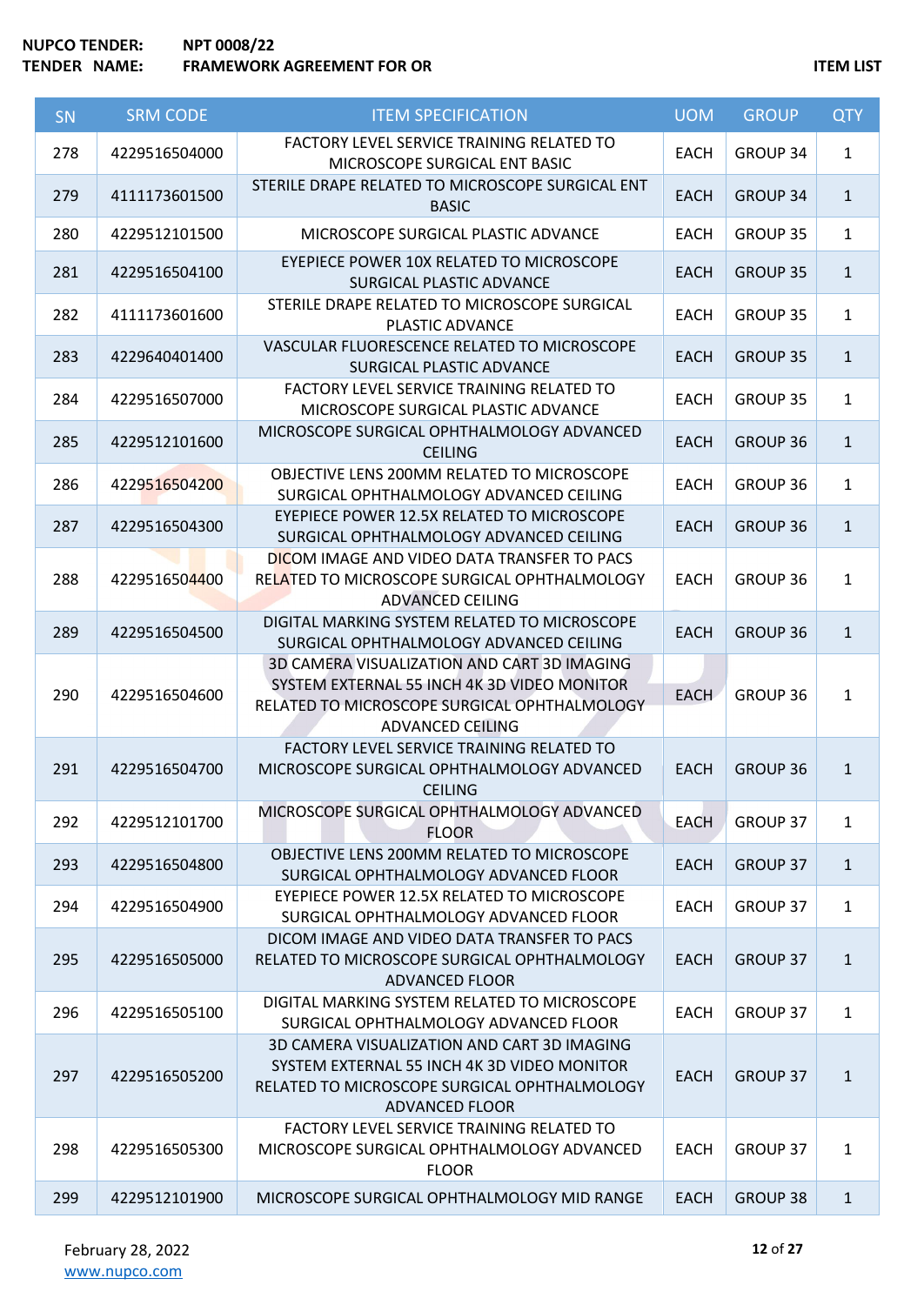| SN  | <b>SRM CODE</b> | <b>ITEM SPECIFICATION</b>                                                                                     | <b>UOM</b>  | <b>GROUP</b>    | <b>QTY</b>   |
|-----|-----------------|---------------------------------------------------------------------------------------------------------------|-------------|-----------------|--------------|
| 300 | 4229516505400   | OBJECTIVE LENS 175MM RELATED TO MICROSCOPE<br>SURGICAL OPHTHALMOLOGY MID RANGE                                | <b>EACH</b> | GROUP 38        | $\mathbf{1}$ |
| 301 | 4229516505500   | EYEPIECE POWER 12.5X RELATED TO MICROSCOPE<br>SURGICAL OPHTHALMOLOGY MID RANGE                                | <b>EACH</b> | <b>GROUP 38</b> | $\mathbf{1}$ |
| 302 | 4229516505600   | FACTORY LEVEL SERVICE TRAINING RELATED TO<br>MICROSCOPE SURGICAL OPHTHALMOLOGY MID RANGE                      | <b>EACH</b> | <b>GROUP 38</b> | $\mathbf{1}$ |
| 303 | 4229512101800   | MICROSCOPE SURGICAL OPHTHALMOLOGY BASIC                                                                       | <b>EACH</b> | <b>GROUP 39</b> | $\mathbf{1}$ |
| 304 | 4229516505700   | OBJECTIVE LENS 175MM RELATED TO MICROSCOPE<br>SURGICAL OPHTHALMOLOGY BASIC                                    | <b>EACH</b> | GROUP 39        | $\mathbf{1}$ |
| 305 | 4229516505800   | EYEPIECE POWER 12.5X RELATED TO MICROSCOPE<br>SURGICAL OPHTHALMOLOGY BASIC                                    | <b>EACH</b> | GROUP 39        | $\mathbf{1}$ |
| 306 | 4229516505900   | 32 INCH HD MONITOR WITH STAND RELATED TO<br>MICROSCOPE SURGICAL OPHTHALMOLOGY BASIC                           | <b>EACH</b> | GROUP 39        | $\mathbf{1}$ |
| 307 | 4229516506000   | IMAGING CAMERA HD RELATED TO MICROSCOPE<br>SURGICAL OPHTHALMOLOGY BASIC                                       | <b>EACH</b> | GROUP 39        | $\mathbf{1}$ |
| 308 | 4229516506100   | HD RECORDING CAPABILITY STILL AND VIDEO IMAGE<br>RELATED TO MICROSCOPE SURGICAL OPHTHALMOLOGY<br><b>BASIC</b> | <b>EACH</b> | <b>GROUP 39</b> | $\mathbf{1}$ |
| 309 | 4229516506200   | FACTORY LEVEL SERVICE TRAINING RELATED TO<br>MICROSCOPE SURGICAL OPHTHALMOLOGY BASIC                          | <b>EACH</b> | <b>GROUP 39</b> | $\mathbf{1}$ |
| 310 | 4219161010900   | <b>DIGITAL OR SOLUTION</b>                                                                                    | <b>EACH</b> | GROUP 40        | $\mathbf{1}$ |
| 311 | 4219161011000   | PREINSTALLATION REQUIREMENTS RELATED TO DIGITAL<br>OR SOLUTION                                                | <b>EACH</b> | GROUP 40        | $\mathbf{1}$ |
| 312 | 4219161011100   | LICENSES RELATED TO DIGITAL OR SOLUTION                                                                       | <b>EACH</b> | GROUP 40        | $\mathbf{1}$ |
| 313 | 4214212601300   | FACTORY LEVEL SERVICE TRAINING RELATED TO DIGITAL<br>OR SOLUTION                                              | <b>EACH</b> | GROUP 40        | $\mathbf{1}$ |
| 314 | 4229510401500   | ELECTROSURGICAL UNIT ARGON PLASMA COAGULATION                                                                 | <b>EACH</b> | GROUP 41        | $\mathbf{1}$ |
| 315 | 4229514325600   | APPLICATOR STRAIGHT WITH MONOPOLAR RELATED TO<br>ELECTROSURGICAL UNIT ARGON PLASMA COAGULATION                | <b>EACH</b> | GROUP 41        | $\mathbf{1}$ |
| 316 | 4229514325700   | ARGON GAS E SIZE CYLINDER RELATED TO<br>ELECTROSURGICAL UNIT ARGON PLASMA COAGULATION                         | <b>EACH</b> | GROUP 41        | $\mathbf{1}$ |
| 317 | 4229514325800   | IRRIGATION TUBING SET RELATED TO ELECTROSURGICAL<br>UNIT ARGON PLASMA COAGULATION                             | <b>EACH</b> | GROUP 41        | $\mathbf{1}$ |
| 318 | 4229514325900   | MONOPOLAR ELECTRODE PENCIL RELATED TO<br>ELECTROSURGICAL UNIT ARGON PLASMA COAGULATION                        | <b>EACH</b> | GROUP 41        | $\mathbf{1}$ |
| 319 | 4229514326000   | ORIGINAL TROLLEY RELATED TO ELECTROSURGICAL UNIT<br>ARGON PLASMA COAGULATION                                  | <b>EACH</b> | <b>GROUP 41</b> | $\mathbf{1}$ |
| 320 | 4229514326100   | PROBE ARGON PLASMA COAGULATION RELATED TO<br>ELECTROSURGICAL UNIT ARGON PLASMA COAGULATION                    | <b>EACH</b> | GROUP 41        | $\mathbf{1}$ |
| 321 | 4229514326200   | RETURN ELECTRODE - DUAL RELATED TO<br>ELECTROSURGICAL UNIT ARGON PLASMA COAGULATION                           | <b>EACH</b> | GROUP 41        | $\mathbf{1}$ |
| 322 | 4229514328600   | FACTORY LEVEL SERVICE TRAINING RELATED TO<br>ELECTROSURGICAL UNIT ARGON PLASMA COAGULATION                    | <b>EACH</b> | GROUP 41        | $\mathbf{1}$ |
| 323 | 4229510400100   | ELECTROSURGICAL UNIT BIPOLAR MONOPOLAR                                                                        | <b>EACH</b> | <b>GROUP 42</b> | $\mathbf{1}$ |
| 324 | 4229514326300   | BIPOLAR FORCEPS RELATED TO ELECTROSURGICAL UNIT<br><b>BIPOLAR MONOPOLAR</b>                                   | <b>EACH</b> | <b>GROUP 42</b> | $\mathbf{1}$ |
| 325 | 4229514326400   | COMPATIBLE WITH ULTRASONIC ASPIRATOR RELATED TO<br>ELECTROSURGICAL UNIT BIPOLAR MONOPOLAR                     | <b>EACH</b> | <b>GROUP 42</b> | $\mathbf{1}$ |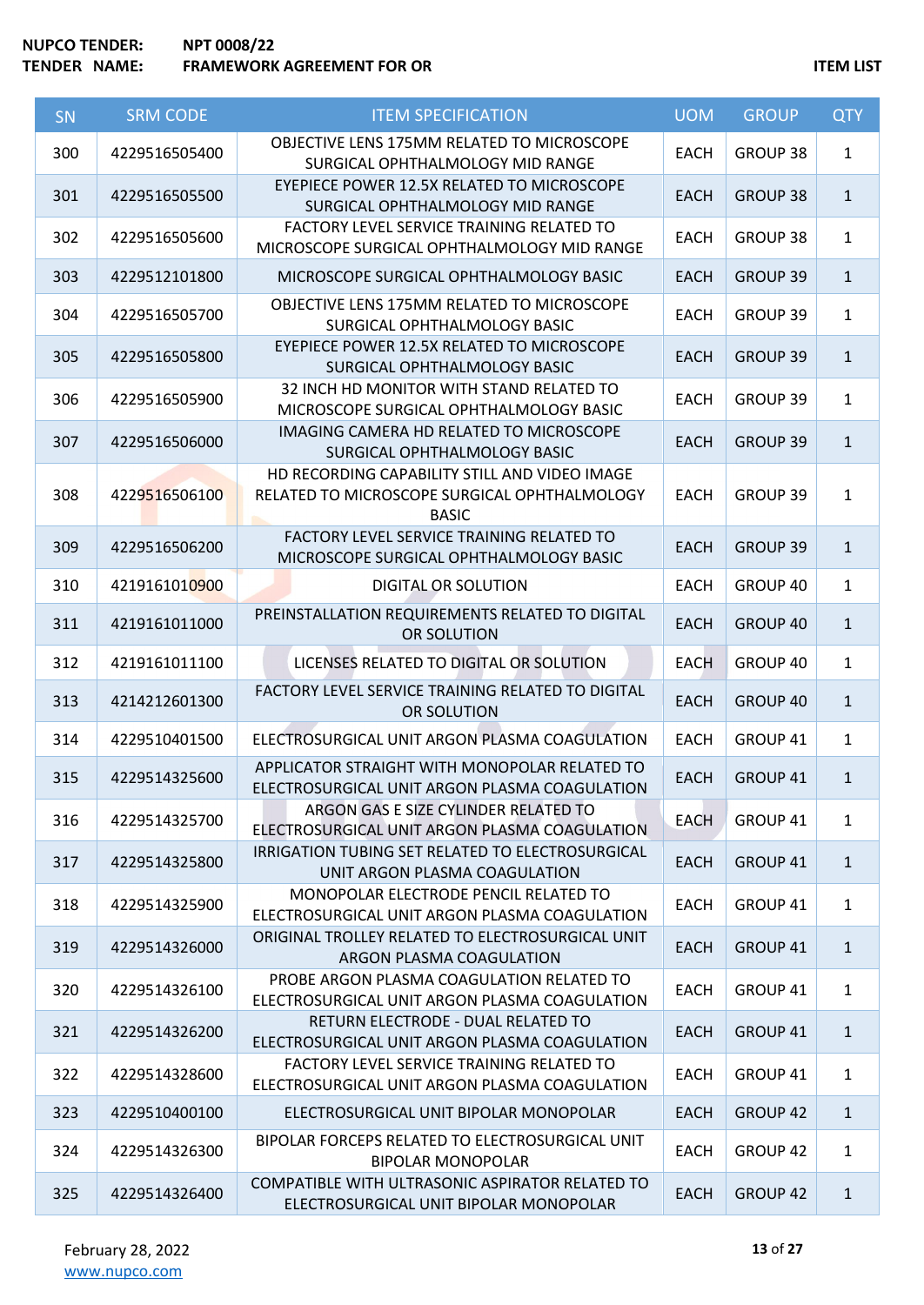| <b>SN</b> | <b>SRM CODE</b> | <b>ITEM SPECIFICATION</b>                                                                                   | <b>UOM</b>  | <b>GROUP</b>        | <b>QTY</b>   |
|-----------|-----------------|-------------------------------------------------------------------------------------------------------------|-------------|---------------------|--------------|
| 326       | 4229514326500   | MONOPOLAR ELECTRODE PENCIL RELATED TO<br>ELECTROSURGICAL UNIT BIPOLAR MONOPOLAR                             | <b>EACH</b> | GROUP 42            | $\mathbf{1}$ |
| 327       | 4229514326600   | ORIGINAL CART RELATED TO ELECTROSURGICAL UNIT<br><b>BIPOLAR MONOPOLAR</b>                                   | <b>EACH</b> | <b>GROUP 42</b>     | $\mathbf{1}$ |
| 328       | 4229514326700   | RETURN ELECTRODE - DUAL RELATED TO<br>ELECTROSURGICAL UNIT BIPOLAR MONOPOLAR                                | <b>EACH</b> | GROUP 42            | $\mathbf{1}$ |
| 329       | 4229514326800   | SMOKE EVACUATOR RELATED TO ELECTROSURGICAL UNIT<br><b>BIPOLAR MONOPOLAR</b>                                 | <b>EACH</b> | <b>GROUP 42</b>     | $\mathbf{1}$ |
| 330       | 4229514328500   | FACTORY LEVEL SERVICE TRAINING RELATED TO<br>ELECTROSURGICAL UNIT BIPOLAR MONOPOLAR                         | <b>EACH</b> | GROUP 42            | $\mathbf{1}$ |
| 331       | 4229510402000   | ELECTROSURGICAL UNIT BIPOLAR MONOPOLAR<br><b>IRRIGATION</b>                                                 | <b>EACH</b> | GROUP 43            | $\mathbf{1}$ |
| 332       | 4229514326900   | BIPOLAR FOOTSWITCH RELATED TO ELECTROSURGICAL<br>UNIT BIPOLAR MONOPOLAR IRRIGATION                          | <b>EACH</b> | GROUP 43            | $\mathbf{1}$ |
| 333       | 4229514327000   | BIPOLAR INSTRUMENTS RELATED TO ELECTROSURGICAL<br>UNIT BIPOLAR MONOPOLAR IRRIGATION                         | <b>EACH</b> | <b>GROUP 43</b>     | $\mathbf{1}$ |
| 334       | 4229516200800   | IRRIGATION PUMP RELATED TO ELECTROSURGICAL UNIT<br><b>BIPOLAR MONOPOLAR IRRIGATION</b>                      | <b>EACH</b> | GROUP 43            | $\mathbf{1}$ |
| 335       | 4229514327100   | IRRIGATION TUBING SET RELATED TO ELECTROSURGICAL<br>UNIT BIPOLAR MONOPOLAR IRRIGATION                       | <b>EACH</b> | <b>GROUP 43</b>     | $\mathbf{1}$ |
| 336       | 4229514327200   | MONOPOLAR ELECTRODE PENCIL RELATED TO<br><b>ELECTROSURGICAL UNIT BIPOLAR MONOPOLAR</b><br><b>IRRIGATION</b> | <b>EACH</b> | GROUP 43            | $\mathbf{1}$ |
| 337       | 4229514327300   | ORIGINAL CART RELATED TO ELECTROSURGICAL UNIT<br><b>BIPOLAR MONOPOLAR IRRIGATION</b>                        | <b>EACH</b> | GROUP <sub>43</sub> | $\mathbf{1}$ |
| 338       | 4229514327400   | RETURN ELECTRODE - DUAL RELATED TO<br>ELECTROSURGICAL UNIT BIPOLAR MONOPOLAR<br><b>IRRIGATION</b>           | <b>EACH</b> | GROUP 43            | $\mathbf{1}$ |
| 339       | 4229514327500   | SMOKE EVACUATOR RELATED TO ELECTROSURGICAL UNIT<br><b>BIPOLAR MONOPOLAR IRRIGATION</b>                      | <b>EACH</b> | <b>GROUP 43</b>     | $\mathbf{1}$ |
| 340       | 4229514328700   | FACTORY LEVEL SERVICE TRAINING RELATED TO<br>ELECTROSURGICAL UNIT BIPOLAR MONOPOLAR<br><b>IRRIGATION</b>    | EACH        | GROUP 43            | 1            |
| 341       | 4229500400700   | TOWER SURGICAL MINIMALLY INVASIVE BASIC                                                                     | <b>EACH</b> | GROUP 44            | $\mathbf{1}$ |
| 342       | 4229502000000   | CENTRAL GAS CO2 CONNECTION HOSE RELATED TO<br>TOWER SURGICAL MINIMALLY INVASIVE BASIC                       | <b>EACH</b> | GROUP 44            | $\mathbf{1}$ |
| 343       | 4229641400000   | INSUFFLATION TUBE REUSABLE RELATED TO TOWER<br>SURGICAL MINIMALLY INVASIVE BASIC                            | <b>EACH</b> | GROUP 44            | $\mathbf{1}$ |
| 344       | 4229502000100   | LIGHT CABLE ADAPTER RELATED TO TOWER SURGICAL<br>MINIMALLY INVASIVE BASIC                                   | <b>EACH</b> | GROUP 44            | $\mathbf{1}$ |
| 345       | 4229502000200   | LIGHT CABLE STRAIGHT CONNECTOR Ø 2.5MM 2M<br>RELATED TO TOWER SURGICAL MINIMALLY INVASIVE<br><b>BASIC</b>   | <b>EACH</b> | GROUP 44            | $\mathbf{1}$ |
| 346       | 4229502000300   | LIGHT CABLE STRAIGHT CONNECTOR Ø 3.5MM 2M<br>RELATED TO TOWER SURGICAL MINIMALLY INVASIVE<br><b>BASIC</b>   | <b>EACH</b> | GROUP 44            | $\mathbf{1}$ |
| 347       | 4229502000400   | LIGHT CABLE STRAIGHT CONNECTOR Ø 3.5MM 3M<br>RELATED TO TOWER SURGICAL MINIMALLY INVASIVE<br><b>BASIC</b>   | <b>EACH</b> | <b>GROUP 44</b>     | $\mathbf{1}$ |
| 348       | 4229500400800   | ORIGINAL TOWER TROLLEY RELATED TO TOWER SURGICAL<br>MINIMALLY INVASIVE BASIC                                | <b>EACH</b> | GROUP 44            | $\mathbf{1}$ |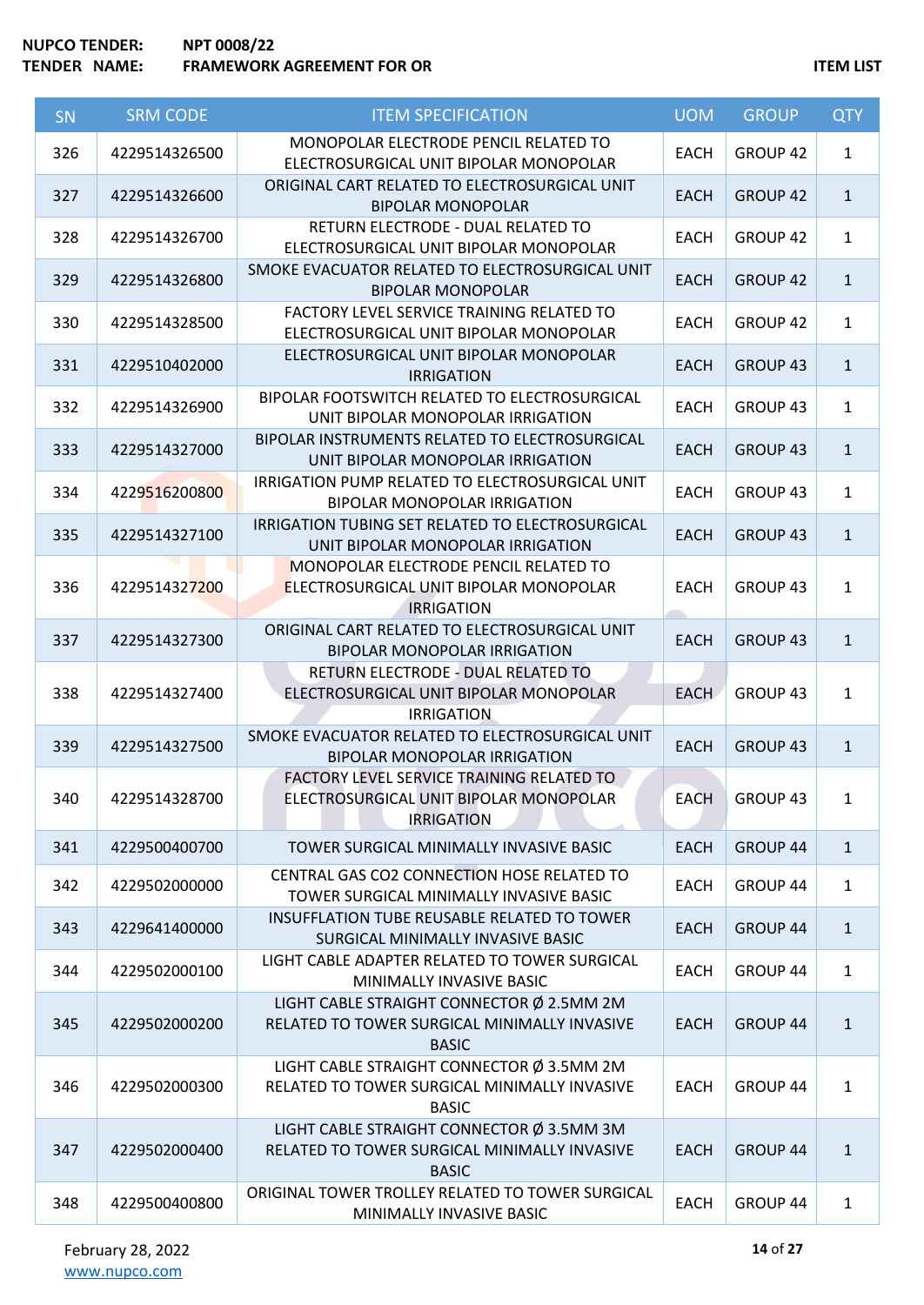| <b>SN</b> | <b>SRM CODE</b> | <b>ITEM SPECIFICATION</b>                                                                             | <b>UOM</b>  | <b>GROUP</b>        | <b>QTY</b>   |
|-----------|-----------------|-------------------------------------------------------------------------------------------------------|-------------|---------------------|--------------|
| 349       | 4229516200900   | SUCTION IRRIGATION PUMP RELATED TO TOWER<br>SURGICAL MINIMALLY INVASIVE BASIC                         | <b>EACH</b> | GROUP 44            | $\mathbf{1}$ |
| 350       | 4229632303300   | TELESCOPE 10MM 0° RELATED TO TOWER SURGICAL<br>MINIMALLY INVASIVE BASIC                               | EACH        | GROUP <sub>44</sub> | $\mathbf{1}$ |
| 351       | 4229632303400   | TELESCOPE 10MM 0° BARIATRIC RELATED TO TOWER<br>SURGICAL MINIMALLY INVASIVE BASIC                     | <b>EACH</b> | GROUP 44            | $\mathbf{1}$ |
| 352       | 4229632303500   | TELESCOPE 10MM 30° RELATED TO TOWER SURGICAL<br>MINIMALLY INVASIVE BASIC                              | EACH        | GROUP 44            | $\mathbf{1}$ |
| 353       | 4229632303600   | TELESCOPE 10MM 30° BARIATRIC RELATED TO TOWER<br>SURGICAL MINIMALLY INVASIVE BASIC                    | <b>EACH</b> | GROUP 44            | $\mathbf{1}$ |
| 354       | 4229632303700   | TELESCOPE 2.4MM 0° RELATED TO TOWER SURGICAL<br>MINIMALLY INVASIVE BASIC                              | <b>EACH</b> | GROUP 44            | $\mathbf{1}$ |
| 355       | 4229632303800   | TELESCOPE 2.4MM 30° RELATED TO TOWER SURGICAL<br>MINIMALLY INVASIVE BASIC                             | <b>EACH</b> | GROUP 44            | $\mathbf{1}$ |
| 356       | 4229632303900   | TELESCOPE 2.7MM 0° RELATED TO TOWER SURGICAL<br>MINIMALLY INVASIVE BASIC                              | <b>EACH</b> | GROUP 44            | $\mathbf{1}$ |
| 357       | 4229632304000   | TELESCOPE 2.7MM 30° RELATED TO TOWER SURGICAL<br>MINIMALLY INVASIVE BASIC                             | <b>EACH</b> | GROUP 44            | $\mathbf{1}$ |
| 358       | 4229632304100   | TELESCOPE 4MM 0° RELATED TO TOWER SURGICAL<br>MINIMALLY INVASIVE BASIC                                | <b>EACH</b> | GROUP 44            | $\mathbf{1}$ |
| 359       | 4229632304200   | TELESCOPE 4MM 30° RELATED TO TOWER SURGICAL<br>MINIMALLY INVASIVE BASIC                               | <b>EACH</b> | GROUP 44            | $\mathbf{1}$ |
| 360       | 4229632304300   | TELESCOPE 5MM 0° RELATED TO TOWER SURGICAL<br>MINIMALLY INVASIVE BASIC                                | <b>EACH</b> | GROUP 44            | $\mathbf{1}$ |
| 361       | 4229632304400   | TELESCOPE 5MM 30° RELATED TO TOWER SURGICAL<br>MINIMALLY INVASIVE BASIC                               | <b>EACH</b> | GROUP 44            | $\mathbf{1}$ |
| 362       | 4229500401300   | FACTORY LEVEL SERVICE TRAINING RELATED TO TOWER<br>SURGICAL MINIMALLY INVASIVE BASIC                  | EACH        | GROUP 44            | $\mathbf{1}$ |
| 363       | 4229500400900   | TOWER SURGICAL MINIMALLY INVASIVE ADVANCED                                                            | <b>EACH</b> | GROUP 45            | $\mathbf{1}$ |
| 364       | 4229502000500   | CENTRAL GAS CO2 CONNECTION HOSE RELATED TO<br>TOWER SURGICAL MINIMALLY INVASIVE ADVANCED              | <b>EACH</b> | GROUP 45            | $\mathbf{1}$ |
| 365       | 4229641400100   | <b>INSUFFLATION TUBE REUSABLE RELATED TO TOWER</b><br>SURGICAL MINIMALLY INVASIVE ADVANCED            | <b>EACH</b> | GROUP 45            | $\mathbf{1}$ |
| 366       | 4229502000600   | LIGHT CABLE ADAPTER RELATED TO TOWER SURGICAL<br>MINIMALLY INVASIVE ADVANCED                          | <b>EACH</b> | GROUP 45            | $\mathbf{1}$ |
| 367       | 4229502000700   | LIGHT CABLE STRAIGHT CONNECTOR Ø 2.5MM 2M<br>RELATED TO TOWER SURGICAL MINIMALLY INVASIVE<br>ADVANCED | <b>EACH</b> | <b>GROUP 45</b>     | $\mathbf{1}$ |
| 368       | 4229502000800   | LIGHT CABLE STRAIGHT CONNECTOR Ø 3.5MM 2M<br>RELATED TO TOWER SURGICAL MINIMALLY INVASIVE<br>ADVANCED | <b>EACH</b> | GROUP 45            | $\mathbf{1}$ |
| 369       | 4229502000900   | LIGHT CABLE STRAIGHT CONNECTOR Ø 3.5MM 3M<br>RELATED TO TOWER SURGICAL MINIMALLY INVASIVE<br>ADVANCED | <b>EACH</b> | GROUP 45            | $\mathbf{1}$ |
| 370       | 4229500401000   | ORIGINAL TOWER TROLLEY RELATED TO TOWER SURGICAL<br>MINIMALLY INVASIVE ADVANCED                       | <b>EACH</b> | GROUP 45            | $\mathbf{1}$ |
| 371       | 4229516201000   | SUCTION IRRIGATION PUMP RELATED TO TOWER<br>SURGICAL MINIMALLY INVASIVE ADVANCED                      | <b>EACH</b> | GROUP 45            | $\mathbf{1}$ |
| 372       | 4229632304500   | TELESCOPE 10MM 0° RELATED TO TOWER SURGICAL<br>MINIMALLY INVASIVE ADVANCED                            | <b>EACH</b> | GROUP 45            | $\mathbf{1}$ |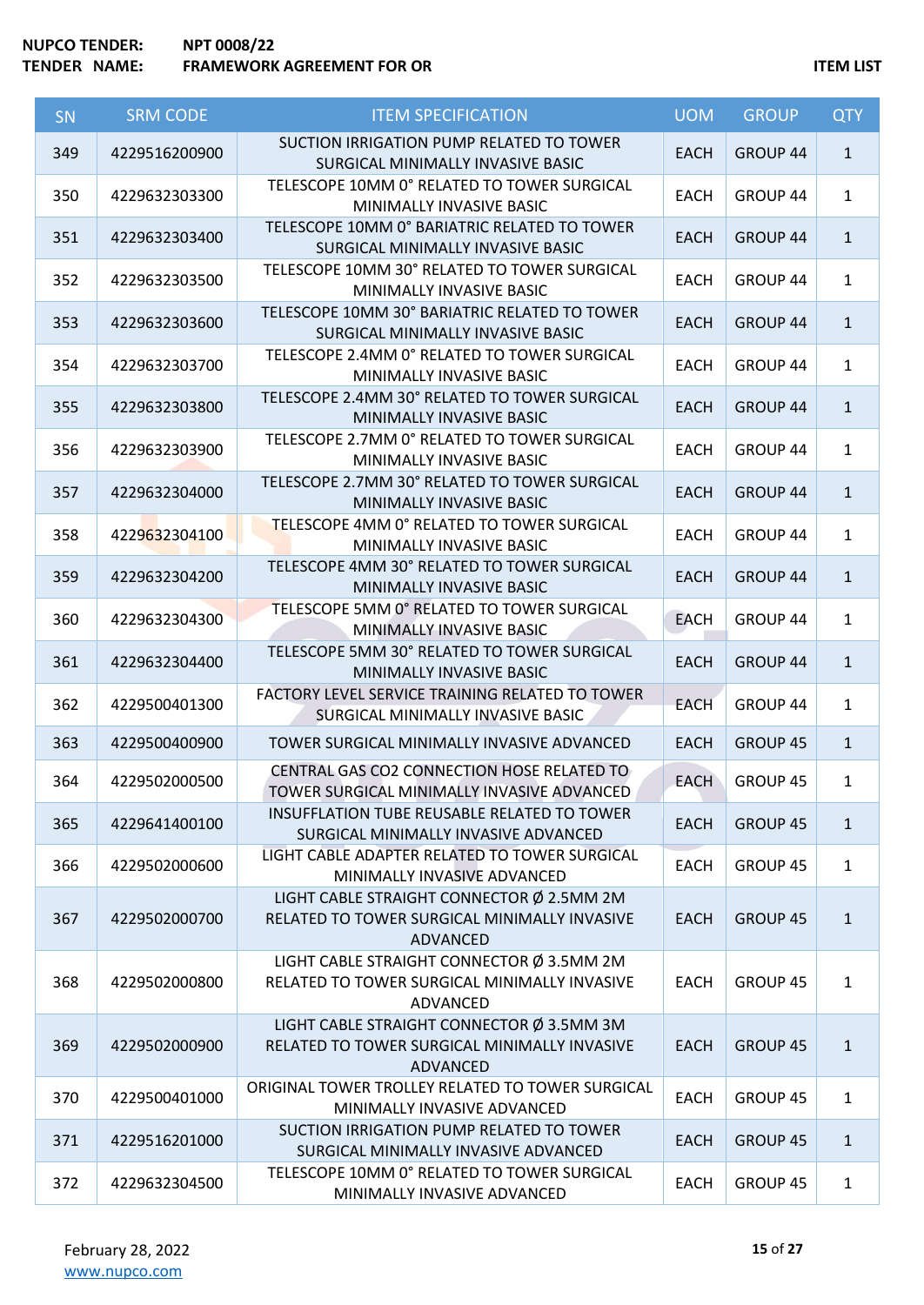| SN  | <b>SRM CODE</b> | <b>ITEM SPECIFICATION</b>                                                                      | <b>UOM</b>  | <b>GROUP</b>    | <b>QTY</b>   |
|-----|-----------------|------------------------------------------------------------------------------------------------|-------------|-----------------|--------------|
| 373 | 4229632304600   | TELESCOPE 10MM 0° BARIATRIC RELATED TO TOWER<br>SURGICAL MINIMALLY INVASIVE ADVANCED           | <b>EACH</b> | <b>GROUP 45</b> | $\mathbf{1}$ |
| 374 | 4229632304700   | TELESCOPE 10MM 30° RELATED TO TOWER SURGICAL<br>MINIMALLY INVASIVE ADVANCED                    | <b>EACH</b> | <b>GROUP 45</b> | $\mathbf{1}$ |
| 375 | 4229632304800   | TELESCOPE 10MM 30° BARIATRIC RELATED TO TOWER<br>SURGICAL MINIMALLY INVASIVE ADVANCED          | <b>EACH</b> | <b>GROUP 45</b> | $\mathbf{1}$ |
| 376 | 4229632304900   | TELESCOPE 2.4MM 0° RELATED TO TOWER SURGICAL<br>MINIMALLY INVASIVE ADVANCED                    | EACH        | GROUP 45        | $\mathbf{1}$ |
| 377 | 4229632305000   | TELESCOPE 2.4MM 30° RELATED TO TOWER SURGICAL<br>MINIMALLY INVASIVE ADVANCED                   | <b>EACH</b> | <b>GROUP 45</b> | $\mathbf{1}$ |
| 378 | 4229632305100   | TELESCOPE 2.7MM 0° RELATED TO TOWER SURGICAL<br>MINIMALLY INVASIVE ADVANCED                    | <b>EACH</b> | GROUP 45        | $\mathbf{1}$ |
| 379 | 4229632305200   | TELESCOPE 2.7MM 30° RELATED TO TOWER SURGICAL<br>MINIMALLY INVASIVE ADVANCED                   | <b>EACH</b> | <b>GROUP 45</b> | $\mathbf{1}$ |
| 380 | 4229632305300   | TELESCOPE 4MM 0° RELATED TO TOWER SURGICAL<br>MINIMALLY INVASIVE ADVANCED                      | <b>EACH</b> | <b>GROUP 45</b> | $\mathbf{1}$ |
| 381 | 4229632305400   | TELESCOPE 4MM 30° RELATED TO TOWER SURGICAL<br>MINIMALLY INVASIVE ADVANCED                     | <b>EACH</b> | GROUP 45        | $\mathbf{1}$ |
| 382 | 4229632305500   | TELESCOPE 5MM 0° RELATED TO TOWER SURGICAL<br>MINIMALLY INVASIVE ADVANCED                      | <b>EACH</b> | GROUP 45        | $\mathbf{1}$ |
| 383 | 4229632305600   | TELESCOPE 5MM 30° RELATED TO TOWER SURGICAL<br>MINIMALLY INVASIVE ADVANCED                     | <b>EACH</b> | GROUP 45        | $\mathbf{1}$ |
| 384 | 4229500401400   | <b>FACTORY LEVEL SERVICE TRAINING RELATED TO TOWER</b><br>SURGICAL MINIMALLY INVASIVE ADVANCED | <b>EACH</b> | <b>GROUP 45</b> | $\mathbf{1}$ |
| 385 | 4218260300300   | LIGHT SURGICAL DOUBLE BASIC                                                                    | <b>EACH</b> | GROUP 46        | $\mathbf{1}$ |
| 386 | 4218260601100   | CAMERA COVER DISPOSABLE RELATED TO LIGHT SURGICAL<br><b>DOUBLE BASIC</b>                       | <b>EACH</b> | GROUP 46        | $\mathbf{1}$ |
| 387 | 4218260601200   | CAMERA COVER REUSABLE RELATED TO LIGHT SURGICAL<br><b>DOUBLE BASIC</b>                         | <b>EACH</b> | GROUP 46        | $\mathbf{1}$ |
| 388 | 4229541700700   | DISPOSABLE HANDLE RELATED TO LIGHT SURGICAL<br><b>DOUBLE BASIC</b>                             | <b>EACH</b> | GROUP 46        | $\mathbf{1}$ |
| 389 | 4218260601300   | FULL HD CAMERA WIRED RELATED TO LIGHT SURGICAL<br><b>DOUBLE BASIC</b>                          | <b>EACH</b> | GROUP 46        | $\mathbf{1}$ |
| 390 | 4218260601400   | FULL HD CAMERA WIRELESS RELATED TO LIGHT SURGICAL<br><b>DOUBLE BASIC</b>                       | EACH        | GROUP 46        | $\mathbf{1}$ |
| 391 | 4218260601500   | MONITOR 26 INCH RELATED TO LIGHT SURGICAL DOUBLE<br><b>BASIC</b>                               | <b>EACH</b> | GROUP 46        | $\mathbf{1}$ |
| 392 | 4218260601600   | MONITOR ARM RELATED TO LIGHT SURGICAL DOUBLE<br><b>BASIC</b>                                   | <b>EACH</b> | GROUP 46        | $\mathbf{1}$ |
| 393 | 4218260601700   | STERILIZABLE HANDLE RELATED TO LIGHT SURGICAL<br><b>DOUBLE BASIC</b>                           | <b>EACH</b> | GROUP 46        | $\mathbf{1}$ |
| 394 | 4218260601800   | X-RAY SHIELD RELATED TO LIGHT SURGICAL DOUBLE BASIC                                            | <b>EACH</b> | GROUP 46        | $\mathbf{1}$ |
| 395 | 4219161700300   | FACTORY LEVEL SERVICE TRAINING RELATED TO LIGHT<br>SURGICAL DOUBLE BASIC                       | <b>EACH</b> | GROUP 46        | $\mathbf{1}$ |
| 396 | 4218260300400   | LIGHT SURGICAL DOUBLE MID RANGE                                                                | <b>EACH</b> | GROUP 47        | $\mathbf{1}$ |
| 397 | 4218260601900   | CAMERA COVER DISPOSABLE RELATED TO LIGHT SURGICAL<br><b>DOUBLE MID RANGE</b>                   | <b>EACH</b> | <b>GROUP 47</b> | $\mathbf{1}$ |
| 398 | 4218260602000   | CAMERA COVER REUSABLE RELATED TO LIGHT SURGICAL<br>DOUBLE MID RANGE                            | <b>EACH</b> | GROUP 47        | $\mathbf{1}$ |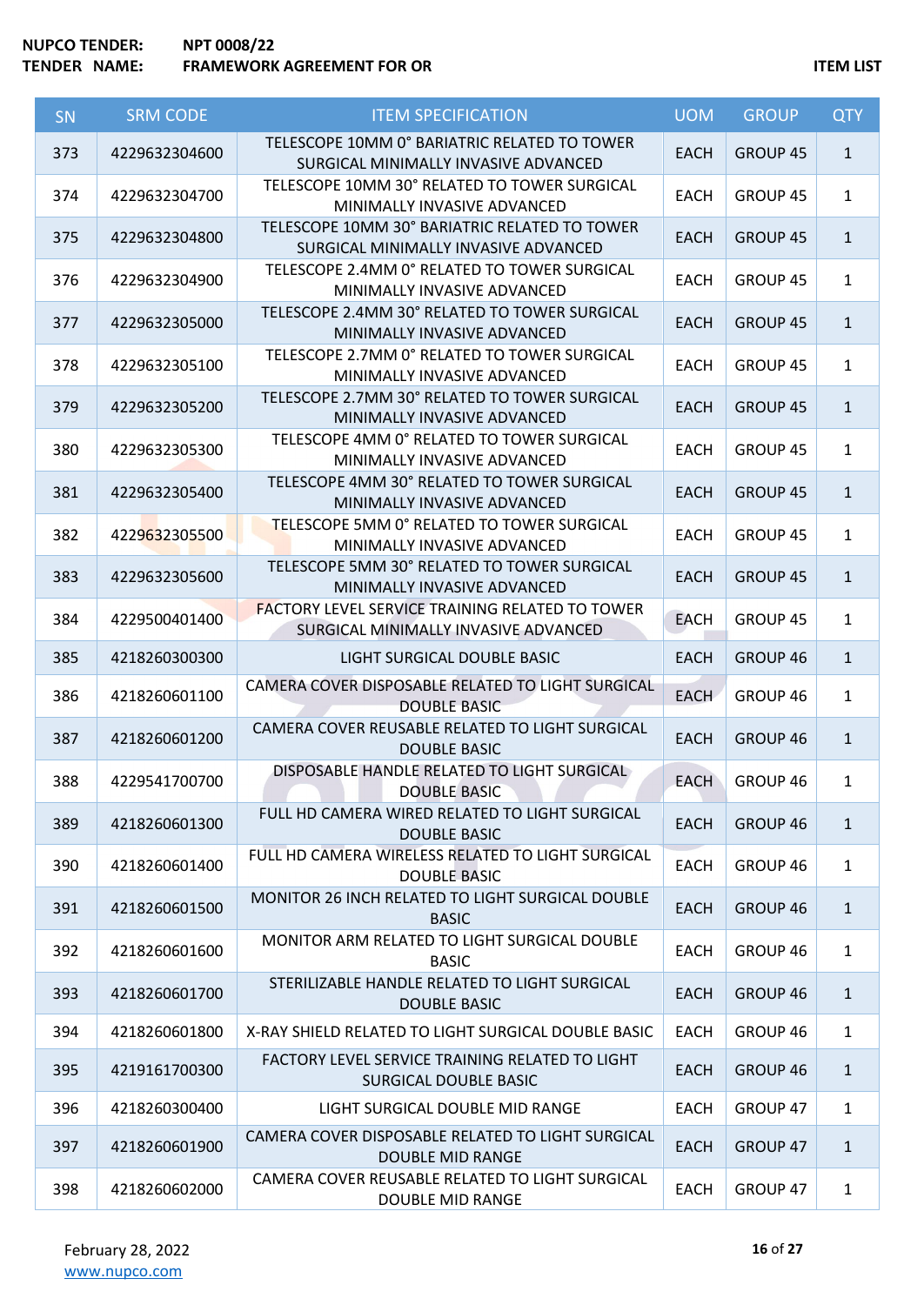| SN  | <b>SRM CODE</b> | <b>ITEM SPECIFICATION</b>                                                          | <b>UOM</b>  | <b>GROUP</b>    | <b>QTY</b>   |
|-----|-----------------|------------------------------------------------------------------------------------|-------------|-----------------|--------------|
| 399 | 4229541700800   | DISPOSABLE HANDLE RELATED TO LIGHT SURGICAL<br><b>DOUBLE MID RANGE</b>             | <b>EACH</b> | GROUP 47        | $\mathbf{1}$ |
| 400 | 4218260602100   | FULL HD CAMERA WIRED RELATED TO LIGHT SURGICAL<br><b>DOUBLE MID RANGE</b>          | <b>EACH</b> | GROUP 47        | $\mathbf{1}$ |
| 401 | 4218260602200   | FULL HD CAMERA WIRELESS RELATED TO LIGHT SURGICAL<br><b>DOUBLE MID RANGE</b>       | <b>EACH</b> | GROUP 47        | $\mathbf{1}$ |
| 402 | 4218260602300   | MONITOR 26 INCH RELATED TO LIGHT SURGICAL DOUBLE<br><b>MID RANGE</b>               | <b>EACH</b> | GROUP 47        | $\mathbf{1}$ |
| 403 | 4218260602400   | MONITOR ARM RELATED TO LIGHT SURGICAL DOUBLE<br><b>MID RANGE</b>                   | <b>EACH</b> | GROUP 47        | $\mathbf{1}$ |
| 404 | 4218260602500   | STERILIZABLE HANDLE RELATED TO LIGHT SURGICAL<br><b>DOUBLE MID RANGE</b>           | <b>EACH</b> | GROUP 47        | $\mathbf{1}$ |
| 405 | 4218260602600   | X-RAY SHIELD RELATED TO LIGHT SURGICAL DOUBLE MID<br><b>RANGE</b>                  | <b>EACH</b> | GROUP 47        | $\mathbf{1}$ |
| 406 | 4219161700500   | FACTORY LEVEL SERVICE TRAINING RELATED TO LIGHT<br>SURGICAL DOUBLE MID RANGE       | <b>EACH</b> | GROUP 47        | $\mathbf{1}$ |
| 407 | 4218260300500   | LIGHT SURGICAL DOUBLE ADVANCED                                                     | <b>EACH</b> | GROUP 48        | $\mathbf{1}$ |
| 408 | 4218260602700   | CAMERA COVER DISPOSABLE RELATED TO LIGHT SURGICAL<br><b>DOUBLE ADVANCED</b>        | <b>EACH</b> | GROUP 48        | $\mathbf{1}$ |
| 409 | 4218260602800   | CAMERA COVER REUSABLE RELATED TO LIGHT SURGICAL<br><b>DOUBLE ADVANCED</b>          | <b>EACH</b> | GROUP 48        | $\mathbf{1}$ |
| 410 | 4229541700900   | DISPOSABLE HANDLE RELATED TO LIGHT SURGICAL<br><b>DOUBLE ADVANCED</b>              | <b>EACH</b> | GROUP 48        | $\mathbf{1}$ |
| 411 | 4218260602900   | FULL HD CAMERA WIRED RELATED TO LIGHT SURGICAL<br><b>DOUBLE ADVANCED</b>           | <b>EACH</b> | GROUP 48        | $\mathbf{1}$ |
| 412 | 4218260603000   | FULL HD CAMERA WIRELESS RELATED TO LIGHT SURGICAL<br><b>DOUBLE ADVANCED</b>        | <b>EACH</b> | GROUP 48        | $\mathbf{1}$ |
| 413 | 4218260603100   | MONITOR 26 INCH RELATED TO LIGHT SURGICAL DOUBLE<br>ADVANCED                       | <b>EACH</b> | <b>GROUP 48</b> | $\mathbf{1}$ |
| 414 | 4218260603200   | MONITOR ARM RELATED TO LIGHT SURGICAL DOUBLE<br><b>ADVANCED</b>                    | <b>EACH</b> | GROUP 48        | $\mathbf{1}$ |
| 415 | 4218260603300   | STERILIZABLE HANDLE RELATED TO LIGHT SURGICAL<br><b>DOUBLE ADVANCED</b>            | <b>EACH</b> | <b>GROUP 48</b> | $\mathbf{1}$ |
| 416 | 4218260603400   | X-RAY SHIELD RELATED TO LIGHT SURGICAL DOUBLE<br>ADVANCED                          | <b>EACH</b> | GROUP 48        | $\mathbf{1}$ |
| 417 | 4219161700400   | FACTORY LEVEL SERVICE TRAINING RELATED TO LIGHT<br>SURGICAL DOUBLE ADVANCED        | <b>EACH</b> | <b>GROUP 48</b> | $\mathbf{1}$ |
| 418 | 4229511200700   | <b>TABLE OPERATING BASIC</b>                                                       | <b>EACH</b> | GROUP 49        | $\mathbf{1}$ |
| 419 | 4229515903900   | ANESTHESIA SCREEN WITH ELONGATION TUBES RELATED<br>TO TABLE OPERATING BASIC        | <b>EACH</b> | GROUP 49        | $\mathbf{1}$ |
| 420 | 4229515904000   | ARM BOARD RELATED TO TABLE OPERATING BASIC                                         | <b>EACH</b> | GROUP 49        | $\mathbf{1}$ |
| 421 | 4229515904100   | BODY STRAP RELATED TO TABLE OPERATING BASIC                                        | <b>EACH</b> | GROUP 49        | $\mathbf{1}$ |
| 422 | 4229515904200   | EXTENSION SEGMENT RELATED TO TABLE OPERATING<br><b>BASIC</b>                       | <b>EACH</b> | GROUP 49        | $\mathbf{1}$ |
| 423 | 4229515904300   | <b>GYNECOLOGY PROCEDURE ACCESSORIES RELATED TO</b><br><b>TABLE OPERATING BASIC</b> | <b>EACH</b> | GROUP 49        | $\mathbf{1}$ |
| 424 | 4229515904400   | HEAD REST RELATED TO TABLE OPERATING BASIC                                         | <b>EACH</b> | GROUP 49        | $\mathbf{1}$ |
| 425 | 4229515904500   | LEG PLATES - PAIR RELATED TO TABLE OPERATING BASIC                                 | <b>EACH</b> | GROUP 49        | $\mathbf{1}$ |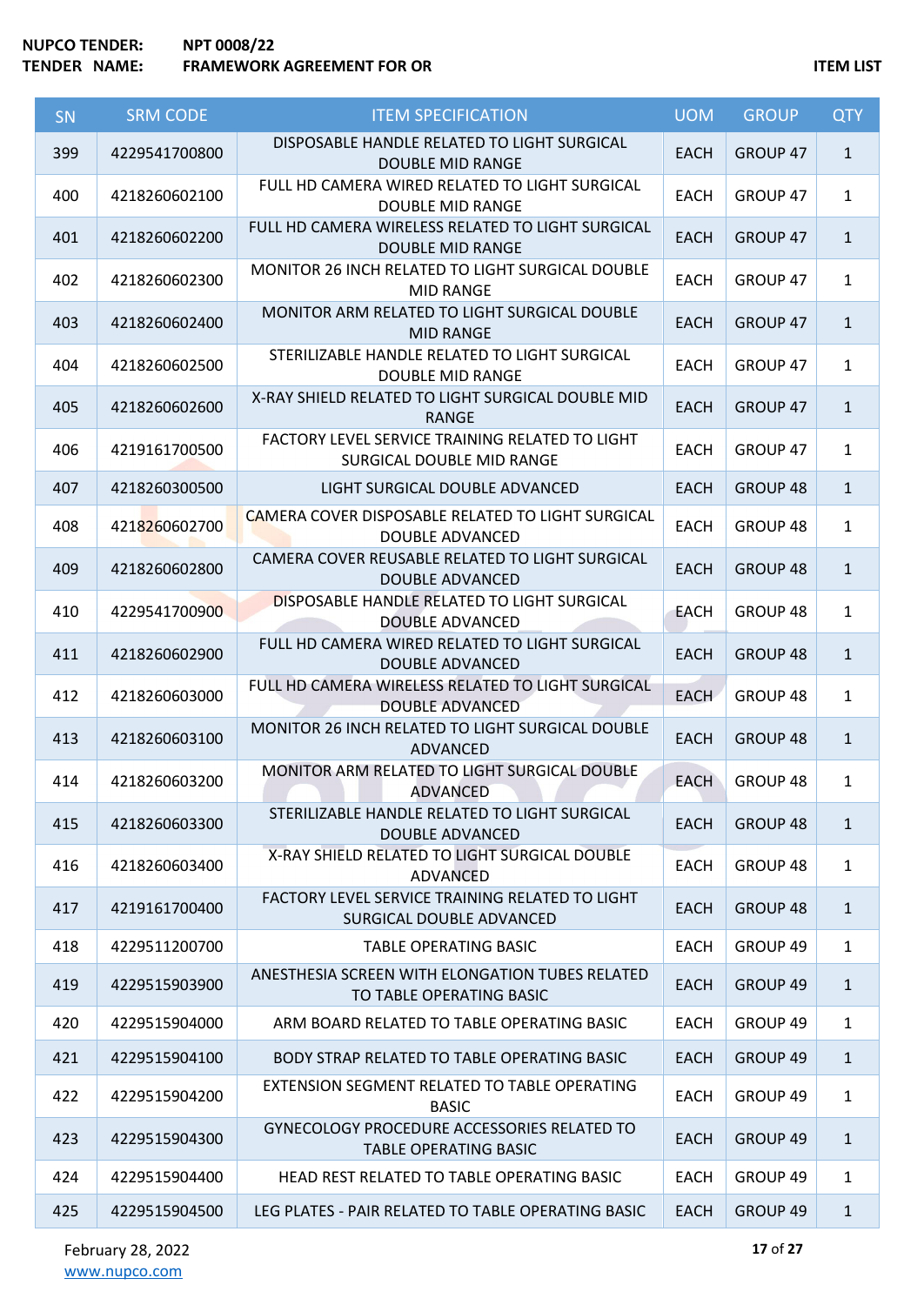| <b>SN</b> | <b>SRM CODE</b>   | <b>ITEM SPECIFICATION</b>                                                       | <b>UOM</b>  | <b>GROUP</b>    | <b>QTY</b>   |
|-----------|-------------------|---------------------------------------------------------------------------------|-------------|-----------------|--------------|
| 426       | 4229515904600     | RADIAL SETTING CLAMP RELATED TO TABLE OPERATING<br><b>BASIC</b>                 | <b>EACH</b> | GROUP 49        | $\mathbf{1}$ |
| 427       | 4229515904700     | WRISTLET RELATED TO TABLE OPERATING BASIC                                       | <b>EACH</b> | GROUP 49        | $\mathbf{1}$ |
| 428       | 4229515908000     | FACTORY LEVEL SERVICE TRAINING RELATED TO TABLE<br><b>OPERATING BASIC</b>       | <b>EACH</b> | GROUP 49        | $\mathbf{1}$ |
| 429       | 4229511200800     | <b>TABLE OPERATING MID RANGE</b>                                                | <b>EACH</b> | <b>GROUP 50</b> | $\mathbf{1}$ |
| 430       | 4229515904800     | ANESTHESIA SCREEN WITH ELONGATION TUBES RELATED<br>TO TABLE OPERATING MID RANGE | <b>EACH</b> | GROUP 50        | $\mathbf{1}$ |
| 431       | 4229515904900     | ARM BOARD RELATED TO TABLE OPERATING MID RANGE                                  | <b>EACH</b> | <b>GROUP 50</b> | $\mathbf{1}$ |
| 432       | 4229515905000     | BARIATRIC PROCEDURE SET RELATED TO TABLE<br><b>OPERATING MID RANGE</b>          | <b>EACH</b> | GROUP 50        | $\mathbf{1}$ |
| 433       | 4229515905100     | BODY STRAP RELATED TO TABLE OPERATING MID RANGE                                 | <b>EACH</b> | <b>GROUP 50</b> | $\mathbf{1}$ |
| 434       | 4229515905200     | ENT PROCEDURE SET RELATED TO TABLE OPERATING MID<br><b>RANGE</b>                | <b>EACH</b> | GROUP 50        | $\mathbf{1}$ |
| 435       | 4229515905300     | HEAD REST RELATED TO TABLE OPERATING MID RANGE                                  | <b>EACH</b> | <b>GROUP 50</b> | $\mathbf{1}$ |
| 436       | 4229515905400     | LEG PLATES - PAIR RELATED TO TABLE OPERATING MID<br><b>RANGE</b>                | <b>EACH</b> | GROUP 50        | $\mathbf{1}$ |
| 437       | 4229515905500     | NEURO PROCEDURE SET RELATED TO TABLE OPERATING<br><b>MID RANGE</b>              | <b>EACH</b> | <b>GROUP 50</b> | $\mathbf{1}$ |
| 438       | 4229515905600     | OPHTHALMOLOGY PROCEDURES SET RELATED TO TABLE<br><b>OPERATING MID RANGE</b>     | <b>EACH</b> | GROUP 50        | $\mathbf{1}$ |
| 439       | 4229515905700     | ORTHO PROCEDURE SET RELATED TO TABLE OPERATING<br><b>MID RANGE</b>              | <b>EACH</b> | <b>GROUP 50</b> | $\mathbf{1}$ |
| 440       | 4229515905800     | PEDIATRIC PROCEDURE SET RELATED TO TABLE<br><b>OPERATING MID RANGE</b>          | <b>EACH</b> | <b>GROUP 50</b> | $\mathbf{1}$ |
| 441       | 4229515905900     | RADIAL SETTING CLAMP RELATED TO TABLE OPERATING<br><b>MID RANGE</b>             | <b>EACH</b> | <b>GROUP 50</b> | $\mathbf{1}$ |
| 442       | 4229515906000     | SPINE PROCEDURE SET RELATED TO TABLE OPERATING<br>MID RANGE                     | <b>EACH</b> | GROUP 50        | 1            |
| 443       | 4229515906100     | URO / GYN PROCEDURE SET RELATED TO TABLE<br><b>OPERATING MID RANGE</b>          | <b>EACH</b> | <b>GROUP 50</b> | $\mathbf{1}$ |
| 444       | 4229515906200     | VASCULAR PROCEDURE SET RELATED TO TABLE<br><b>OPERATING MID RANGE</b>           | <b>EACH</b> | <b>GROUP 50</b> | $\mathbf{1}$ |
| 445       | 4229515906300     | WRISTLET RELATED TO TABLE OPERATING MID RANGE                                   | <b>EACH</b> | <b>GROUP 50</b> | $\mathbf{1}$ |
| 446       | 4229515908300     | FACTORY LEVEL SERVICE TRAINING RELATED TO TABLE<br><b>OPERATING MID RANGE</b>   | <b>EACH</b> | GROUP 50        | $\mathbf{1}$ |
| 447       | 4229511200900     | <b>TABLE OPERATING ADVANCE</b>                                                  | <b>EACH</b> | <b>GROUP 51</b> | $\mathbf{1}$ |
| 448       | 4229515906400     | ANESTHESIA SCREEN WITH ELONGATION TUBES RELATED<br>TO TABLE OPERATING ADVANCE   | <b>EACH</b> | GROUP 51        | $\mathbf{1}$ |
| 449       | 4229515906500     | ARM BOARD RELATED TO TABLE OPERATING ADVANCE                                    | <b>EACH</b> | <b>GROUP 51</b> | $\mathbf{1}$ |
| 450       | 4229515906600     | BARIATRIC PROCEDURE SET RELATED TO TABLE<br><b>OPERATING ADVANCE</b>            | <b>EACH</b> | GROUP 51        | $\mathbf{1}$ |
| 451       | 4229515906700     | BODY STRAP RELATED TO TABLE OPERATING ADVANCE                                   | <b>EACH</b> | <b>GROUP 51</b> | $\mathbf{1}$ |
| 452       | 4229515906800     | ENT PROCEDURE SET RELATED TO TABLE OPERATING<br><b>ADVANCE</b>                  | <b>EACH</b> | GROUP 51        | $\mathbf{1}$ |
| 453       | 4229515906900     | HEAD REST RELATED TO TABLE OPERATING ADVANCE                                    | EACH        | <b>GROUP 51</b> | $\mathbf{1}$ |
|           | February 28, 2022 |                                                                                 |             | 18 of 27        |              |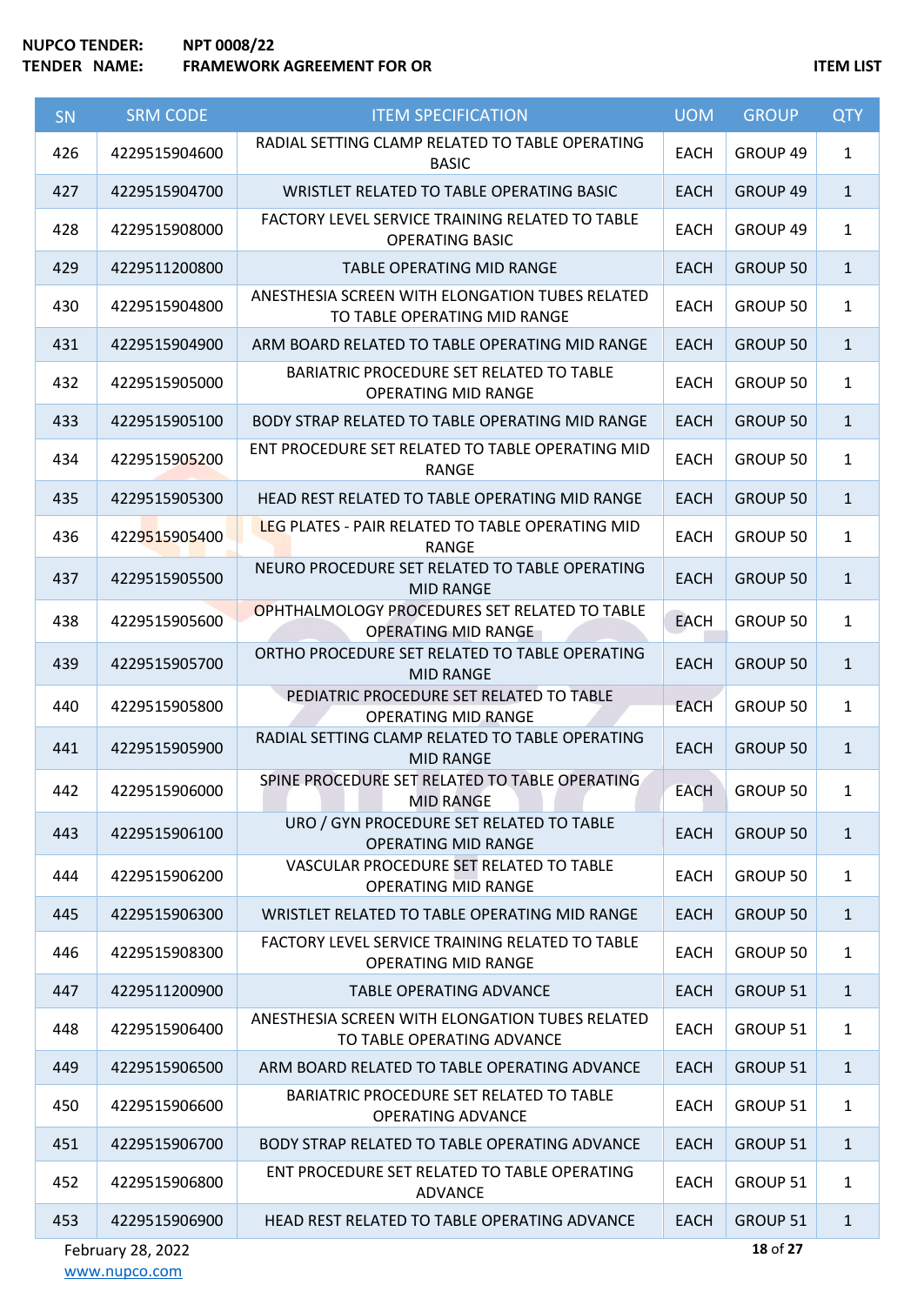| SN  | <b>SRM CODE</b> | <b>ITEM SPECIFICATION</b>                                                                                             | <b>UOM</b>  | <b>GROUP</b>    | <b>QTY</b>   |
|-----|-----------------|-----------------------------------------------------------------------------------------------------------------------|-------------|-----------------|--------------|
| 454 | 4229515907000   | LEG PLATES - PAIR RELATED TO TABLE OPERATING<br><b>ADVANCE</b>                                                        | <b>EACH</b> | GROUP 51        | $\mathbf{1}$ |
| 455 | 4229515907100   | NEURO PROCEDURE SET RELATED TO TABLE OPERATING<br><b>ADVANCE</b>                                                      | <b>EACH</b> | <b>GROUP 51</b> | $\mathbf{1}$ |
| 456 | 4229515907200   | OPHTHALMOLOGY PROCEDURES SET RELATED TO TABLE<br><b>OPERATING ADVANCE</b>                                             | <b>EACH</b> | <b>GROUP 51</b> | $\mathbf{1}$ |
| 457 | 4229515907300   | ORTHO PROCEDURE SET RELATED TO TABLE OPERATING<br><b>ADVANCE</b>                                                      | <b>EACH</b> | GROUP 51        | $\mathbf{1}$ |
| 458 | 4229515907400   | PEDIATRIC PROCEDURE SET RELATED TO TABLE<br><b>OPERATING ADVANCE</b>                                                  | <b>EACH</b> | GROUP 51        | $\mathbf{1}$ |
| 459 | 4229515907500   | RADIAL SETTING CLAMP RELATED TO TABLE OPERATING<br><b>ADVANCE</b>                                                     | <b>EACH</b> | GROUP 51        | $\mathbf{1}$ |
| 460 | 4229515907600   | SPINE PROCEDURE SET RELATED TO TABLE OPERATING<br><b>ADVANCE</b>                                                      | <b>EACH</b> | GROUP 51        | $\mathbf{1}$ |
| 461 | 4229515907700   | URO / GYN PROCEDURE SET RELATED TO TABLE<br><b>OPERATING ADVANCE</b>                                                  | <b>EACH</b> | <b>GROUP 51</b> | $\mathbf{1}$ |
| 462 | 4229515907800   | VASCULAR PROCEDURE SET RELATED TO TABLE<br><b>OPERATING ADVANCE</b>                                                   | <b>EACH</b> | GROUP 51        | $\mathbf{1}$ |
| 463 | 4229515907900   | WRISTLET RELATED TO TABLE OPERATING ADVANCE                                                                           | <b>EACH</b> | GROUP 51        | $\mathbf{1}$ |
| 464 | 4229515908200   | FACTORY LEVEL SERVICE TRAINING RELATED TO TABLE<br><b>OPERATING ADVANCE</b>                                           | <b>EACH</b> | GROUP 51        | $\mathbf{1}$ |
| 465 | 4229510400200   | ELECTROSURGICAL UNIT BIPOLAR MONOPOLAR VESSEL<br><b>SEALING</b>                                                       | <b>EACH</b> | <b>GROUP 52</b> | $\mathbf{1}$ |
| 466 | 4229514327600   | BIPOLAR FORCEPS RELATED TO ELECTROSURGICAL UNIT<br>BIPOLAR MONOPOLAR VESSEL SEALING                                   | <b>EACH</b> | GROUP 52        | $\mathbf{1}$ |
| 467 | 4229514327700   | MONOPOLAR ELECTRODE PENCIL RELATED TO<br>ELECTROSURGICAL UNIT BIPOLAR MONOPOLAR VESSEL<br><b>SEALING</b>              | <b>EACH</b> | <b>GROUP 52</b> | $\mathbf{1}$ |
| 468 | 4229500401100   | ORIGINAL CART RELATED TO ELECTROSURGICAL UNIT<br>BIPOLAR MONOPOLAR VESSEL SEALING                                     | <b>EACH</b> | <b>GROUP 52</b> | $\mathbf{1}$ |
| 469 | 4229514327800   | RETURN ELECTRODE - DUAL RELATED TO<br>ELECTROSURGICAL UNIT BIPOLAR MONOPOLAR VESSEL<br><b>SEALING</b>                 | <b>EACH</b> | <b>GROUP 52</b> | $\mathbf{1}$ |
| 470 | 4229514327900   | SMOKE EVACUATOR WITH LINK CABLE TO ESU RELATED<br>TO ELECTROSURGICAL UNIT BIPOLAR MONOPOLAR VESSEL<br><b>SEALING</b>  | <b>EACH</b> | <b>GROUP 52</b> | $\mathbf{1}$ |
| 471 | 4229514328000   | VESSEL SEALER AND DISSECTOR INSTRUMENTS RELATED<br>TO ELECTROSURGICAL UNIT BIPOLAR MONOPOLAR VESSEL<br><b>SEALING</b> | <b>EACH</b> | <b>GROUP 52</b> | $\mathbf{1}$ |
| 472 | 4229514328800   | FACTORY LEVEL SERVICE TRAINING RELATED TO<br>ELECTROSURGICAL UNIT BIPOLAR MONOPOLAR VESSEL<br>SEALING                 | <b>EACH</b> | GROUP 52        | $\mathbf{1}$ |
| 473 | 4229350000500   | ANESTHESIA MACHINE BASIC                                                                                              | <b>EACH</b> | <b>GROUP 53</b> | $\mathbf{1}$ |
| 474 | 4227252300700   | BIS / ENTROPY MODULE WITH ACCESSORIES FOR PATIENT<br>MONITOR RELATED TO ANESTHESIA MACHINE BASIC                      | <b>EACH</b> | GROUP 53        | $\mathbf{1}$ |
| 475 | 4227251801100   | NMT WITH ACCESSORIES FOR PATIENT MONITOR RELATED<br>TO ANESTHESIA MACHINE BASIC                                       | <b>EACH</b> | <b>GROUP 53</b> | $\mathbf{1}$ |
| 476 | 4219160603800   | PENDANT MOUNT RELATED TO ANESTHESIA MACHINE<br><b>BASIC</b>                                                           | <b>EACH</b> | <b>GROUP 53</b> | $\mathbf{1}$ |
| 477 | 4227170702500   | FLOW SENSOR RELATED TO ANESTHESIA MACHINE BASIC                                                                       | <b>EACH</b> | <b>GROUP 53</b> | $\mathbf{1}$ |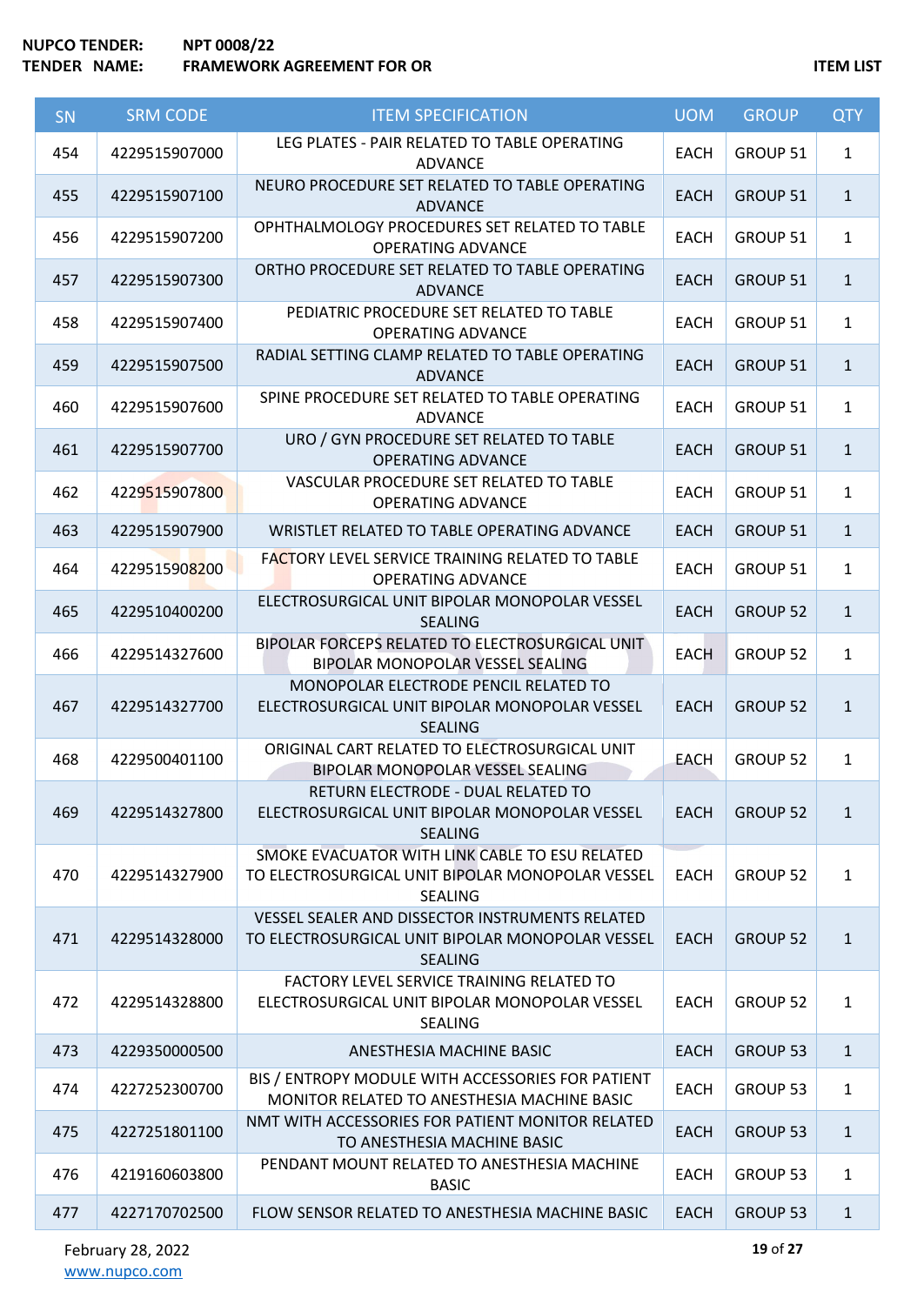| SN  | <b>SRM CODE</b> | <b>ITEM SPECIFICATION</b>                                                            | <b>UOM</b>  | <b>GROUP</b>    | <b>QTY</b>   |
|-----|-----------------|--------------------------------------------------------------------------------------|-------------|-----------------|--------------|
| 478 | 4227251802100   | FACTORY LEVEL SERVICE TRAINING RELATED TO<br>ANESTHESIA MACHINE BASIC                | <b>EACH</b> | GROUP 53        | $\mathbf{1}$ |
| 479 | 4229350000600   | ANESTHESIA MACHINE MRI COMPATIBLE                                                    | <b>EACH</b> | <b>GROUP 54</b> | $\mathbf{1}$ |
| 480 | 4227170702600   | FLOW SENSOR RELATED TO ANESTHESIA MACHINE MRI<br><b>COMPATIBLE</b>                   | <b>EACH</b> | <b>GROUP 54</b> | $\mathbf{1}$ |
| 481 | 4227251802200   | FACTORY LEVEL SERVICE TRAINING RELATED TO<br>ANESTHESIA MACHINE MRI COMPATIBLE       | <b>EACH</b> | <b>GROUP 54</b> | $\mathbf{1}$ |
| 482 | 4229350000800   | <b>BLANKET WARMING SYSTEM AIR</b>                                                    | <b>EACH</b> | GROUP 55        | $\mathbf{1}$ |
| 483 | 4214212601000   | MOBILE CART WITH BRAKES RELATED TO BLANKET<br><b>WARMING SYSTEM AIR</b>              | <b>EACH</b> | <b>GROUP 55</b> | $\mathbf{1}$ |
| 484 | 4214212601100   | BED RAILS MOUNTS RELATED TO BLANKET WARMING<br><b>SYSTEM AIR</b>                     | <b>EACH</b> | <b>GROUP 55</b> | $\mathbf{1}$ |
| 485 | 4214212601200   | HOSE RELATED TO BLANKET WARMING SYSTEM AIR                                           | <b>EACH</b> | <b>GROUP 55</b> | $\mathbf{1}$ |
| 486 | 4214210605900   | WARMING BLANKET ~230X125CM ADULT FULL BODY<br>RELATED TO BLANKET WARMING SYSTEM AIR  | EACH        | <b>GROUP 55</b> | $\mathbf{1}$ |
| 487 | 4214210606000   | WARMING BLANKET ~140X100CM PEDIATRIC RELATED TO<br><b>BLANKET WARMING SYSTEM AIR</b> | <b>EACH</b> | <b>GROUP 55</b> | $\mathbf{1}$ |
| 488 | 4214210606100   | WARMING BLANKET ~60X90CM INFANT RELATED TO<br><b>BLANKET WARMING SYSTEM AIR</b>      | <b>EACH</b> | <b>GROUP 55</b> | $\mathbf{1}$ |
| 489 | 4214210606200   | ADULT UNDERBODY BLANKET ~200X100CM RELATED TO<br><b>BLANKET WARMING SYSTEM AIR</b>   | <b>EACH</b> | <b>GROUP 55</b> | $\mathbf{1}$ |
| 490 | 4214210606300   | OR BLANKET LOWER BODY ~135X100CM RELATED TO<br><b>BLANKET WARMING SYSTEM AIR</b>     | <b>EACH</b> | <b>GROUP 55</b> | $\mathbf{1}$ |
| 491 | 4214210606400   | WARMING BLANKET ~220X75CM UPPER BODY RELATED<br>TO BLANKET WARMING SYSTEM AIR        | <b>EACH</b> | <b>GROUP 55</b> | $\mathbf{1}$ |
| 492 | 4214210606500   | BLANKET TORSO ~110X100CM RELATED TO BLANKET<br><b>WARMING SYSTEM AIR</b>             | <b>EACH</b> | GROUP 55        | $\mathbf{1}$ |
| 493 | 4214210606600   | WARMING BLANKET ~180X125CM LOWER VELOCITY<br>RELATED TO BLANKET WARMING SYSTEM AIR   | <b>EACH</b> | <b>GROUP 55</b> | $\mathbf{1}$ |
| 494 | 4214210606700   | OR BLANKET LOWER BODY ~110X90CM RELATED TO<br><b>BLANKET WARMING SYSTEM AIR</b>      | <b>EACH</b> | <b>GROUP 55</b> | $\mathbf{1}$ |
| 495 | 4214210606800   | OR BLANKET UPPER BODY ~200X60CM RELATED TO<br><b>BLANKET WARMING SYSTEM AIR</b>      | <b>EACH</b> | <b>GROUP 55</b> | $\mathbf{1}$ |
| 496 | 4214210606900   | PACU BLANKET ADULT ~200X90CM RELATED TO BLANKET<br><b>WARMING SYSTEM AIR</b>         | <b>EACH</b> | <b>GROUP 55</b> | $\mathbf{1}$ |
| 497 | 4214210607000   | BLANKET PEDIATRIC UNDER BODY RELATED TO BLANKET<br><b>WARMING SYSTEM AIR</b>         | <b>EACH</b> | <b>GROUP 55</b> | $\mathbf{1}$ |
| 498 | 4219181401800   | FACTORY LEVEL SERVICE TRAINING RELATED TO BLANKET<br><b>WARMING SYSTEM AIR</b>       | <b>EACH</b> | <b>GROUP 55</b> | $\mathbf{1}$ |
| 499 | 4229350001100   | <b>HYPER HYPOTHERMIA UNIT</b>                                                        | <b>EACH</b> | <b>GROUP 56</b> | $\mathbf{1}$ |
| 500 | 4214210607100   | BLANKET ADULT RELATED TO HYPER HYPOTHERMIA UNIT                                      | <b>EACH</b> | GROUP 56        | $\mathbf{1}$ |
| 501 | 4214210607200   | BLANKET PEDIATRIC RELATED TO HYPER HYPOTHERMIA<br><b>UNIT</b>                        | <b>EACH</b> | <b>GROUP 56</b> | $\mathbf{1}$ |
| 502 | 4214210607300   | BLANKET INFANT RELATED TO HYPER HYPOTHERMIA UNIT                                     | <b>EACH</b> | GROUP 56        | $\mathbf{1}$ |
| 503 | 4229514328200   | FACTORY LEVEL SERVICE TRAINING RELATED TO HYPER<br><b>HYPOTHERMIA UNIT</b>           | <b>EACH</b> | <b>GROUP 56</b> | $\mathbf{1}$ |
| 504 | 4229350001300   | <b>INTUBATION DIFFICULT VIDEO</b>                                                    | <b>EACH</b> | <b>GROUP 57</b> | $\mathbf{1}$ |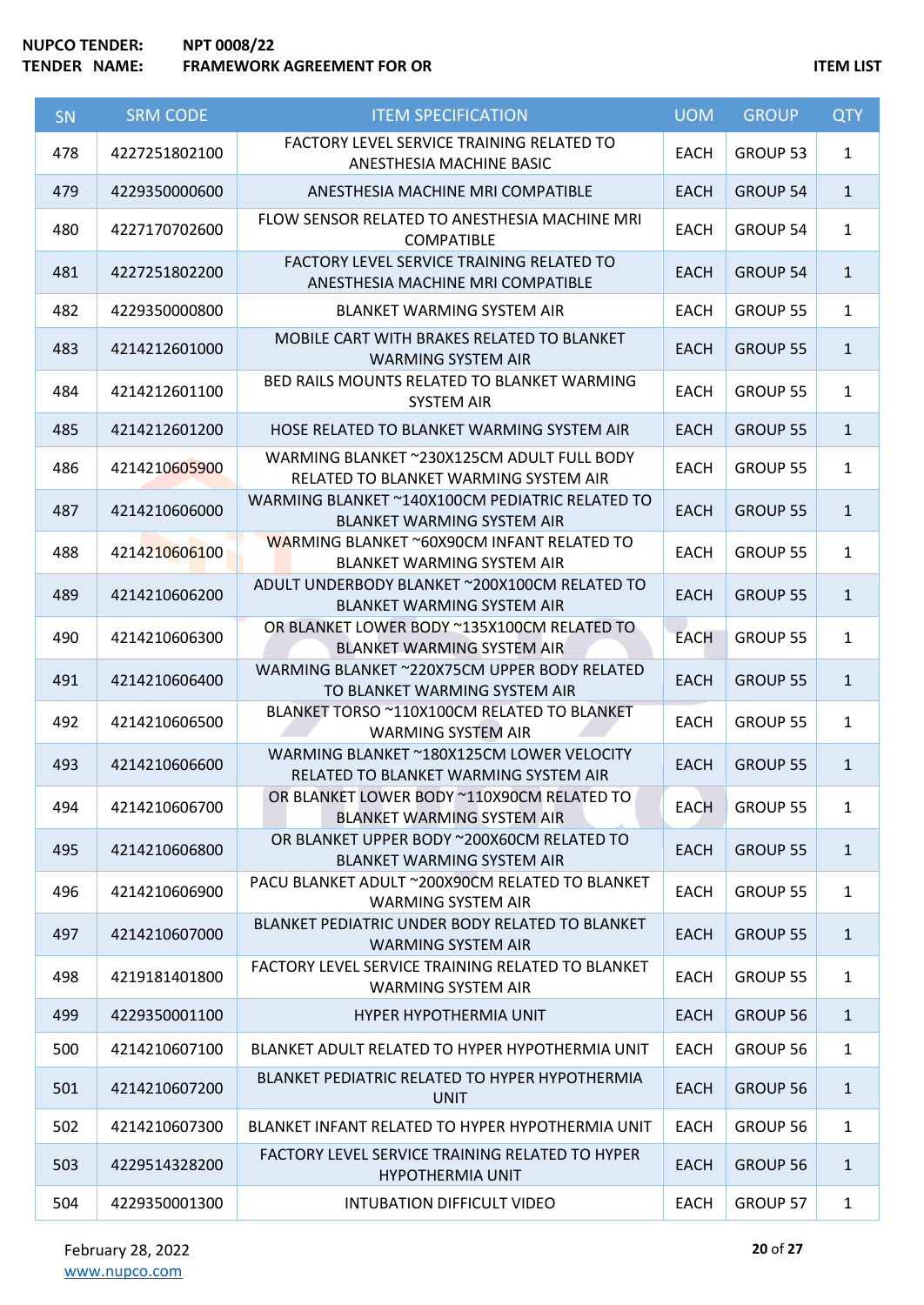# **NUPCO TENDER: NPT 0008/22 TEMP IS A FRAMEWORK AGREEMENT FOR OR ITEM LIST**

| SN  | <b>SRM CODE</b> | <b>ITEM SPECIFICATION</b>                                                                     | <b>UOM</b>  | <b>GROUP</b>    | <b>QTY</b>   |
|-----|-----------------|-----------------------------------------------------------------------------------------------|-------------|-----------------|--------------|
| 505 | 4227201900100   | BATTERY RELATED TO INTUBATION DIFFICULT VIDEO                                                 | <b>EACH</b> | <b>GROUP 57</b> | $\mathbf{1}$ |
| 506 | 4229632200200   | BLADE INTUBATION DIFFICULT REUSABLE SIZE 2 RELATED<br>TO INTUBATION DIFFICULT VIDEO           | <b>EACH</b> | GROUP 57        | $\mathbf{1}$ |
| 507 | 4229632200300   | BLADE INTUBATION DIFFICULT REUSABLE SIZE 3 RELATED<br>TO INTUBATION DIFFICULT VIDEO           | <b>EACH</b> | <b>GROUP 57</b> | $\mathbf{1}$ |
| 508 | 4229632200400   | BLADE INTUBATION DIFFICULT REUSABLE SIZE 4 RELATED<br>TO INTUBATION DIFFICULT VIDEO           | <b>EACH</b> | <b>GROUP 57</b> | $\mathbf{1}$ |
| 509 | 4229632200500   | BLADE INTUBATION DIFFICULT SINGLE USE SIZE 0 RELATED<br>TO INTUBATION DIFFICULT VIDEO         | <b>EACH</b> | <b>GROUP 57</b> | $\mathbf{1}$ |
| 510 | 4229632200600   | BLADE INTUBATION DIFFICULT SINGLE USE SIZE 1 RELATED<br>TO INTUBATION DIFFICULT VIDEO         | <b>EACH</b> | GROUP 57        | $\mathbf{1}$ |
| 511 | 4229632200700   | BLADE INTUBATION DIFFICULT SINGLE USE SIZE 2 RELATED<br>TO INTUBATION DIFFICULT VIDEO         | <b>EACH</b> | <b>GROUP 57</b> | $\mathbf{1}$ |
| 512 | 4229632200800   | BLADE INTUBATION DIFFICULT SINGLE USE SIZE 3 RELATED<br>TO INTUBATION DIFFICULT VIDEO         | <b>EACH</b> | <b>GROUP 57</b> | $\mathbf{1}$ |
| 513 | 4229632200900   | BLADE INTUBATION DIFFICULT SINGLE USE SIZE 4 RELATED<br>TO INTUBATION DIFFICULT VIDEO         | <b>EACH</b> | <b>GROUP 57</b> | $\mathbf{1}$ |
| 514 | 4229632201000   | INTUBATION FLEXIBLE ADULT REUSABLE RELATED TO<br><b>INTUBATION DIFFICULT VIDEO</b>            | <b>EACH</b> | GROUP 57        | $\mathbf{1}$ |
| 515 | 4229632201100   | INTUBATION FLEXIBLE ADULT SINGLE USE RELATED TO<br><b>INTUBATION DIFFICULT VIDEO</b>          | <b>EACH</b> | <b>GROUP 57</b> | $\mathbf{1}$ |
| 516 | 4229632201200   | <b>INTUBATION FLEXIBLE PEDIATRIC REUSABLE RELATED TO</b><br><b>INTUBATION DIFFICULT VIDEO</b> | <b>EACH</b> | GROUP 57        | $\mathbf{1}$ |
| 517 | 4229632201300   | INTUBATION FLEXIBLE PEDIATRIC SINGLE USE RELATED TO<br><b>INTUBATION DIFFICULT VIDEO</b>      | <b>EACH</b> | <b>GROUP 57</b> | $\mathbf{1}$ |
| 518 | 4227200401400   | PRE SHAPED STYLET FOR QUICK INTUBATION PROCESS<br>RELATED TO INTUBATION DIFFICULT VIDEO       | <b>EACH</b> | GROUP 57        | $\mathbf{1}$ |
| 519 | 4227201700000   | SINGLE USE BLADE COMPONENT - CABLE / IMAGER<br>RELATED TO INTUBATION DIFFICULT VIDEO          | <b>EACH</b> | GROUP 57        | $\mathbf{1}$ |
| 520 | 4229350001800   | LARYNGOSCOPE SET COMPLETE                                                                     | <b>EACH</b> | <b>GROUP 58</b> | $\mathbf{1}$ |
| 521 | 4227201814500   | HARD CASE RELATED TO LARYNGOSCOPE SET COMPLETE                                                | <b>EACH</b> | <b>GROUP 58</b> | $\mathbf{1}$ |
| 522 | 4227201814600   | CHARGING STATION RELATED TO LARYNGOSCOPE SET<br><b>COMPLETE</b>                               | <b>EACH</b> | <b>GROUP 58</b> | $\mathbf{1}$ |
| 523 | 4227200111000   | MILLER REUSABLE SIZE 00 RELATED TO LARYNGOSCOPE<br><b>SET COMPLETE</b>                        | <b>EACH</b> | <b>GROUP 58</b> | $\mathbf{1}$ |
| 524 | 4227200111100   | MILLER REUSABLE SIZE O RELATED TO LARYNGOSCOPE SET<br><b>COMPLETE</b>                         | <b>EACH</b> | GROUP 58        | $\mathbf{1}$ |
| 525 | 4227200111200   | MILLER REUSABLE SIZE 1 RELATED TO LARYNGOSCOPE SET<br><b>COMPLETE</b>                         | <b>EACH</b> | <b>GROUP 58</b> | $\mathbf{1}$ |
| 526 | 4227200111300   | MACINTOSH CURVED REUSABLE SIZE 0 RELATED TO<br>LARYNGOSCOPE SET COMPLETE                      | <b>EACH</b> | GROUP 58        | $\mathbf{1}$ |
| 527 | 4227200111400   | MACINTOSH CURVED REUSABLE SIZE 1 RELATED TO<br>LARYNGOSCOPE SET COMPLETE                      | <b>EACH</b> | <b>GROUP 58</b> | $\mathbf{1}$ |
| 528 | 4227200111500   | MACINTOSH CURVED REUSABLE SIZE 2 RELATED TO<br>LARYNGOSCOPE SET COMPLETE                      | <b>EACH</b> | GROUP 58        | $\mathbf{1}$ |
| 529 | 4227200111600   | MACINTOSH CURVED REUSABLE SIZE 3 RELATED TO<br>LARYNGOSCOPE SET COMPLETE                      | <b>EACH</b> | <b>GROUP 58</b> | $\mathbf{1}$ |
| 530 | 4227200111700   | MACINTOSH CURVED REUSABLE SIZE 4 RELATED TO<br>LARYNGOSCOPE SET COMPLETE                      | <b>EACH</b> | GROUP 58        | $\mathbf{1}$ |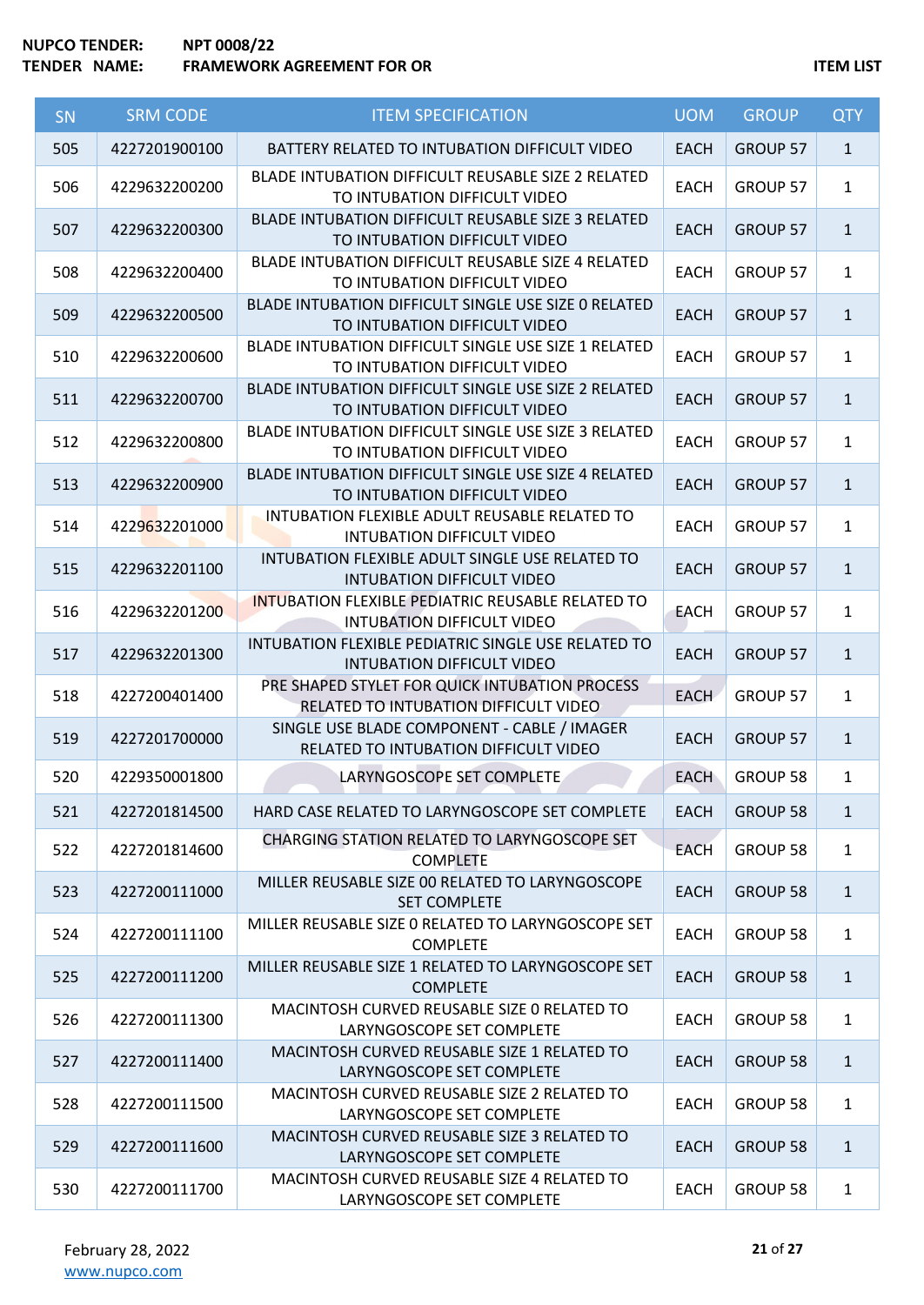# **NUPCO TENDER: NPT 0008/22 TEMP IS A FRAMEWORK AGREEMENT FOR OR ITEM LIST**

| SN  | <b>SRM CODE</b> | <b>ITEM SPECIFICATION</b>                                                                            | <b>UOM</b>  | <b>GROUP</b>    | <b>QTY</b>   |
|-----|-----------------|------------------------------------------------------------------------------------------------------|-------------|-----------------|--------------|
| 531 | 4229350001900   | PENDANT ARTICULATING ANESTHESIA                                                                      | <b>EACH</b> | GROUP 59        | $\mathbf{1}$ |
| 532 | 4219160603900   | AGSS OUTLET RELATED TO PENDANT ARTICULATING<br>ANESTHESIA                                            | <b>EACH</b> | GROUP 59        | $\mathbf{1}$ |
| 533 | 4219160604000   | DATA OUTLET RELATED TO PENDANT ARTICULATING<br>ANESTHESIA                                            | <b>EACH</b> | GROUP 59        | $\mathbf{1}$ |
| 534 | 4219160604100   | ELECTRICAL POWER OUTLET 220V 60HZ - NORMAL<br>RELATED TO PENDANT ARTICULATING ANESTHESIA             | <b>EACH</b> | <b>GROUP 59</b> | $\mathbf{1}$ |
| 535 | 4219160604200   | ELECTRICAL POWER OUTLET 220V 60HZ - EMERGENCY<br>RELATED TO PENDANT ARTICULATING ANESTHESIA          | <b>EACH</b> | GROUP 59        | $\mathbf{1}$ |
| 536 | 4219160604300   | MEDICAL AIR 4 BAR OUTLET RELATED TO PENDANT<br>ARTICULATING ANESTHESIA                               | <b>EACH</b> | <b>GROUP 59</b> | $\mathbf{1}$ |
| 537 | 4219160604400   | NITROUS OXIDE OUTLET RELATED TO PENDANT<br><b>ARTICULATING ANESTHESIA</b>                            | <b>EACH</b> | GROUP 59        | $\mathbf{1}$ |
| 538 | 4219160604500   | OXYGEN OUTLET RELATED TO PENDANT ARTICULATING<br>ANESTHESIA                                          | <b>EACH</b> | GROUP 59        | $\mathbf{1}$ |
| 539 | 4219160604600   | VACUUM OUTLET RELATED TO PENDANT ARTICULATING<br>ANESTHESIA                                          | <b>EACH</b> | <b>GROUP 59</b> | $\mathbf{1}$ |
| 540 | 4219160607100   | <b>FACTORY LEVEL SERVICE TRAINING RELATED TO PENDANT</b><br><b>ARTICULATING ANESTHESIA</b>           | <b>EACH</b> | <b>GROUP 59</b> | $\mathbf{1}$ |
| 541 | 4227250012100   | ANESTHESIA MACHINE MID RANGE                                                                         | <b>EACH</b> | GROUP 60        | $\mathbf{1}$ |
| 542 | 4227252300800   | BIS / ENTROPY MODULE WITH ACCESSORIES FOR PATIENT<br>MONITOR RELATED TO ANESTHESIA MACHINE MID RANGE | <b>EACH</b> | GROUP 60        | $\mathbf{1}$ |
| 543 | 4218190301300   | CARDIAC OUTPUT FOR PATIENT MONITOR RELATED TO<br>ANESTHESIA MACHINE MID RANGE                        | <b>EACH</b> | GROUP 60        | $\mathbf{1}$ |
| 544 | 4227250012400   | FACTORY LEVEL SERVICE TRAINING RELATED TO<br>ANESTHESIA MACHINE MID RANGE                            | <b>EACH</b> | GROUP 60        | $\mathbf{1}$ |
| 545 | 4227250012500   | <b>IBP EXTRA MODULE 2 CHANNELS RELATED TO ANESTHESIA</b><br><b>MACHINE MID RANGE</b>                 | <b>EACH</b> | GROUP 60        | $\mathbf{1}$ |
| 546 | 4227250012600   | LUNG RECRUITMENT - SINGLE STEP / MULTI STEP RELATED<br>TO ANESTHESIA MACHINE MID RANGE               | <b>EACH</b> | GROUP 60        | $\mathbf{1}$ |
| 547 | 4227251801200   | MULTI PARAMETERS MODULE RELATED TO ANESTHESIA<br><b>MACHINE MID RANGE</b>                            | <b>EACH</b> | GROUP 60        | $\mathbf{1}$ |
| 548 | 4227251801300   | MULTI PARAMETERS MODULE WITH SCREEN RELATED TO<br>ANESTHESIA MACHINE MID RANGE                       | <b>EACH</b> | GROUP 60        | $\mathbf{1}$ |
| 549 | 4227251801400   | NMT WITH ACCESSORIES FOR PATIENT MONITOR RELATED<br>TO ANESTHESIA MACHINE MID RANGE                  | EACH        | GROUP 60        | $\mathbf{1}$ |
| 550 | 4227250012700   | PAIN MANAGEMENT MODULE RELATED TO ANESTHESIA<br><b>MACHINE MID RANGE</b>                             | <b>EACH</b> | GROUP 60        | $\mathbf{1}$ |
| 551 | 4219160604700   | PENDANT MOUNTING KIT RELATED TO ANESTHESIA<br>MACHINE MID RANGE                                      | <b>EACH</b> | GROUP 60        | $\mathbf{1}$ |
| 552 | 4227250012800   | STO2 MODULE - REGIONAL OXYGEN SATURATION<br>RELATED TO ANESTHESIA MACHINE MID RANGE                  | <b>EACH</b> | GROUP 60        | $\mathbf{1}$ |
| 553 | 4227170702700   | FLOW SENSOR RELATED TO ANESTHESIA MACHINE MID<br>RANGE                                               | <b>EACH</b> | GROUP 60        | $\mathbf{1}$ |
| 554 | 4227250012200   | ANESTHESIA MACHINE PREMIUM                                                                           | <b>EACH</b> | GROUP 61        | $\mathbf{1}$ |
| 555 | 4227252300900   | BIS / ENTROPY MODULE WITH ACCESSORIES FOR PATIENT<br>MONITOR RELATED TO ANESTHESIA MACHINE PREMIUM   | <b>EACH</b> | GROUP 61        | $\mathbf{1}$ |
| 556 | 4218190301400   | CARDIAC OUTPUT FOR PATIENT MONITOR RELATED TO<br>ANESTHESIA MACHINE PREMIUM                          | <b>EACH</b> | GROUP 61        | $\mathbf{1}$ |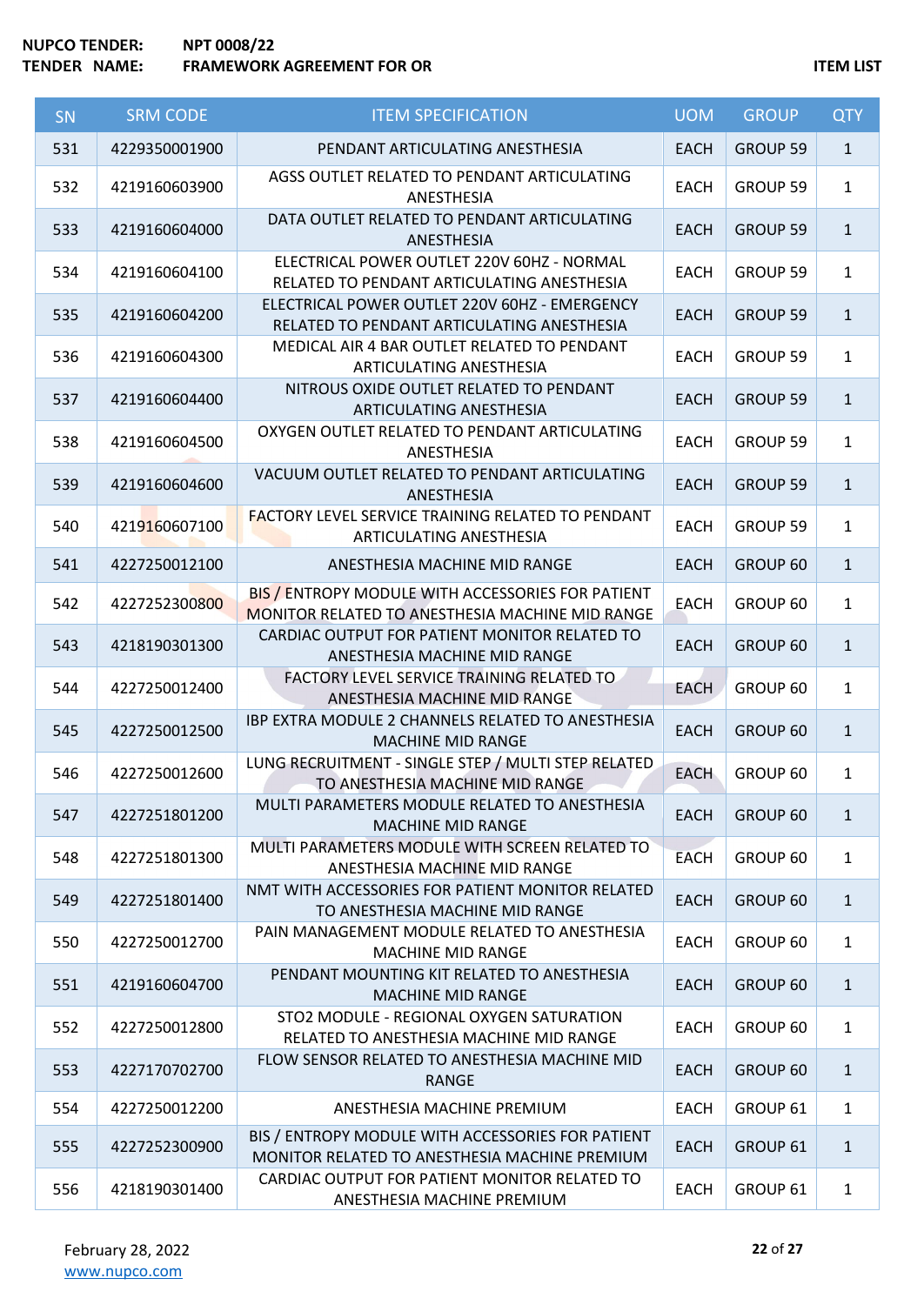| SN  | <b>SRM CODE</b> | <b>ITEM SPECIFICATION</b>                                                                | <b>UOM</b>  | <b>GROUP</b>        | <b>QTY</b>   |
|-----|-----------------|------------------------------------------------------------------------------------------|-------------|---------------------|--------------|
| 557 | 4227250012900   | FACTORY LEVEL SERVICE TRAINING RELATED TO<br>ANESTHESIA MACHINE PREMIUM                  | <b>EACH</b> | GROUP 61            | $\mathbf{1}$ |
| 558 | 4227250013000   | <b>IBP EXTRA MODULE 2 CHANNELS RELATED TO ANESTHESIA</b><br><b>MACHINE PREMIUM</b>       | <b>EACH</b> | GROUP 61            | $\mathbf{1}$ |
| 559 | 4227251801500   | MULTI PARAMETERS MODULE RELATED TO ANESTHESIA<br><b>MACHINE PREMIUM</b>                  | <b>EACH</b> | GROUP 61            | $\mathbf{1}$ |
| 560 | 4227251801600   | MULTI PARAMETERS MODULE WITH SCREEN RELATED TO<br>ANESTHESIA MACHINE PREMIUM             | EACH        | GROUP 61            | $\mathbf{1}$ |
| 561 | 4227251801700   | NMT MODULE WITH ACCESSORIES FOR PATIENT MONITOR<br>RELATED TO ANESTHESIA MACHINE PREMIUM | <b>EACH</b> | GROUP 61            | $\mathbf{1}$ |
| 562 | 4219160604800   | PENDANT MOUNTING KIT RELATED TO ANESTHESIA<br><b>MACHINE PREMIUM</b>                     | <b>EACH</b> | GROUP 61            | $\mathbf{1}$ |
| 563 | 4227250013100   | STO2 MODULE - REGIONAL OXYGEN SATURATION<br>RELATED TO ANESTHESIA MACHINE PREMIUM        | <b>EACH</b> | GROUP 61            | $\mathbf{1}$ |
| 564 | 4227250013200   | WRITING TABLE RELATED TO ANESTHESIA MACHINE<br>PREMIUM                                   | <b>EACH</b> | GROUP 61            | $\mathbf{1}$ |
| 565 | 4227170702800   | FLOW SENSOR RELATED TO ANESTHESIA MACHINE<br>PREMIUM                                     | <b>EACH</b> | <b>GROUP 61</b>     | $\mathbf{1}$ |
| 566 | 4222170300900   | WARMER BLOOD RAPID INFUSION ADVANCE                                                      | <b>EACH</b> | GROUP 62            | $\mathbf{1}$ |
| 567 | 4113162300100   | CASSETTE SINGLE LINE RELATED TO WARMER BLOOD<br>RAPID INFUSION ADVANCE                   | <b>EACH</b> | <b>GROUP 62</b>     | $\mathbf{1}$ |
| 568 | 4113162300200   | CASSETTE DUAL LINE RELATED TO WARMER BLOOD RAPID<br><b>INFUSION ADVANCE</b>              | <b>EACH</b> | GROUP 62            | $\mathbf{1}$ |
| 569 | 4113160900100   | FLUID RESERVOIR RELATED TO WARMER BLOOD RAPID<br><b>INFUSION ADVANCE</b>                 | <b>EACH</b> | <b>GROUP 62</b>     | $\mathbf{1}$ |
| 570 | 4113160900200   | FLUID RESERVOIR HOLDER RELATED TO WARMER BLOOD<br>RAPID INFUSION ADVANCE                 | <b>EACH</b> | GROUP 62            | $\mathbf{1}$ |
| 571 | 4113162300300   | CASSETTE TRIPLE SPIKE FILTER RELATED TO WARMER<br><b>BLOOD RAPID INFUSION ADVANCE</b>    | <b>EACH</b> | <b>GROUP 62</b>     | $\mathbf{1}$ |
| 572 | 4113162300400   | TRIPLE SPIKE SET HOLDER RELATED TO WARMER BLOOD<br>RAPID INFUSION ADVANCE                | <b>EACH</b> | GROUP 62            | $\mathbf{1}$ |
| 573 | 4222170800600   | FACTORY LEVEL SERVICE TRAINING RELATED TO WARMER<br><b>BLOOD RAPID INFUSION ADVANCE</b>  | <b>EACH</b> | GROUP 62            | $\mathbf{1}$ |
| 574 | 4229632200000   | LARYNGOSCOPE VIDEO MOBILE STANDARD                                                       | <b>EACH</b> | GROUP 63            | $\mathbf{1}$ |
| 575 | 4227201814300   | BATTERY RELATED TO LARYNGOSCOPE VIDEO MOBILE<br><b>STANDARD</b>                          | <b>EACH</b> | GROUP 63            | $\mathbf{1}$ |
| 576 | 4227200107700   | MACINTOSH CURVED REUSABLE SIZE 1 RELATED TO<br>LARYNGOSCOPE VIDEO MOBILE STANDARD        | <b>EACH</b> | GROUP 63            | $\mathbf{1}$ |
| 577 | 4227200107800   | MACINTOSH CURVED REUSABLE SIZE 2 RELATED TO<br>LARYNGOSCOPE VIDEO MOBILE STANDARD        | <b>EACH</b> | GROUP <sub>63</sub> | $\mathbf{1}$ |
| 578 | 4227200107900   | MACINTOSH CURVED REUSABLE SIZE 3 RELATED TO<br>LARYNGOSCOPE VIDEO MOBILE STANDARD        | <b>EACH</b> | GROUP 63            | $\mathbf{1}$ |
| 579 | 4227200108000   | MACINTOSH CURVED REUSABLE SIZE 4 RELATED TO<br>LARYNGOSCOPE VIDEO MOBILE STANDARD        | <b>EACH</b> | GROUP 63            | $\mathbf{1}$ |
| 580 | 4227200108100   | MACINTOSH CURVED REUSABLE SIZE 5 RELATED TO<br>LARYNGOSCOPE VIDEO MOBILE STANDARD        | <b>EACH</b> | GROUP 63            | $\mathbf{1}$ |
| 581 | 4227200108200   | MACINTOSH STRAIGHT REUSABLE SIZE 1 RELATED TO<br>LARYNGOSCOPE VIDEO MOBILE STANDARD      | <b>EACH</b> | GROUP 63            | $\mathbf{1}$ |
| 582 | 4227200108300   | MACINTOSH STRAIGHT REUSABLE SIZE 2 RELATED TO<br>LARYNGOSCOPE VIDEO MOBILE STANDARD      | <b>EACH</b> | GROUP 63            | $\mathbf{1}$ |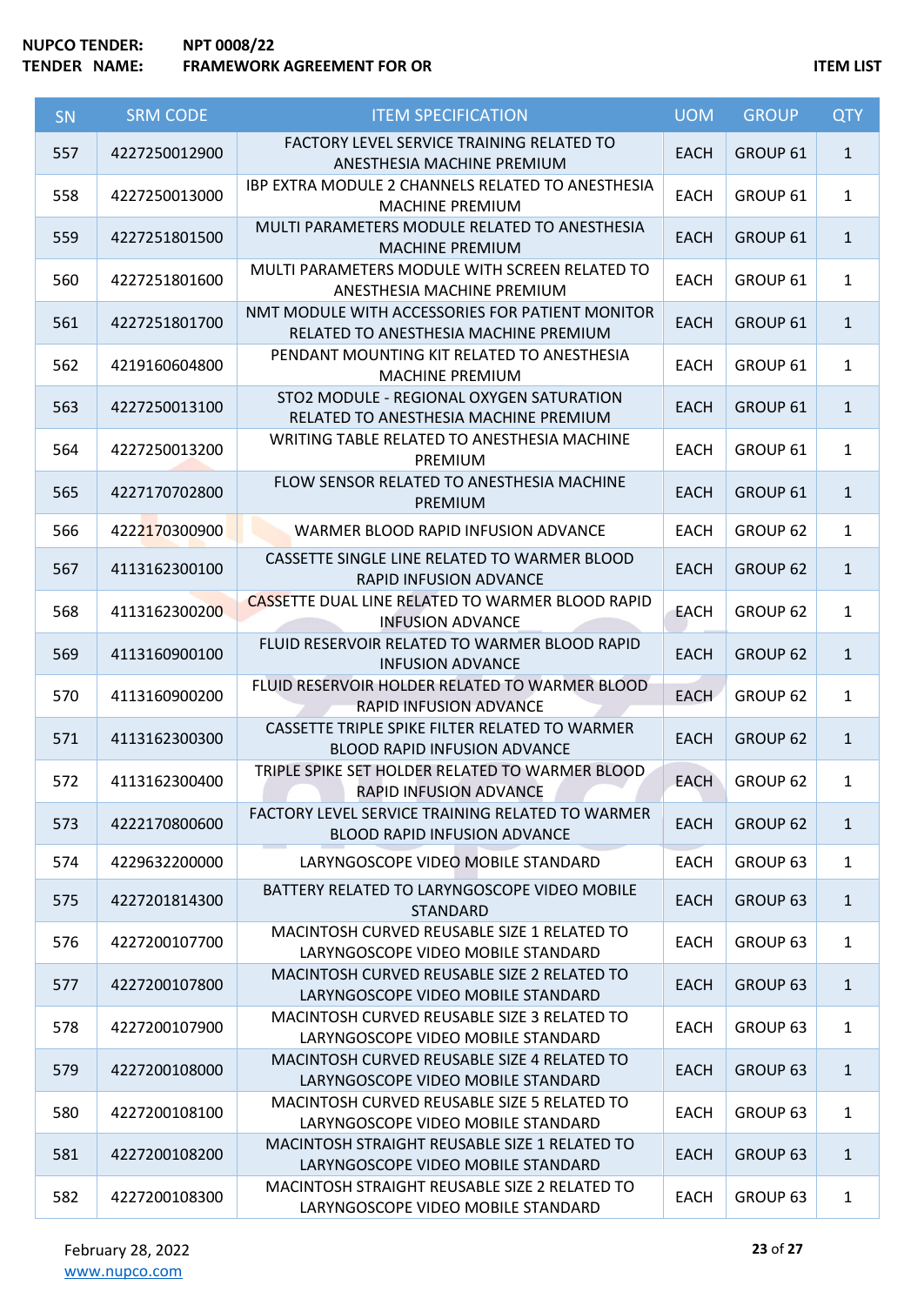| <b>SN</b> | <b>SRM CODE</b> | <b>ITEM SPECIFICATION</b>                                                            | <b>UOM</b>  | <b>GROUP</b>        | <b>QTY</b>   |
|-----------|-----------------|--------------------------------------------------------------------------------------|-------------|---------------------|--------------|
| 583       | 4227200108400   | MACINTOSH STRAIGHT REUSABLE SIZE 3 RELATED TO<br>LARYNGOSCOPE VIDEO MOBILE STANDARD  | <b>EACH</b> | GROUP <sub>63</sub> | $\mathbf{1}$ |
| 584       | 4227200108500   | MACINTOSH STRAIGHT REUSABLE SIZE 4 RELATED TO<br>LARYNGOSCOPE VIDEO MOBILE STANDARD  | <b>EACH</b> | GROUP <sub>63</sub> | $\mathbf{1}$ |
| 585       | 4227200108600   | MACINTOSH STRAIGHT REUSABLE SIZE 5 RELATED TO<br>LARYNGOSCOPE VIDEO MOBILE STANDARD  | <b>EACH</b> | GROUP 63            | $\mathbf{1}$ |
| 586       | 4227200108700   | MACINTOSH BLADE SINGLE USE SIZE 0 RELATED TO<br>LARYNGOSCOPE VIDEO MOBILE STANDARD   | EACH        | GROUP <sub>63</sub> | $\mathbf{1}$ |
| 587       | 4227200108800   | MACINTOSH BLADE SINGLE USE SIZE 1 RELATED TO<br>LARYNGOSCOPE VIDEO MOBILE STANDARD   | <b>EACH</b> | GROUP <sub>63</sub> | $\mathbf{1}$ |
| 588       | 4227200108900   | MACINTOSH BLADE SINGLE USE SIZE 2 RELATED TO<br>LARYNGOSCOPE VIDEO MOBILE STANDARD   | <b>EACH</b> | GROUP <sub>63</sub> | $\mathbf{1}$ |
| 589       | 4227200109000   | MACINTOSH BLADE SINGLE USE SIZE 3 RELATED TO<br>LARYNGOSCOPE VIDEO MOBILE STANDARD   | <b>EACH</b> | GROUP <sub>63</sub> | $\mathbf{1}$ |
| 590       | 4227200109100   | MACINTOSH BLADE SINGLE USE SIZE 4 RELATED TO<br>LARYNGOSCOPE VIDEO MOBILE STANDARD   | <b>EACH</b> | GROUP <sub>63</sub> | $\mathbf{1}$ |
| 591       | 4227200109200   | MILLER REUSABLE SIZE O RELATED TO LARYNGOSCOPE<br><b>VIDEO MOBILE STANDARD</b>       | <b>EACH</b> | GROUP <sub>63</sub> | $\mathbf{1}$ |
| 592       | 4227200109300   | MILLER REUSABLE SIZE 1 RELATED TO LARYNGOSCOPE<br><b>VIDEO MOBILE STANDARD</b>       | <b>EACH</b> | GROUP 63            | $\mathbf{1}$ |
| 593       | 4227201814400   | MOBILE STAND RELATED TO LARYNGOSCOPE VIDEO<br><b>MOBILE STANDARD</b>                 | <b>EACH</b> | GROUP <sub>63</sub> | $\mathbf{1}$ |
| 594       | 4229632200100   | LARYNGOSCOPE VIDEO HANDHELD STANDARD                                                 | <b>EACH</b> | GROUP 64            | $\mathbf{1}$ |
| 595       | 4227200109400   | MILLER REUSABLE SIZE 00 RELATED TO LARYNGOSCOPE<br><b>VIDEO HANDHELD STANDARD</b>    | <b>EACH</b> | GROUP 64            | $\mathbf{1}$ |
| 596       | 4227200109500   | MILLER REUSABLE SIZE O RELATED TO LARYNGOSCOPE<br><b>VIDEO HANDHELD STANDARD</b>     | <b>EACH</b> | GROUP 64            | $\mathbf{1}$ |
| 597       | 4227200109600   | MILLER REUSABLE SIZE 1 RELATED TO LARYNGOSCOPE<br><b>VIDEO HANDHELD STANDARD</b>     | <b>EACH</b> | <b>GROUP 64</b>     | $\mathbf{1}$ |
| 598       | 4227200109700   | MILLER SINGLE USE SIZE 1 RELATED TO LARYNGOSCOPE<br><b>VIDEO HANDHELD STANDARD</b>   | <b>EACH</b> | GROUP 64            | 1            |
| 599       | 4227200109800   | MILLER SINGLE USE SIZE O RELATED TO LARYNGOSCOPE<br><b>VIDEO HANDHELD STANDARD</b>   | <b>EACH</b> | GROUP 64            | $\mathbf{1}$ |
| 600       | 4227200109900   | MACINTOSH CURVED REUSABLE SIZE O RELATED TO<br>LARYNGOSCOPE VIDEO HANDHELD STANDARD  | EACH        | GROUP 64            | $\mathbf{1}$ |
| 601       | 4227200110000   | MACINTOSH CURVED REUSABLE SIZE 1 RELATED TO<br>LARYNGOSCOPE VIDEO HANDHELD STANDARD  | <b>EACH</b> | <b>GROUP 64</b>     | $\mathbf{1}$ |
| 602       | 4227200110100   | MACINTOSH CURVED REUSABLE SIZE 2 RELATED TO<br>LARYNGOSCOPE VIDEO HANDHELD STANDARD  | <b>EACH</b> | GROUP 64            | $\mathbf{1}$ |
| 603       | 4227200110200   | MACINTOSH CURVED REUSABLE SIZE 3 RELATED TO<br>LARYNGOSCOPE VIDEO HANDHELD STANDARD  | <b>EACH</b> | GROUP 64            | $\mathbf{1}$ |
| 604       | 4227200110300   | MACINTOSH CURVED REUSABLE SIZE 4 RELATED TO<br>LARYNGOSCOPE VIDEO HANDHELD STANDARD  | <b>EACH</b> | GROUP 64            | $\mathbf{1}$ |
| 605       | 4227200110400   | MACINTOSH BLADE SINGLE USE SIZE 0 RELATED TO<br>LARYNGOSCOPE VIDEO HANDHELD STANDARD | <b>EACH</b> | GROUP 64            | $\mathbf{1}$ |
| 606       | 4227200110500   | MACINTOSH BLADE SINGLE USE SIZE 1 RELATED TO<br>LARYNGOSCOPE VIDEO HANDHELD STANDARD | <b>EACH</b> | GROUP 64            | $\mathbf{1}$ |
| 607       | 4227200110600   | MACINTOSH BLADE SINGLE USE SIZE 2 RELATED TO<br>LARYNGOSCOPE VIDEO HANDHELD STANDARD | <b>EACH</b> | GROUP 64            | $\mathbf{1}$ |
| 608       | 4227200110700   | MACINTOSH BLADE SINGLE USE SIZE 3 RELATED TO<br>LARYNGOSCOPE VIDEO HANDHELD STANDARD | <b>EACH</b> | GROUP 64            | $\mathbf{1}$ |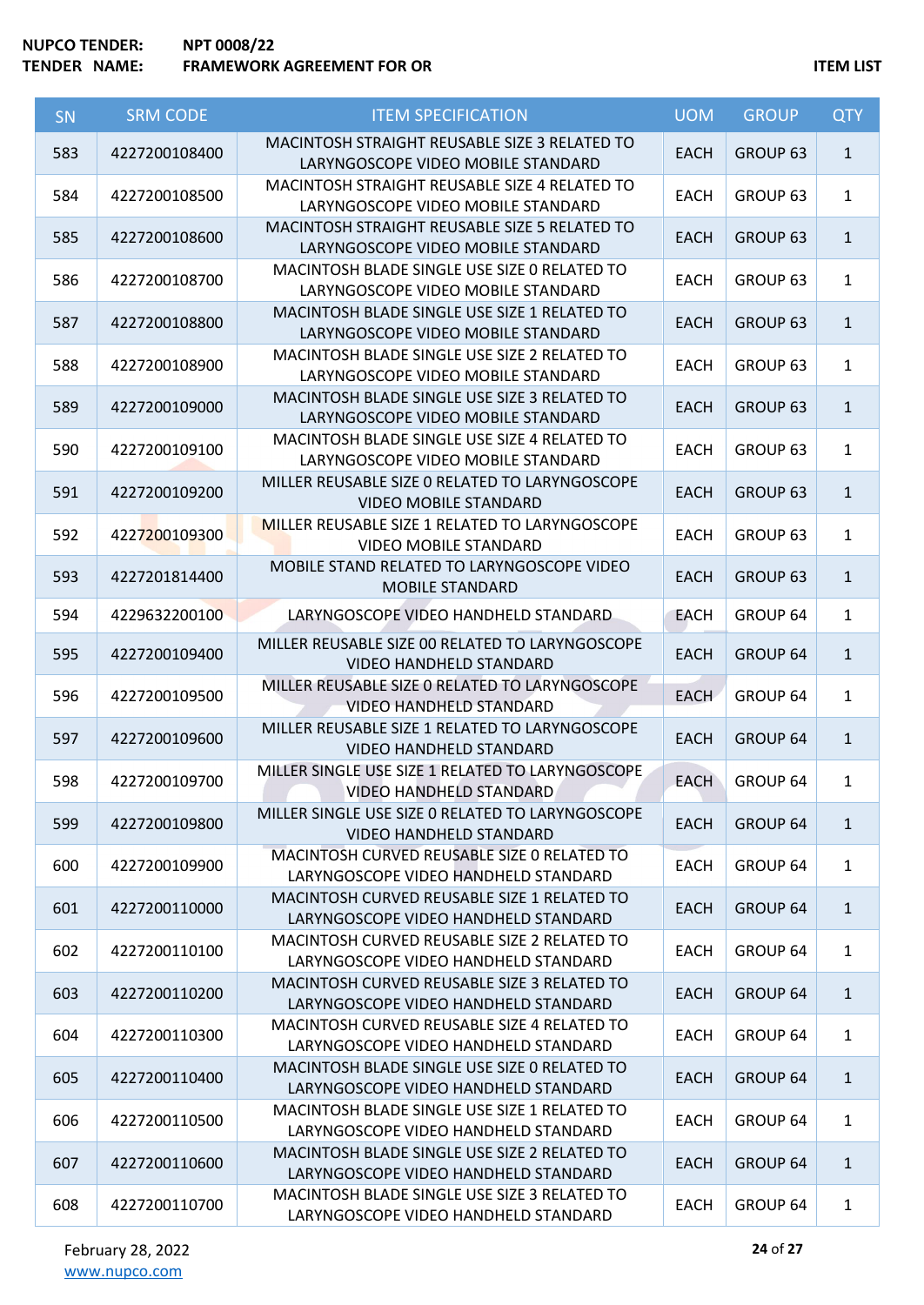| SN  | <b>SRM CODE</b> | <b>ITEM SPECIFICATION</b>                                                                                            | <b>UOM</b>  | <b>GROUP</b>    | <b>QTY</b>   |
|-----|-----------------|----------------------------------------------------------------------------------------------------------------------|-------------|-----------------|--------------|
| 609 | 4227200110800   | MACINTOSH BLADE SINGLE USE SIZE 4 RELATED TO<br>LARYNGOSCOPE VIDEO HANDHELD STANDARD                                 | <b>EACH</b> | GROUP 64        | $\mathbf{1}$ |
| 610 | 4227200110900   | ANGULATED BLADE SIZE 3, 4, 5 RELATED TO<br>LARYNGOSCOPE VIDEO HANDHELD STANDARD                                      | <b>EACH</b> | GROUP 64        | $\mathbf{1}$ |
| 611 | 4227250012300   | ANESTHESIA MACHINE CLOSED SYSTEM                                                                                     | <b>EACH</b> | GROUP 65        | $\mathbf{1}$ |
| 612 | 4227251801800   | MULTI PARAMETERS MODULE RELATED TO ANESTHESIA<br>MACHINE CLOSED SYSTEM                                               | <b>EACH</b> | GROUP 65        | $\mathbf{1}$ |
| 613 | 4227251801900   | MULTI PARAMETERS MODULE WITH SCREEN RELATED TO<br>ANESTHESIA MACHINE CLOSED SYSTEM                                   | <b>EACH</b> | GROUP 65        | $\mathbf{1}$ |
| 614 | 4227252301000   | BIS / ENTROPY MODULE WITH ACCESSORIES FOR PATIENT<br>MONITOR RELATED TO ANESTHESIA MACHINE CLOSED<br><b>SYSTEM</b>   | <b>EACH</b> | GROUP 65        | $\mathbf{1}$ |
| 615 | 4227251802000   | NMT WITH ACCESSORIES FOR PATIENT MONITOR RELATED<br>TO ANESTHESIA MACHINE CLOSED SYSTEM                              | <b>EACH</b> | <b>GROUP 65</b> | $\mathbf{1}$ |
| 616 | 4218190301500   | CARDIAC OUTPUT FOR PATIENT MONITOR RELATED TO<br>ANESTHESIA MACHINE CLOSED SYSTEM                                    | <b>EACH</b> | GROUP 65        | $\mathbf{1}$ |
| 617 | 4227250013300   | IBP EXTRA MODULE 2 CHANNELS RELATED TO ANESTHESIA<br>MACHINE CLOSED SYSTEM                                           | <b>EACH</b> | <b>GROUP 65</b> | $\mathbf{1}$ |
| 618 | 4219160604900   | PENDANT MOUNTING KIT RELATED TO ANESTHESIA<br>MACHINE CLOSED SYSTEM                                                  | <b>EACH</b> | GROUP 65        | $\mathbf{1}$ |
| 619 | 4227250013400   | STO2 MODULE - REGIONAL OXYGEN SATURATION<br>RELATED TO ANESTHESIA MACHINE CLOSED SYSTEM                              | <b>EACH</b> | GROUP 65        | $\mathbf{1}$ |
| 620 | 4227250013500   | DUAL SPO2 MODULE RELATED TO ANESTHESIA MACHINE<br><b>CLOSED SYSTEM</b>                                               | <b>EACH</b> | GROUP 65        | $\mathbf{1}$ |
| 621 | 4227250013600   | FACTORY LEVEL SERVICE TRAINING RELATED TO<br>ANESTHESIA MACHINE CLOSED SYSTEM                                        | <b>EACH</b> | GROUP 65        | $\mathbf{1}$ |
| 622 | 4227170702900   | FLOW SENSOR RELATED TO ANESTHESIA MACHINE<br><b>CLOSED SYSTEM</b>                                                    | <b>EACH</b> | GROUP 65        | $\mathbf{1}$ |
| 623 | 4113160900300   | <b>WARMER BLOOD OPEN</b>                                                                                             | <b>EACH</b> | GROUP 66        | $\mathbf{1}$ |
| 624 | 4113162300500   | BLOOD SET WITH AIR TRAP RELATED TO WARMER BLOOD<br><b>OPEN</b>                                                       | <b>EACH</b> | GROUP 66        | $\mathbf{1}$ |
| 625 | 4113162300600   | BLOOD SET WITHOUT AIR TRAP RELATED TO WARMER<br><b>BLOOD OPEN</b>                                                    | <b>EACH</b> | GROUP 66        | $\mathbf{1}$ |
| 626 | 4222170800400   | FACTORY LEVEL SERVICE TRAINING RELATED TO WARMER<br><b>BLOOD OPEN</b>                                                | <b>EACH</b> | GROUP 66        | $\mathbf{1}$ |
| 627 | 4113160900400   | <b>WARMER BLOOD CLOSED</b>                                                                                           | <b>EACH</b> | GROUP 67        | $\mathbf{1}$ |
| 628 | 4113162300700   | BLOOD SET WITH AIR TRAP RELATED TO WARMER BLOOD<br><b>CLOSED</b>                                                     | <b>EACH</b> | GROUP 67        | $\mathbf{1}$ |
| 629 | 4113162300800   | BLOOD SET WITHOUT AIR TRAP RELATED TO WARMER<br><b>BLOOD CLOSED</b>                                                  | <b>EACH</b> | GROUP 67        | $\mathbf{1}$ |
| 630 | 4222170800500   | FACTORY LEVEL SERVICE TRAINING RELATED TO WARMER<br><b>BLOOD CLOSED</b>                                              | <b>EACH</b> | GROUP 67        | $\mathbf{1}$ |
| 631 | 4113160900500   | WARMER BLOOD RAPID INFUSION MID                                                                                      | <b>EACH</b> | GROUP 68        | $\mathbf{1}$ |
| 632 | 4113162300900   | RAPID INFUSION BLOOD SET / CASSETTE WITH AIR TRAP<br>TECHNOLOGY RELATED TO WARMER BLOOD RAPID<br><b>INFUSION MID</b> | EACH        | GROUP 68        | $\mathbf{1}$ |
| 633 | 4113160900600   | BLOOD AND FLUID RESERVOIR RELATED TO WARMER<br><b>BLOOD RAPID INFUSION MID</b>                                       | <b>EACH</b> | GROUP 68        | $\mathbf{1}$ |
| 634 | 4219160605000   | PENDANT ARTICULATING ANESTHESIA MOTORIZED                                                                            | <b>EACH</b> | GROUP 69        | $\mathbf{1}$ |

February 28, 2022 [www.nupco.com](http://www.nupco.com/)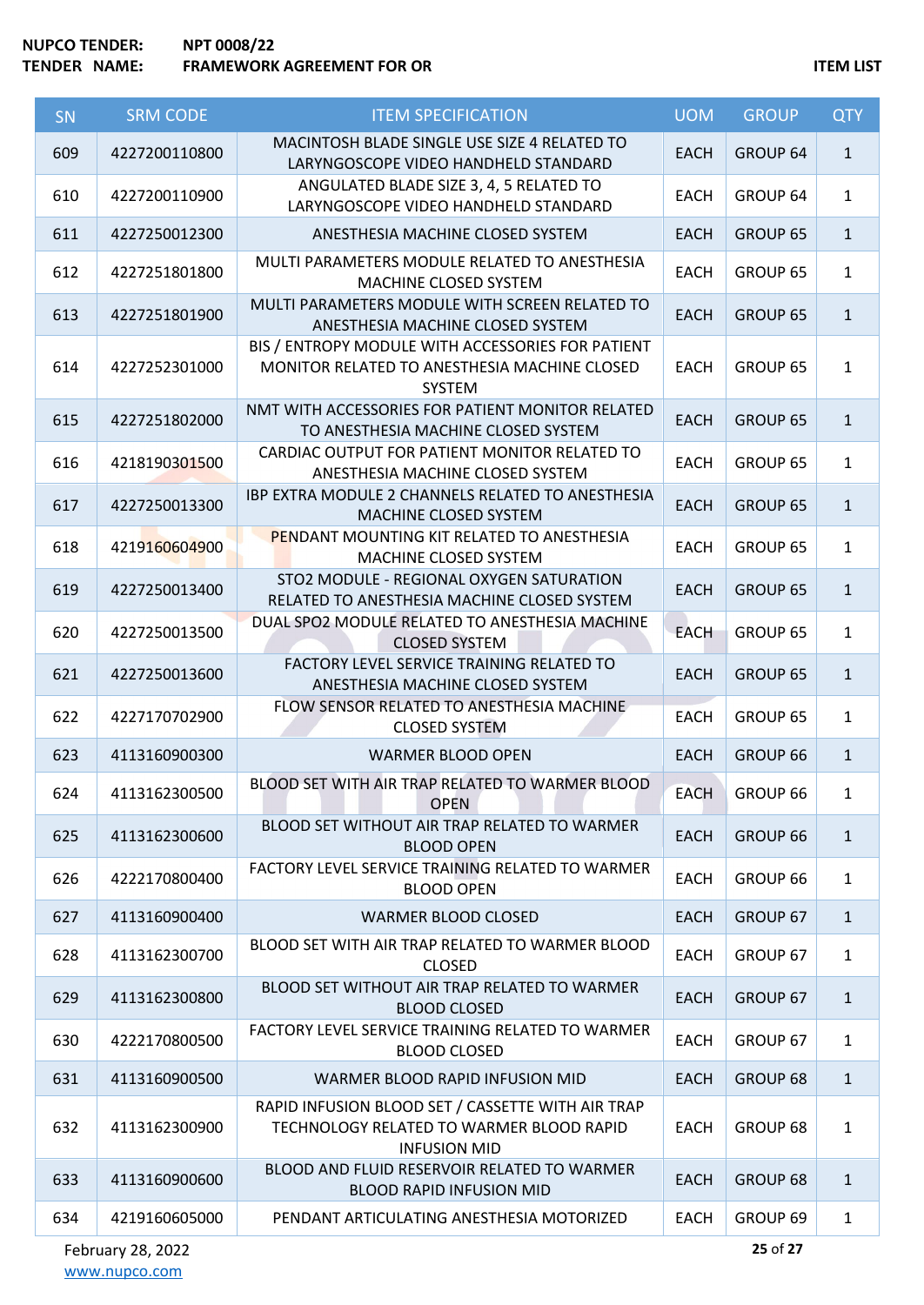| SN  | <b>SRM CODE</b> | <b>ITEM SPECIFICATION</b>                                                                                       | <b>UOM</b>  | <b>GROUP</b>        | <b>QTY</b>   |
|-----|-----------------|-----------------------------------------------------------------------------------------------------------------|-------------|---------------------|--------------|
| 635 | 4219160605100   | AGSS OUTLET RELATED TO PENDANT ARTICULATING<br>ANESTHESIA MOTORIZED                                             | <b>EACH</b> | GROUP <sub>69</sub> | $\mathbf{1}$ |
| 636 | 4219160605200   | DATA OUTLET RELATED TO PENDANT ARTICULATING<br>ANESTHESIA MOTORIZED                                             | <b>EACH</b> | GROUP 69            | $\mathbf{1}$ |
| 637 | 4219160605300   | ELECTRICAL POWER OUTLET 220V 60HZ - NORMAL<br>RELATED TO PENDANT ARTICULATING ANESTHESIA<br><b>MOTORIZED</b>    | <b>EACH</b> | GROUP <sub>69</sub> | $\mathbf{1}$ |
| 638 | 4219160605400   | ELECTRICAL POWER OUTLET 220V 60HZ - EMERGENCY<br>RELATED TO PENDANT ARTICULATING ANESTHESIA<br><b>MOTORIZED</b> | <b>EACH</b> | GROUP <sub>69</sub> | $\mathbf{1}$ |
| 639 | 4219160605500   | MEDICAL AIR 4 BAR OUTLET RELATED TO PENDANT<br>ARTICULATING ANESTHESIA MOTORIZED                                | <b>EACH</b> | GROUP 69            | $\mathbf{1}$ |
| 640 | 4219160605600   | NITROUS OXIDE OUTLET RELATED TO PENDANT<br>ARTICULATING ANESTHESIA MOTORIZED                                    | <b>EACH</b> | GROUP 69            | $\mathbf{1}$ |
| 641 | 4219160605700   | OXYGEN OUTLET RELATED TO PENDANT ARTICULATING<br><b>ANESTHESIA MOTORIZED</b>                                    | <b>EACH</b> | GROUP <sub>69</sub> | $\mathbf{1}$ |
| 642 | 4219160605800   | VACUUM OUTLET RELATED TO PENDANT ARTICULATING<br>ANESTHESIA MOTORIZED                                           | <b>EACH</b> | GROUP 69            | $\mathbf{1}$ |
| 643 | 4219160607200   | FACTORY LEVEL SERVICE TRAINING RELATED TO PENDANT<br>ARTICULATING ANESTHESIA MOTORIZED                          | <b>EACH</b> | GROUP 69            | $\mathbf{1}$ |
| 644 | 4218190005900   | PENDANT ANESTHESIA HORIZONTAL                                                                                   | <b>EACH</b> | GROUP 70            | $\mathbf{1}$ |
| 645 | 4219160605900   | AGSS OUTLET RELATED TO PENDANT ANESTHESIA<br><b>HORIZONTAL</b>                                                  | <b>EACH</b> | <b>GROUP 70</b>     | $\mathbf{1}$ |
| 646 | 4219160606000   | DATA OUTLET RELATED TO PENDANT ANESTHESIA<br><b>HORIZONTAL</b>                                                  | <b>EACH</b> | GROUP 70            | $\mathbf{1}$ |
| 647 | 4219160606100   | ELECTRICAL POWER OUTLET 220V 60HZ - NORMAL<br>RELATED TO PENDANT ANESTHESIA HORIZONTAL                          | <b>EACH</b> | GROUP 70            | $\mathbf{1}$ |
| 648 | 4219160606200   | ELECTRICAL POWER OUTLET 220V 60HZ - EMERGENCY<br>RELATED TO PENDANT ANESTHESIA HORIZONTAL                       | EACH        | GROUP 70            | $\mathbf{1}$ |
| 649 | 4219160606300   | MEDICAL AIR 4 BAR OUTLET RELATED TO PENDANT<br>ANESTHESIA HORIZONTAL                                            | <b>EACH</b> | <b>GROUP 70</b>     | $1\,$        |
| 650 | 4219160606400   | NITROUS OXIDE OUTLET RELATED TO PENDANT<br>ANESTHESIA HORIZONTAL                                                | <b>EACH</b> | GROUP 70            | $\mathbf{1}$ |
| 651 | 4219160606500   | OXYGEN OUTLET RELATED TO PENDANT ANESTHESIA<br><b>HORIZONTAL</b>                                                | <b>EACH</b> | <b>GROUP 70</b>     | $\mathbf{1}$ |
| 652 | 4219160606600   | VACUUM OUTLET RELATED TO PENDANT ANESTHESIA<br><b>HORIZONTAL</b>                                                | <b>EACH</b> | GROUP 70            | $\mathbf{1}$ |
| 653 | 4219160606900   | FACTORY LEVEL SERVICE TRAINING RELATED TO PENDANT<br>ANESTHESIA HORIZONTAL                                      | <b>EACH</b> | <b>GROUP 70</b>     | $\mathbf{1}$ |
| 654 | 4218307900200   | MICROSCOPE OPHTHALMIC BASIC                                                                                     | <b>EACH</b> | GROUP 71            | $\mathbf{1}$ |
| 655 | 4229633001000   | OBJECTIVE LENS 175MM RELATED TO MICROSCOPE<br><b>OPHTHALMIC BASIC</b>                                           | <b>EACH</b> | <b>GROUP 71</b>     | $\mathbf{1}$ |
| 656 | 4229516506300   | EYEPIECE POWER 12.5X RELATED TO MICROSCOPE<br>OPHTHALMIC BASIC                                                  | <b>EACH</b> | GROUP 71            | $\mathbf{1}$ |
| 657 | 4229516506400   | 32 INCH HD MONITOR WITH STAND RELATED TO<br>MICROSCOPE OPHTHALMIC BASIC                                         | <b>EACH</b> | <b>GROUP 71</b>     | $\mathbf{1}$ |
| 658 | 4229516506500   | IMAGING CAMERA HD RELATED TO MICROSCOPE<br><b>OPHTHALMIC BASIC</b>                                              | <b>EACH</b> | GROUP 71            | $\mathbf{1}$ |
| 659 | 4229516506600   | HD RECORDING CAPABILITY STILL AND VIDEO IMAGE<br>RELATED TO MICROSCOPE OPHTHALMIC BASIC                         | <b>EACH</b> | GROUP 71            | $\mathbf{1}$ |